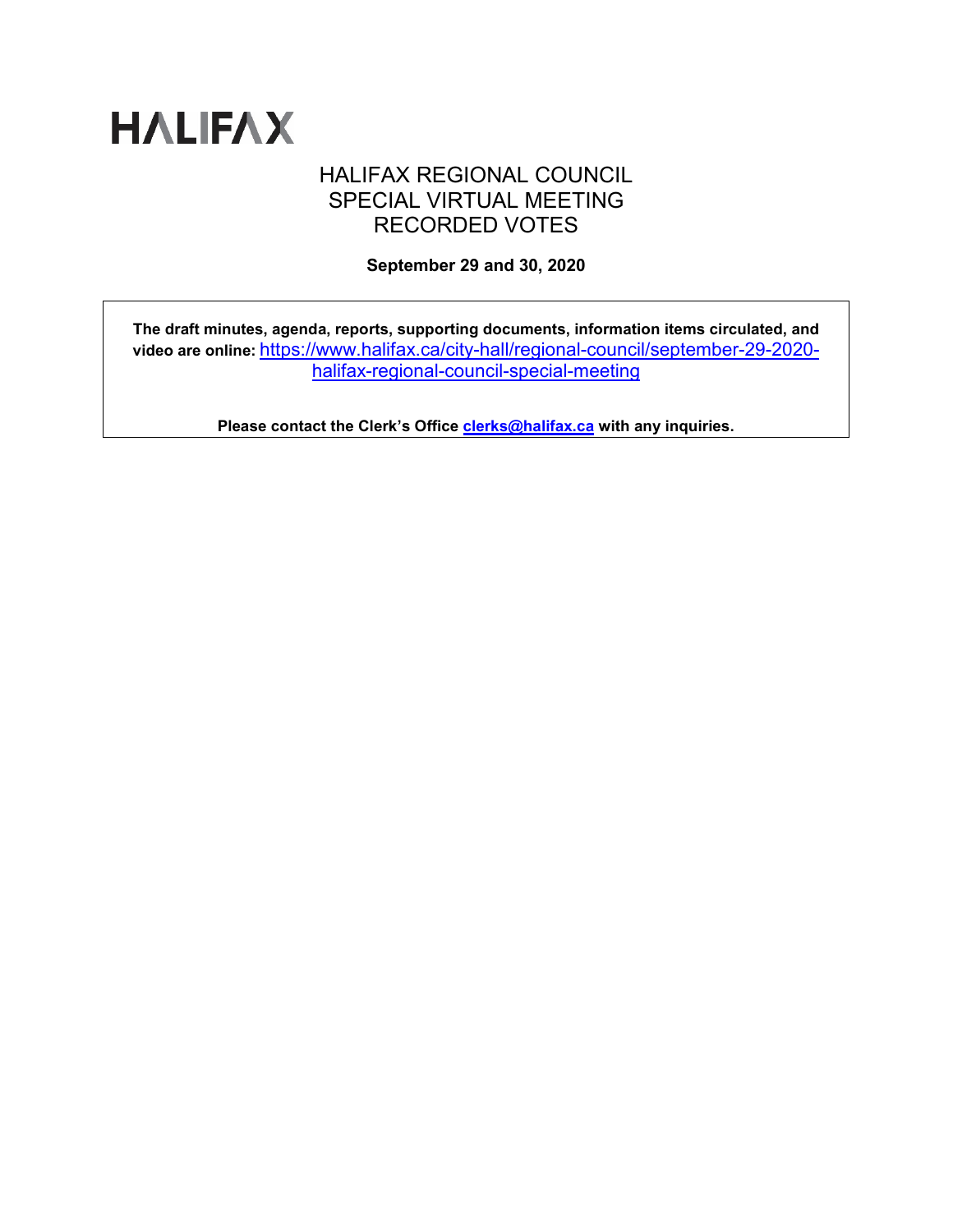**Number Present**: 17 **Date of Council Meeting**: September 29, 2020

**Item No**: 7.1 - Proposed Amendments to Administrative Order 53, Respecting Alcohol in Municipally Owned and Operated Facilities and at Municipal Events - Addition of Sites

|                | <b>Mayor / Councillor</b>          | <b>In Favour</b>          | <b>Against</b> |
|----------------|------------------------------------|---------------------------|----------------|
| $\mathbf{1}$   | <b>Councillor Steve Streatch</b>   | X                         |                |
| $\overline{2}$ | <b>Councillor David Hendsbee</b>   | $\boldsymbol{\mathsf{X}}$ |                |
| 3              | <b>Councillor Bill Karsten</b>     |                           | X              |
| 4              | Councillor Lorelei Nicoll          | X                         |                |
| 5              | <b>Councillor Sam Austin</b>       | $\mathsf{X}$              |                |
| 6              | <b>Councillor Tony Mancini</b>     | X                         |                |
| 7              | <b>Councillor Waye Mason</b>       | $\mathsf{X}$              |                |
| 8              | Councillor Lindell Smith           | $\mathsf{X}$              |                |
| 9              | <b>Councillor Shawn Cleary</b>     | $\mathsf{X}$              |                |
| 10             | <b>Councillor Russell Walker</b>   | X                         |                |
| 11             | Councillor Stephen D. Adams        | X                         |                |
| 12             | <b>Councillor Richard Zurawski</b> | X                         |                |
| 13             | <b>Councillor Matt Whitman</b>     | $\mathsf{X}$              |                |
| 14             | Deputy Mayor Lisa Blackburn        | $\mathsf{X}$              |                |
| 15             | <b>Councillor Paul Russell</b>     | $\mathsf{X}$              |                |
| 16             | <b>Councillor Tim Outhit</b>       | X                         |                |
| 17             | Mayor Mike Savage                  | $\mathsf{X}$              |                |
|                | <b>Total</b>                       | 16                        | $\mathbf 1$    |
|                |                                    | <b>In Favour</b>          | <b>Against</b> |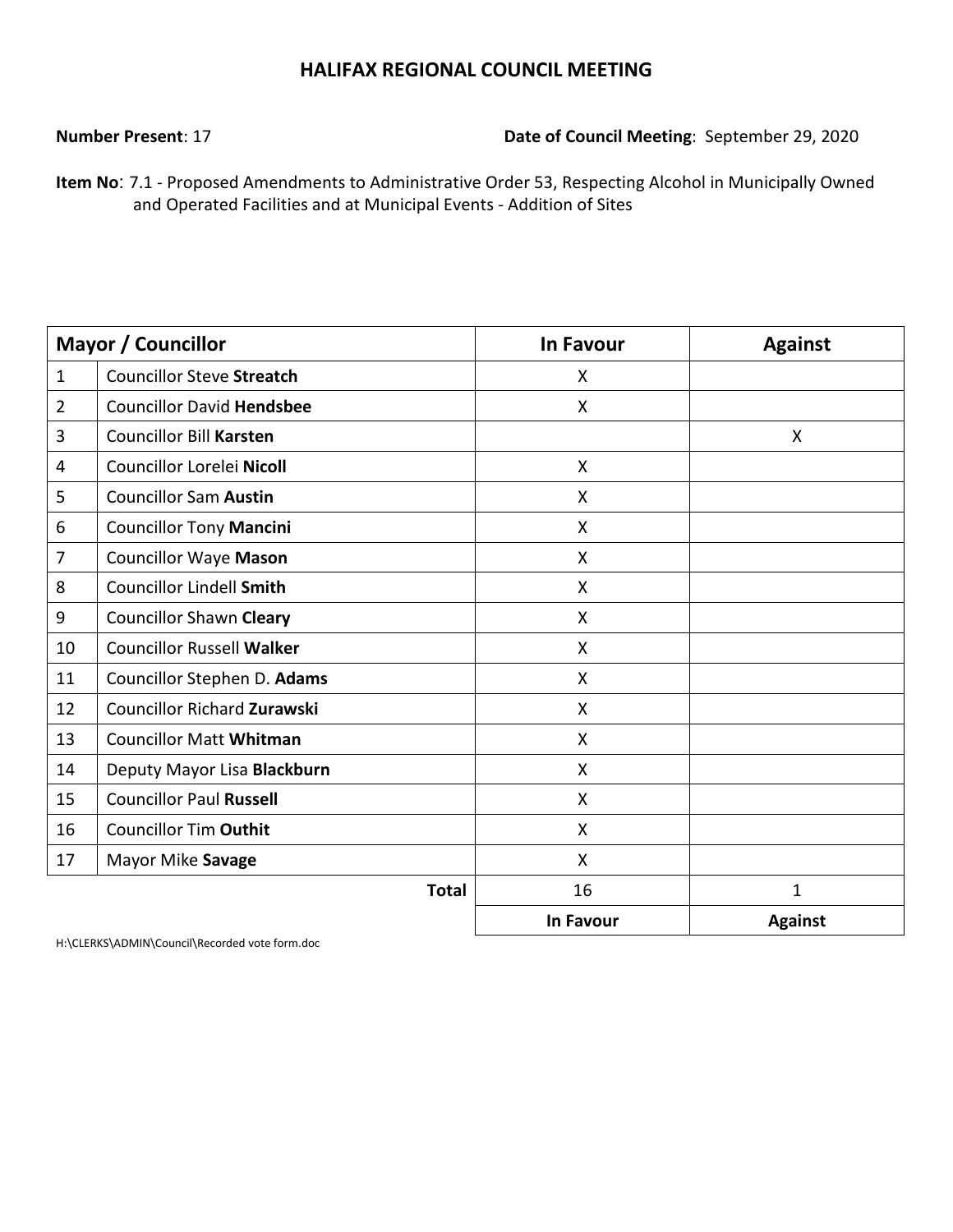**Number Present**: 17 **Date of Council Meeting**: September 29, 2020

**Item No**: 7.2 - Funding Request - Develop Nova Scotia Public Art Proposal

|                | Mayor / Councillor                 | <b>In Favour</b>          | <b>Against</b> |
|----------------|------------------------------------|---------------------------|----------------|
| $\mathbf{1}$   | <b>Councillor Steve Streatch</b>   | X                         |                |
| $\overline{2}$ | <b>Councillor David Hendsbee</b>   | $\mathsf{X}$              |                |
| 3              | <b>Councillor Bill Karsten</b>     | X                         |                |
| 4              | Councillor Lorelei Nicoll          | X                         |                |
| 5              | <b>Councillor Sam Austin</b>       | $\mathsf{X}$              |                |
| 6              | <b>Councillor Tony Mancini</b>     | $\boldsymbol{\mathsf{X}}$ |                |
| $\overline{7}$ | <b>Councillor Waye Mason</b>       | $\mathsf{X}$              |                |
| 8              | <b>Councillor Lindell Smith</b>    | X                         |                |
| 9              | <b>Councillor Shawn Cleary</b>     | $\boldsymbol{\mathsf{X}}$ |                |
| 10             | <b>Councillor Russell Walker</b>   | X                         |                |
| 11             | Councillor Stephen D. Adams        | X                         |                |
| 12             | <b>Councillor Richard Zurawski</b> | $\boldsymbol{\mathsf{X}}$ |                |
| 13             | <b>Councillor Matt Whitman</b>     | $\boldsymbol{\mathsf{X}}$ |                |
| 14             | Deputy Mayor Lisa Blackburn        | X                         |                |
| 15             | <b>Councillor Paul Russell</b>     | $\mathsf{X}$              |                |
| 16             | <b>Councillor Tim Outhit</b>       | $\boldsymbol{\mathsf{X}}$ |                |
| 17             | Mayor Mike Savage                  | X                         |                |
|                | <b>Total</b>                       | 17                        |                |
|                |                                    | In Favour                 | <b>Against</b> |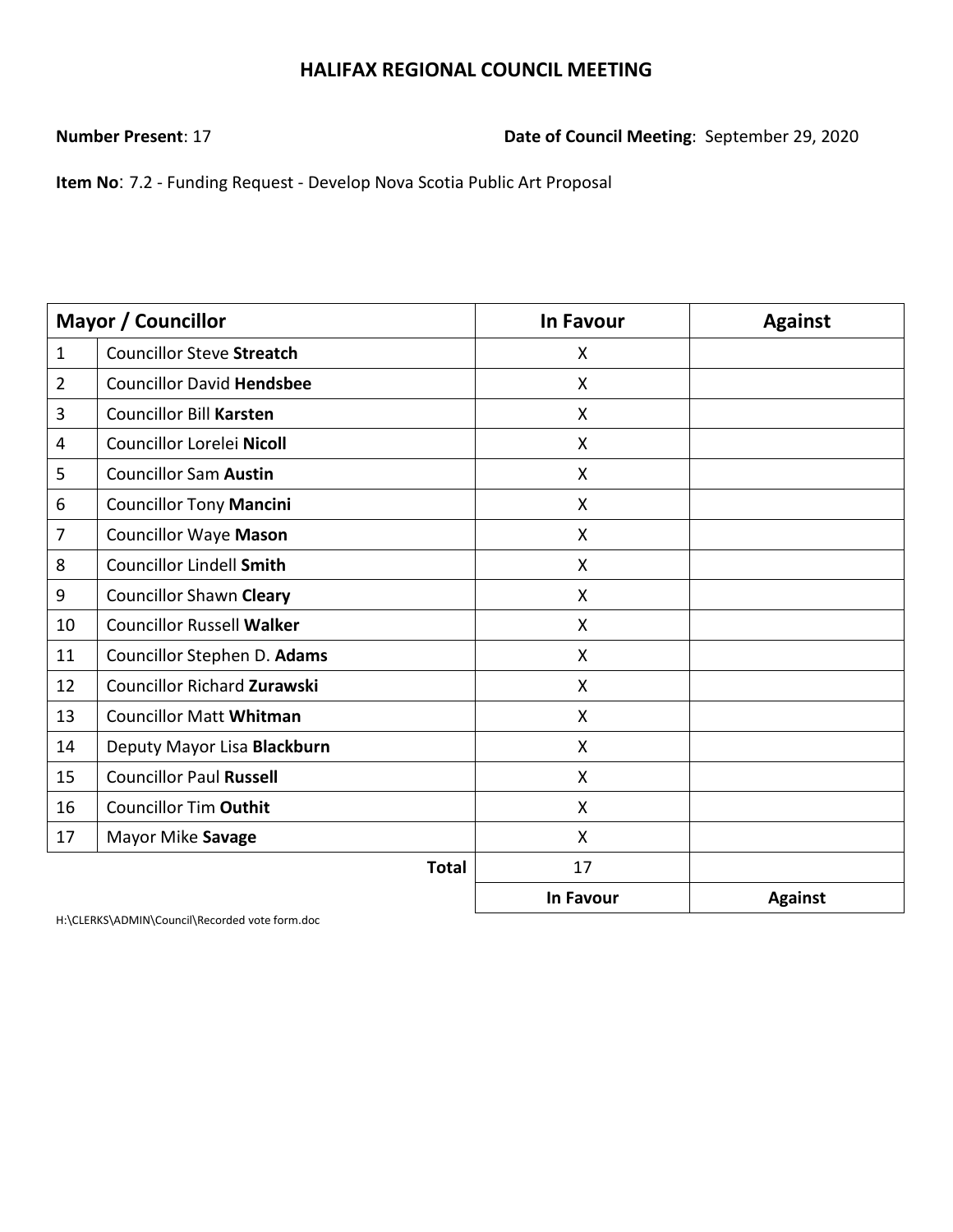#### **Number Present**: 16 **Date of Council Meeting**: September 30, 2020

**Item No:** 7.3 – **Amendment** - Proposed Administrative Order 2020-007-ADM, Respecting Incentive or Bonus Zoning Public Benefits and Proposed Administrative Order 2020-008-ADM, Respecting Grants for Affordable Housing - Incentive or Bonus Zoning Reserve

#### **Motion**:

THAT the motion be amended to include new section 4 which reads as follows; request a supplementary staff report for an amendment to AO 2020-007-ADM to consider removing Heritage Conservation, Parkland, and Public Art as the list of uses for the bonus zoning reserve.

Not Present: Councillor Karsten

| <b>Mayor / Councillor</b> |                                    | <b>In Favour</b> | <b>Against</b> |
|---------------------------|------------------------------------|------------------|----------------|
| $\mathbf{1}$              | <b>Councillor Steve Streatch</b>   |                  | X              |
| $\overline{2}$            | <b>Councillor David Hendsbee</b>   | X                |                |
| 3                         | <b>Councillor Bill Karsten</b>     | <b>NP</b>        |                |
| 4                         | Councillor Lorelei Nicoll          |                  | X              |
| 5                         | <b>Councillor Sam Austin</b>       |                  | X              |
| 6                         | <b>Councillor Tony Mancini</b>     |                  | X              |
| $\overline{7}$            | <b>Councillor Waye Mason</b>       |                  | X              |
| 8                         | <b>Councillor Lindell Smith</b>    |                  | $\mathsf{X}$   |
| 9                         | <b>Councillor Shawn Cleary</b>     |                  | X              |
| 10                        | <b>Councillor Russell Walker</b>   |                  | X              |
| 11                        | Councillor Stephen D. Adams        |                  | X              |
| 12                        | <b>Councillor Richard Zurawski</b> | X                |                |
| 13                        | <b>Councillor Matt Whitman</b>     |                  | X              |
| 14                        | Deputy Mayor Lisa Blackburn        |                  | X              |
| 15                        | <b>Councillor Paul Russell</b>     | X                |                |
| 16                        | <b>Councillor Tim Outhit</b>       |                  | X              |
| 17                        | Mayor Mike Savage                  |                  | X              |
|                           | <b>Total</b>                       | 3                | 13             |
|                           |                                    | <b>In Favour</b> | <b>Against</b> |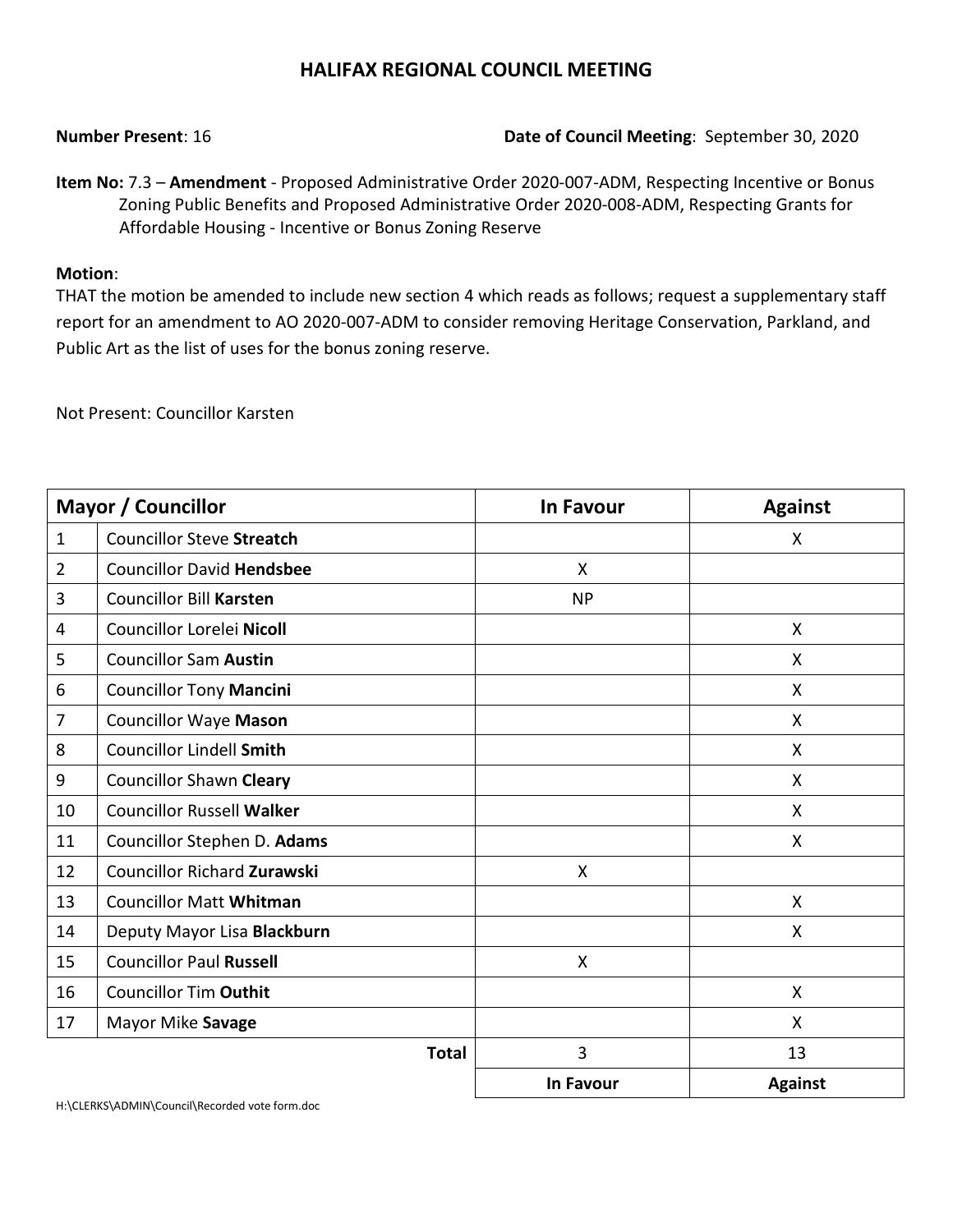#### **Number Present**: 16 **Date of Council Meeting**: September 30, 2020

**Item No:** 7.3 – **Main Motion** - Proposed Administrative Order 2020-007-ADM, Respecting Incentive or Bonus Zoning Public Benefits and Proposed Administrative Order 2020-008-ADM, Respecting Grants for Affordable Housing - Incentive or Bonus Zoning Reserve

Not Present: Councillor Karsten

|                | <b>Mayor / Councillor</b>        | <b>In Favour</b>          | <b>Against</b> |
|----------------|----------------------------------|---------------------------|----------------|
| $\mathbf{1}$   | <b>Councillor Steve Streatch</b> | X                         |                |
| $\overline{2}$ | <b>Councillor David Hendsbee</b> | $\boldsymbol{\mathsf{X}}$ |                |
| 3              | <b>Councillor Bill Karsten</b>   | <b>NP</b>                 |                |
| 4              | Councillor Lorelei Nicoll        | X                         |                |
| 5              | <b>Councillor Sam Austin</b>     | $\boldsymbol{\mathsf{X}}$ |                |
| 6              | <b>Councillor Tony Mancini</b>   | X                         |                |
| 7              | <b>Councillor Waye Mason</b>     | $\boldsymbol{\mathsf{X}}$ |                |
| 8              | <b>Councillor Lindell Smith</b>  | $\boldsymbol{\mathsf{X}}$ |                |
| 9              | <b>Councillor Shawn Cleary</b>   | X                         |                |
| 10             | <b>Councillor Russell Walker</b> | X                         |                |
| 11             | Councillor Stephen D. Adams      | X                         |                |
| 12             | Councillor Richard Zurawski      | X                         |                |
| 13             | <b>Councillor Matt Whitman</b>   | $\boldsymbol{\mathsf{X}}$ |                |
| 14             | Deputy Mayor Lisa Blackburn      | $\mathsf{X}$              |                |
| 15             | <b>Councillor Paul Russell</b>   | X                         |                |
| 16             | <b>Councillor Tim Outhit</b>     | X                         |                |
| 17             | Mayor Mike Savage                | $\mathsf{X}$              |                |
|                | <b>Total</b>                     | 16                        |                |
|                |                                  | <b>In Favour</b>          | <b>Against</b> |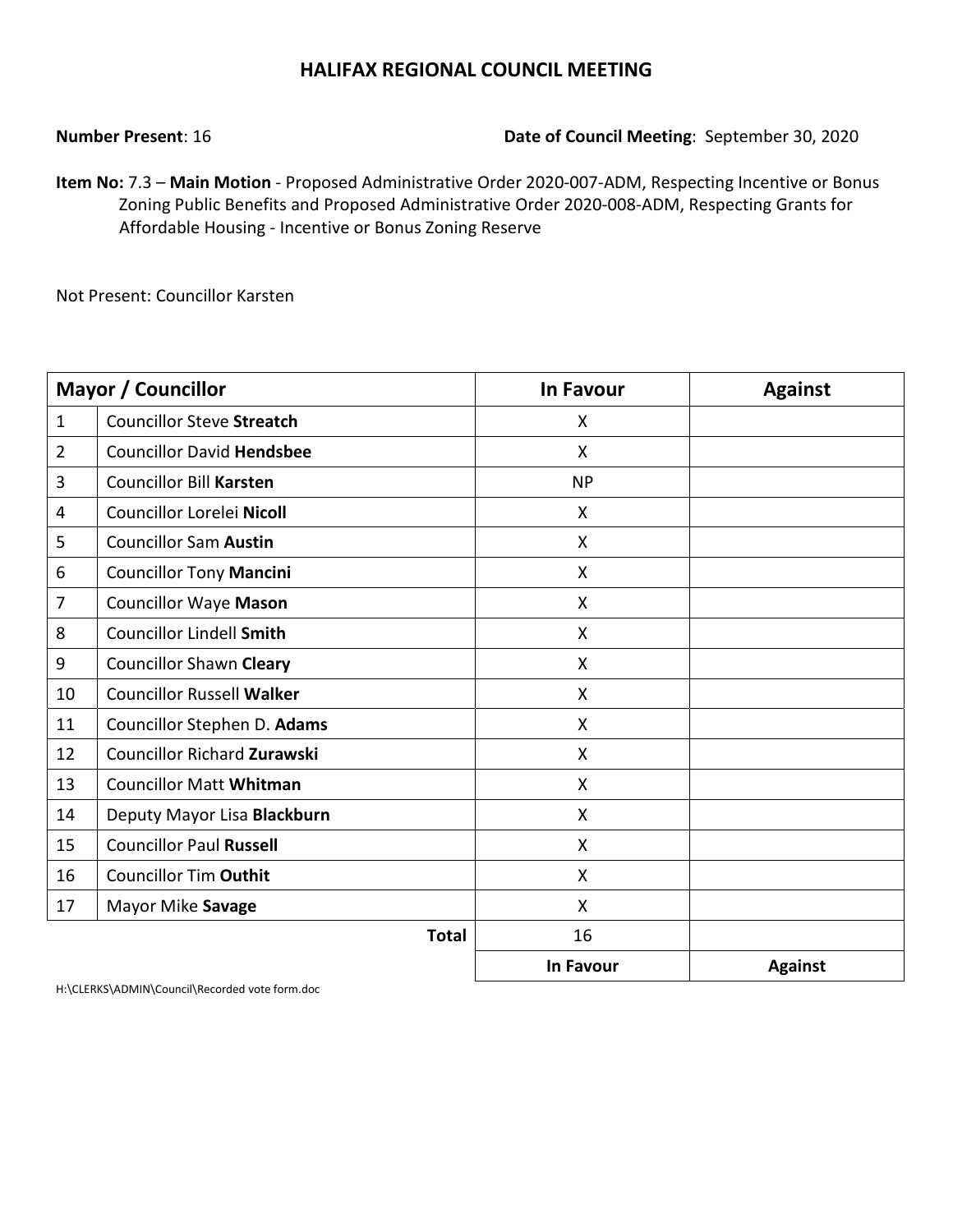**Number Present**: 16 **Date of Council Meeting**: September 30, 2020

**Item No**: 7.4 - Proposed Administrative Order 2020-012-OP, Respecting Streetscaping in the Regional Centre - Regional Centre Streetscaping Administrative Order

Not Present: Councillor Karsten

|                | <b>Mayor / Councillor</b>          | <b>In Favour</b> | <b>Against</b> |
|----------------|------------------------------------|------------------|----------------|
| $\mathbf{1}$   | <b>Councillor Steve Streatch</b>   | X                |                |
| $\overline{2}$ | <b>Councillor David Hendsbee</b>   | X                |                |
| 3              | <b>Councillor Bill Karsten</b>     | <b>NP</b>        |                |
| 4              | Councillor Lorelei Nicoll          | X                |                |
| 5              | <b>Councillor Sam Austin</b>       | X                |                |
| 6              | <b>Councillor Tony Mancini</b>     | X                |                |
| 7              | <b>Councillor Waye Mason</b>       | X                |                |
| 8              | <b>Councillor Lindell Smith</b>    | X                |                |
| 9              | <b>Councillor Shawn Cleary</b>     | X                |                |
| 10             | <b>Councillor Russell Walker</b>   | X                |                |
| 11             | Councillor Stephen D. Adams        | $\mathsf{X}$     |                |
| 12             | <b>Councillor Richard Zurawski</b> | X                |                |
| 13             | <b>Councillor Matt Whitman</b>     | X                |                |
| 14             | Deputy Mayor Lisa Blackburn        | X                |                |
| 15             | <b>Councillor Paul Russell</b>     | X                |                |
| 16             | <b>Councillor Tim Outhit</b>       | X                |                |
| 17             | Mayor Mike Savage                  | $\mathsf{X}$     |                |
|                | <b>Total</b>                       | 16               |                |
|                |                                    | <b>In Favour</b> | <b>Against</b> |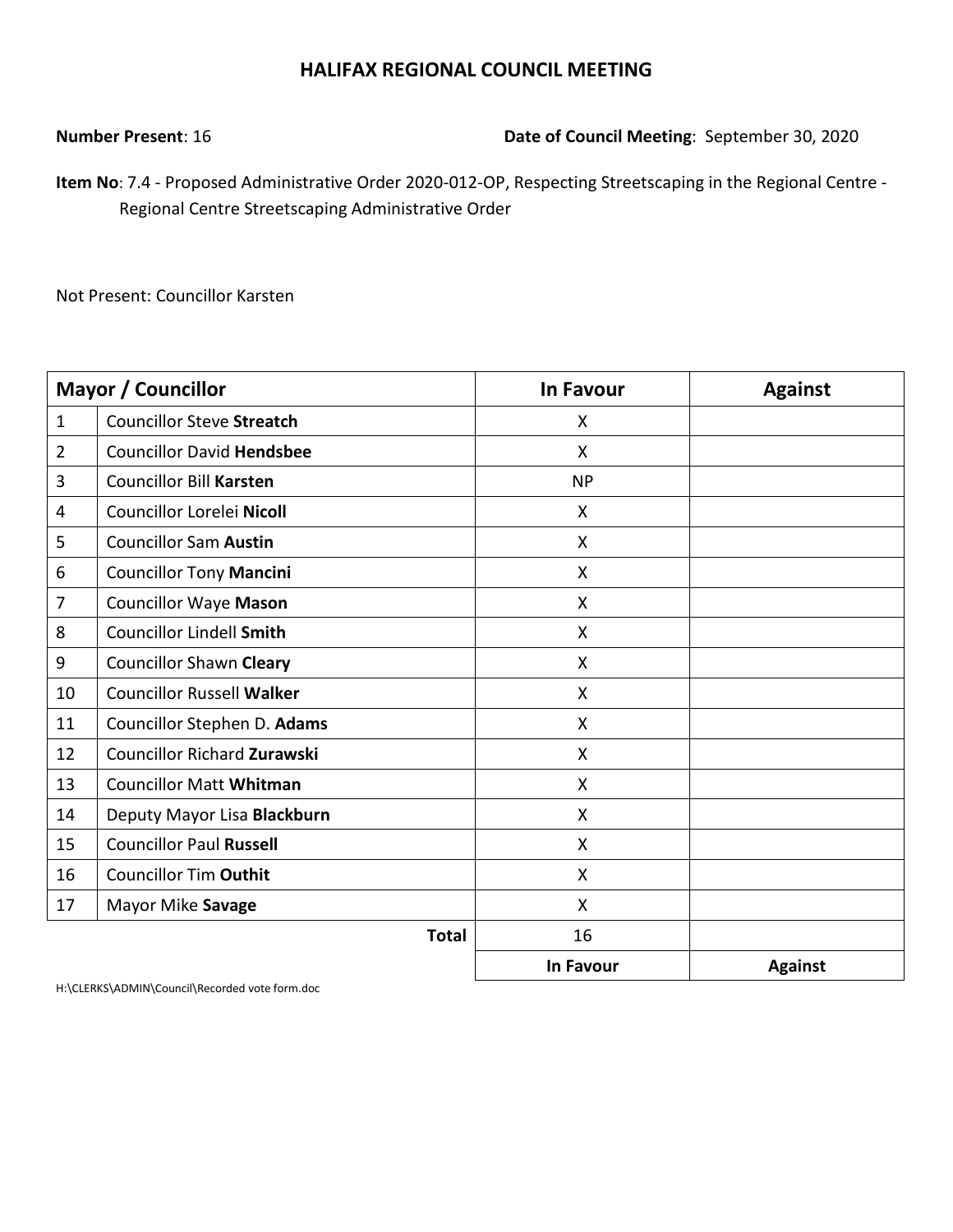**Number Present**: 17 **Date of Council Meeting**: September 30, 2020

**Item No**: 7.5 - HRM Parks Washrooms and Drinking Fountains Strategy

|                | <b>Mayor / Councillor</b>          | <b>In Favour</b>          | <b>Against</b> |
|----------------|------------------------------------|---------------------------|----------------|
| $\mathbf{1}$   | <b>Councillor Steve Streatch</b>   | X                         |                |
| $\overline{2}$ | <b>Councillor David Hendsbee</b>   | $\boldsymbol{\mathsf{X}}$ |                |
| 3              | <b>Councillor Bill Karsten</b>     | X                         |                |
| 4              | Councillor Lorelei Nicoll          | X                         |                |
| 5              | <b>Councillor Sam Austin</b>       | $\boldsymbol{\mathsf{X}}$ |                |
| 6              | <b>Councillor Tony Mancini</b>     | $\boldsymbol{\mathsf{X}}$ |                |
| $\overline{7}$ | <b>Councillor Waye Mason</b>       | $\mathsf{X}$              |                |
| 8              | <b>Councillor Lindell Smith</b>    | $\boldsymbol{\mathsf{X}}$ |                |
| 9              | <b>Councillor Shawn Cleary</b>     | $\mathsf{X}$              |                |
| 10             | <b>Councillor Russell Walker</b>   | X                         |                |
| 11             | Councillor Stephen D. Adams        | X                         |                |
| 12             | <b>Councillor Richard Zurawski</b> | $\boldsymbol{\mathsf{X}}$ |                |
| 13             | <b>Councillor Matt Whitman</b>     | X                         |                |
| 14             | Deputy Mayor Lisa Blackburn        | X                         |                |
| 15             | <b>Councillor Paul Russell</b>     | $\mathsf{X}$              |                |
| 16             | <b>Councillor Tim Outhit</b>       | $\boldsymbol{\mathsf{X}}$ |                |
| 17             | Mayor Mike Savage                  | X                         |                |
|                | <b>Total</b>                       | 17                        |                |
|                |                                    | In Favour                 | <b>Against</b> |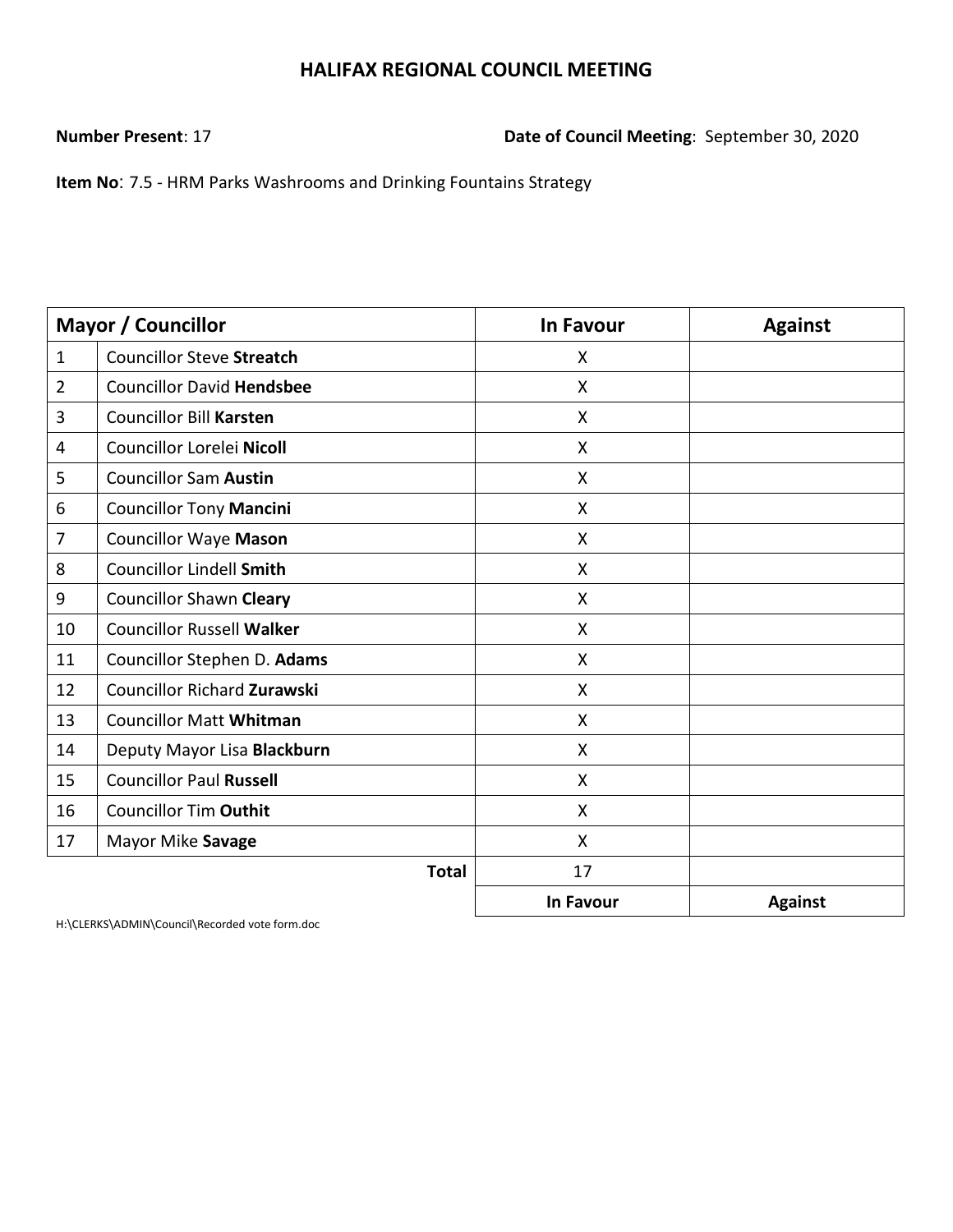### **Number Present**: 17 **Date of Council Meeting**: September 30, 2020

**Item No**: 7.6 – **Amendment** - Case 22423 – Regulation of Short-Term Rentals

#### **Motion:**

THAT the motion be amended to include new section 5 which reads as follows; request a staff report regarding the Mayor also ask the Province to amend the Marketing Levy Act to allow for a possible increase to the maximum marketing levy as described in the letter received from Discover Halifax on September 28, 2020.

|                | <b>Mayor / Councillor</b>          | <b>In Favour</b> | <b>Against</b> |
|----------------|------------------------------------|------------------|----------------|
| $\mathbf{1}$   | <b>Councillor Steve Streatch</b>   | X                |                |
| $\overline{2}$ | <b>Councillor David Hendsbee</b>   | X                |                |
| 3              | <b>Councillor Bill Karsten</b>     | X                |                |
| 4              | Councillor Lorelei Nicoll          | X                |                |
| 5              | <b>Councillor Sam Austin</b>       | X                |                |
| 6              | <b>Councillor Tony Mancini</b>     | X                |                |
| $\overline{7}$ | <b>Councillor Waye Mason</b>       | X                |                |
| 8              | <b>Councillor Lindell Smith</b>    | X                |                |
| 9              | <b>Councillor Shawn Cleary</b>     | X                |                |
| 10             | <b>Councillor Russell Walker</b>   | X                |                |
| 11             | Councillor Stephen D. Adams        | X                |                |
| 12             | <b>Councillor Richard Zurawski</b> | X                |                |
| 13             | <b>Councillor Matt Whitman</b>     | X                |                |
| 14             | Deputy Mayor Lisa Blackburn        | X                |                |
| 15             | <b>Councillor Paul Russell</b>     | X                |                |
| 16             | <b>Councillor Tim Outhit</b>       | X                |                |
| 17             | Mayor Mike Savage                  | X                |                |
|                | <b>Total</b>                       | 17               |                |
|                |                                    | <b>In Favour</b> | <b>Against</b> |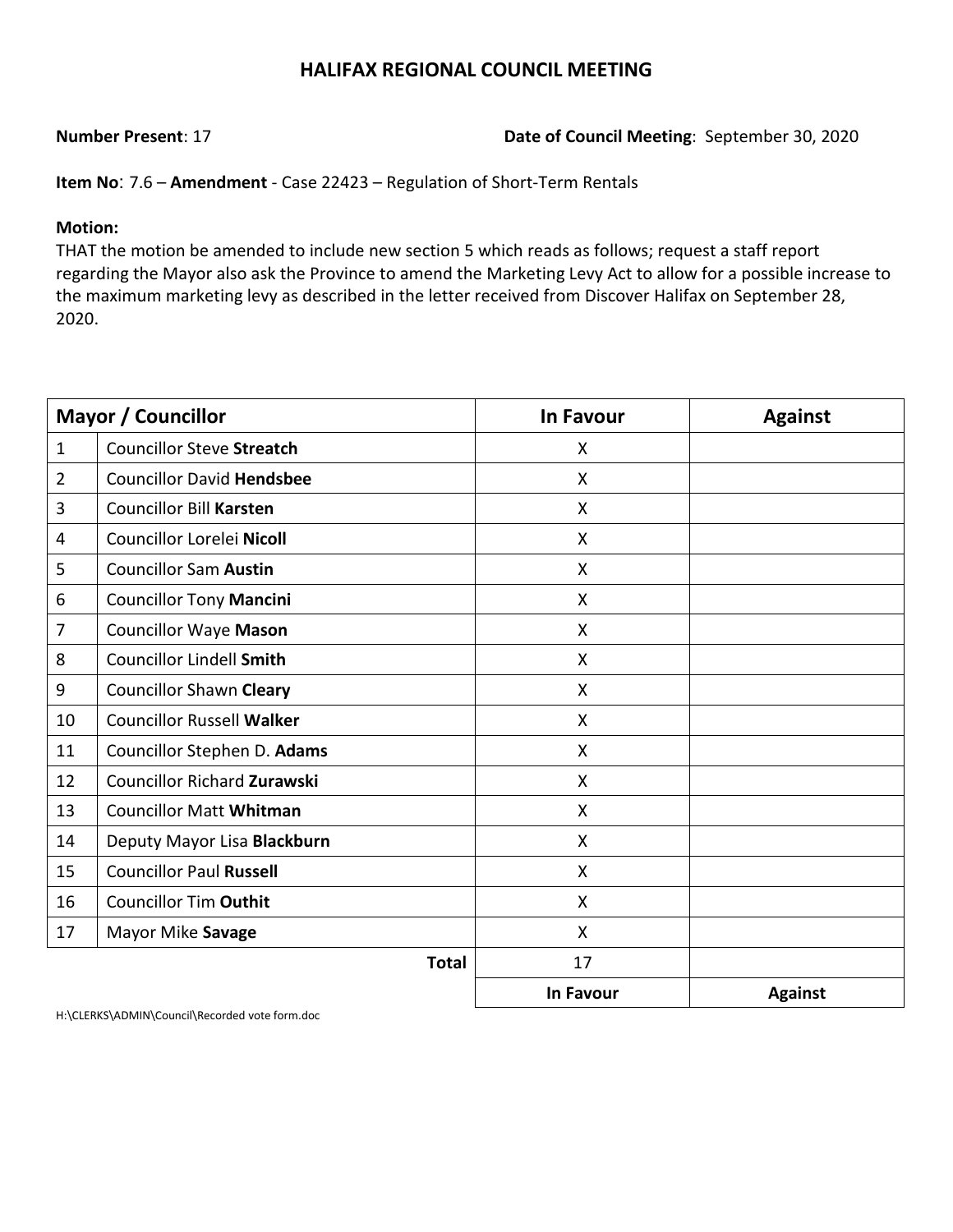### **Number Present**: 17 **Date of Council Meeting**: September 30, 2020

**Item No**: 7.6 – **Main Motion as Amended** - Case 22423 – Regulation of Short-Term Rentals

### **Motion**:

THAT Halifax Regional Council suspend the rules of procedure under Schedule 3, the Community Planning and Economic Development Standing Committee Terms of Reference of Administrative Order One, the Procedures of the Council Administrative Order, and direct the Chief Administrative Officer to:

1. Initiate a process to amend the Regional Plan and all applicable secondary municipality planning strategies and land use by-laws to establish consistent regional wide policies, definitions and regulations for short-term rentals in residential areas consistent with the direction set out in the Discussion section of the staff report dated August 26, 2020;

2. Develop short-term rental registration requirements consistent with the direction set out in the Discussion section of the staff report dated August 26, 2020;

3. Follow the public participation program for municipal planning strategy amendments as set out in the Community Engagement section of the staff report dated August 26, 2020; and

4. Request the Mayor write a letter to the Province to request the required amendments to the Halifax Regional Municipality Marketing Levy Act to enable the Municipality to apply the marketing levy to operations consisting of less than 20 rooms or rental units.

5. Request a staff report regarding the Mayor also ask the Province to amend the Marketing Levy Act to allow for a possible increase to the maximum marketing levy as described in the letter received from Discover Halifax on September 28, 2020.

|                | <b>Mayor / Councillor</b>          | <b>In Favour</b> | <b>Against</b> |
|----------------|------------------------------------|------------------|----------------|
| 1              | <b>Councillor Steve Streatch</b>   | X                |                |
| $\overline{2}$ | <b>Councillor David Hendsbee</b>   | X                |                |
| 3              | <b>Councillor Bill Karsten</b>     | X                |                |
| 4              | Councillor Lorelei Nicoll          | X                |                |
| 5              | <b>Councillor Sam Austin</b>       | X                |                |
| 6              | <b>Councillor Tony Mancini</b>     | X                |                |
| 7              | <b>Councillor Waye Mason</b>       | X                |                |
| 8              | <b>Councillor Lindell Smith</b>    | X                |                |
| 9              | <b>Councillor Shawn Cleary</b>     | X                |                |
| 10             | <b>Councillor Russell Walker</b>   | X                |                |
| 11             | Councillor Stephen D. Adams        | X                |                |
| 12             | <b>Councillor Richard Zurawski</b> | X                |                |
| 13             | <b>Councillor Matt Whitman</b>     |                  | Χ              |
| 14             | Deputy Mayor Lisa Blackburn        | X                |                |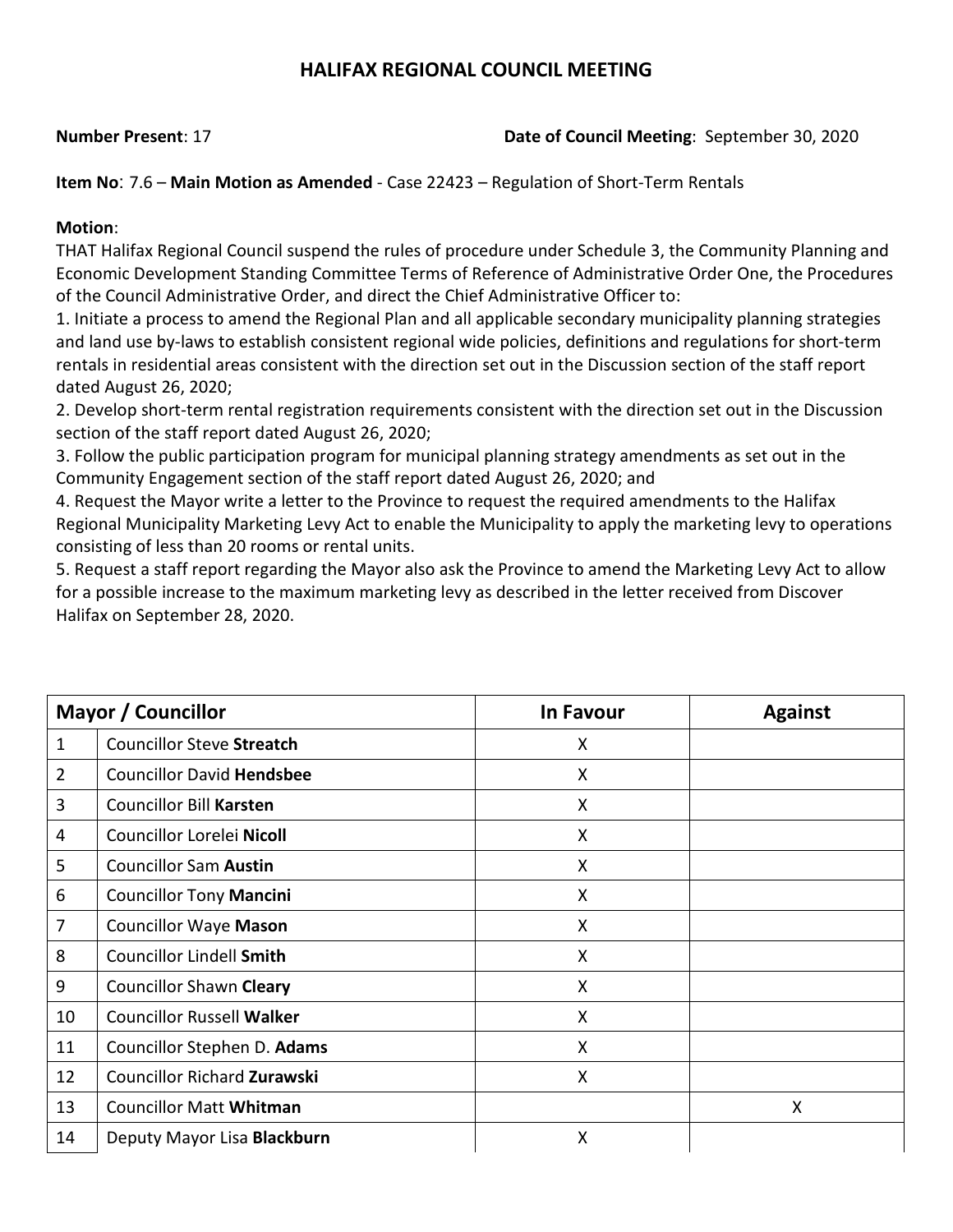|    |                                | In Favour | <b>Against</b> |
|----|--------------------------------|-----------|----------------|
|    | <b>Total</b>                   | 16        |                |
| 17 | Mayor Mike Savage              |           |                |
| 16 | <b>Councillor Tim Outhit</b>   |           |                |
| 15 | <b>Councillor Paul Russell</b> | $\lambda$ |                |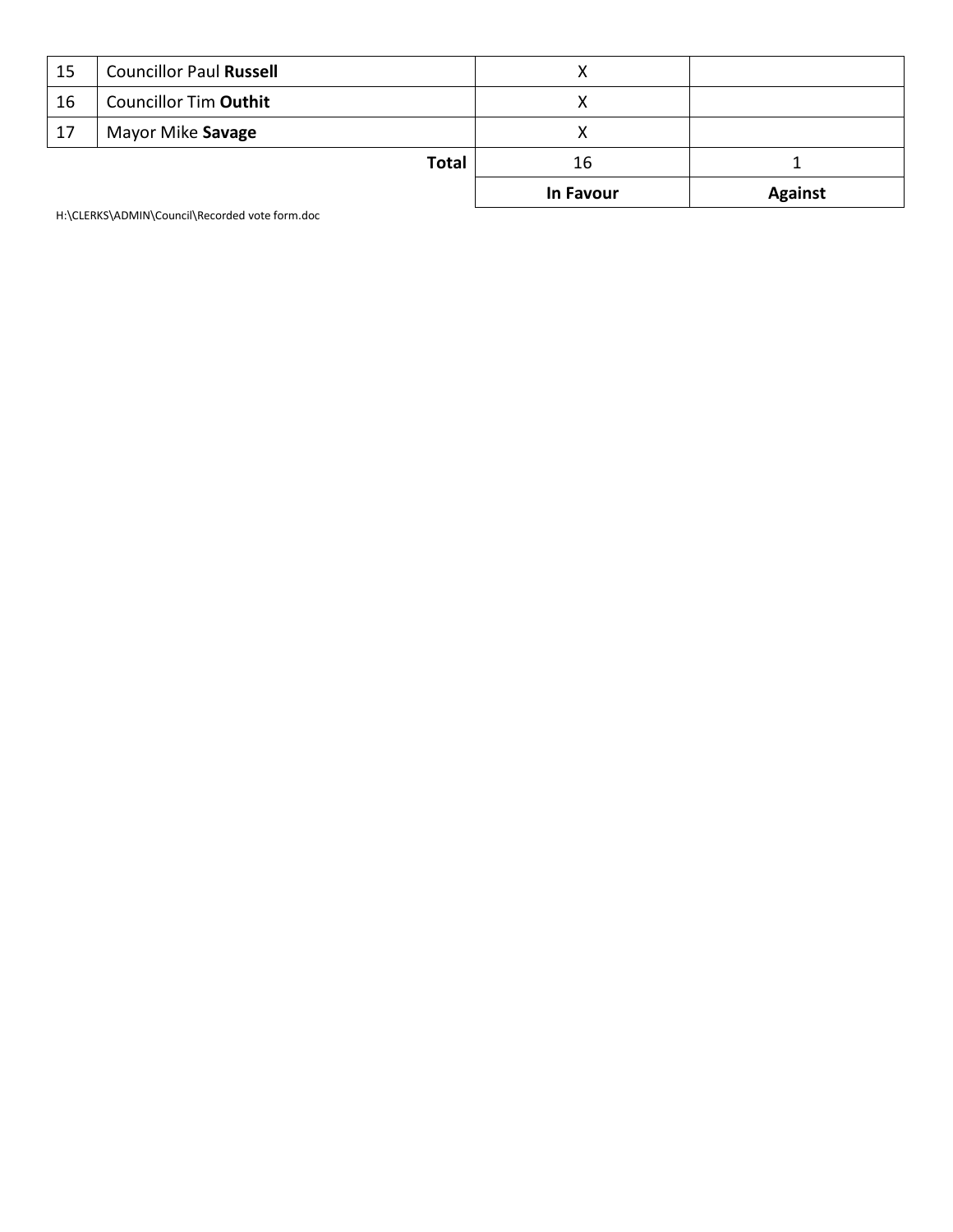**Number Present**: 17 **Date of Council Meeting**: September 30, 2020

**Item No**: 7.7 - Dartmouth Cove Project – Development Charges

|                | <b>Mayor / Councillor</b>          | <b>In Favour</b> | <b>Against</b> |
|----------------|------------------------------------|------------------|----------------|
| $\mathbf{1}$   | <b>Councillor Steve Streatch</b>   | X                |                |
| $\overline{2}$ | <b>Councillor David Hendsbee</b>   | X                |                |
| 3              | <b>Councillor Bill Karsten</b>     | X                |                |
| 4              | Councillor Lorelei Nicoll          | X                |                |
| 5              | <b>Councillor Sam Austin</b>       | X                |                |
| 6              | <b>Councillor Tony Mancini</b>     | $\mathsf{X}$     |                |
| $\overline{7}$ | <b>Councillor Waye Mason</b>       | $\mathsf{X}$     |                |
| 8              | <b>Councillor Lindell Smith</b>    | $\mathsf{X}$     |                |
| 9              | <b>Councillor Shawn Cleary</b>     | $\mathsf{X}$     |                |
| 10             | <b>Councillor Russell Walker</b>   | X                |                |
| 11             | Councillor Stephen D. Adams        | X                |                |
| 12             | <b>Councillor Richard Zurawski</b> | X                |                |
| 13             | <b>Councillor Matt Whitman</b>     | $\mathsf{X}$     |                |
| 14             | Deputy Mayor Lisa Blackburn        | X                |                |
| 15             | <b>Councillor Paul Russell</b>     | X                |                |
| 16             | <b>Councillor Tim Outhit</b>       | X                |                |
| 17             | Mayor Mike Savage                  | $\mathsf{X}$     |                |
|                | <b>Total</b>                       | 17               |                |
|                |                                    | <b>In Favour</b> | <b>Against</b> |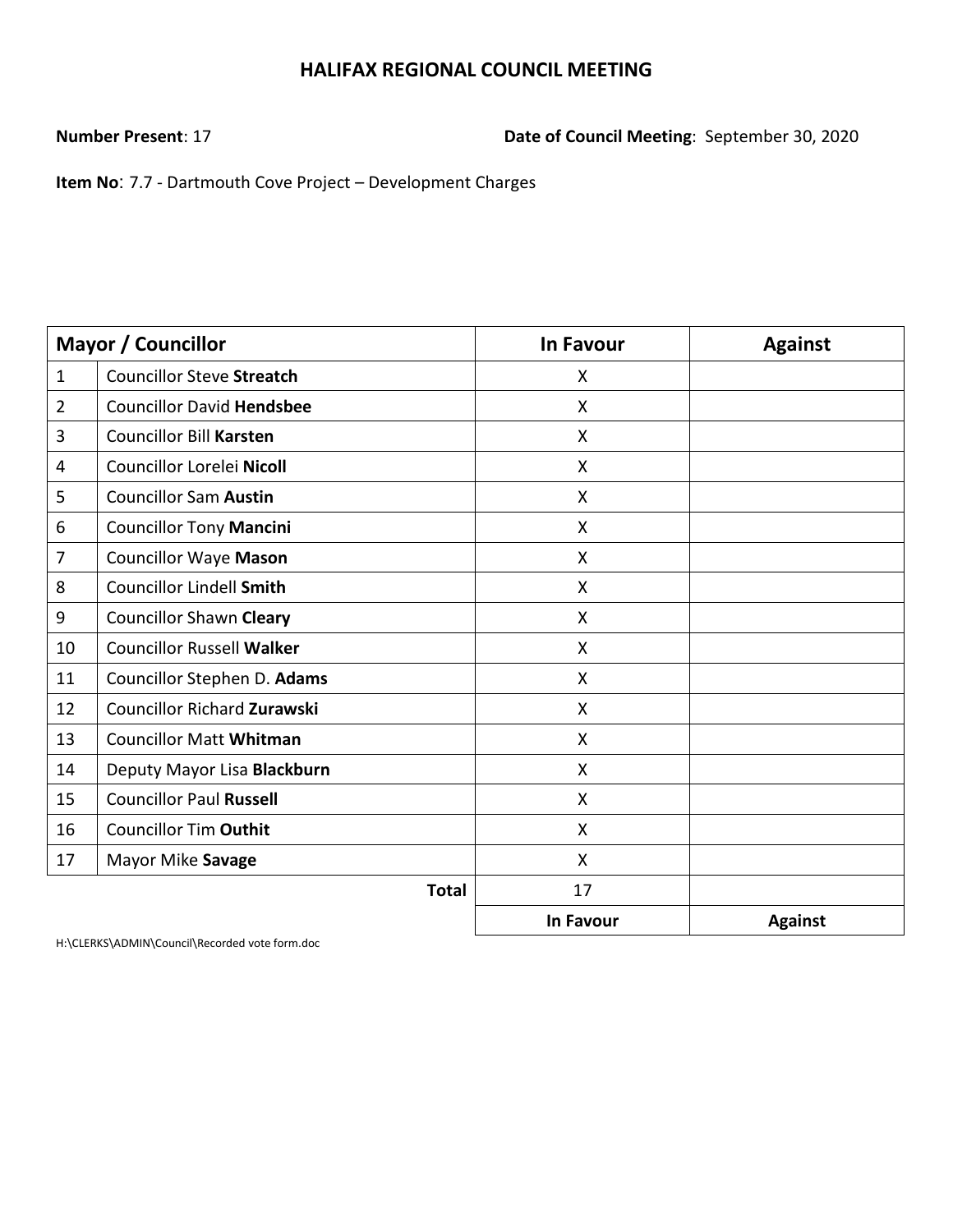### **Number Present**: 17 **Date of Council Meeting**: September 30, 2020

**Item No**: 7.8 – **Amendment** - Proposed Amendments to Administrative Order 2020-004-ADM, Procurement Administrative Order - Fair Wage/Living Wage and Social Value Framework

#### **Motion:**

THAT the motion be amended as follows:

THAT Halifax Regional Council approve in principle:

1. the adoption of a Supplier Code of Conduct (including Living Wage requirements) as per Attachment A;

2. the adoption of a Social Value Framework as per Attachment B;

3. the adoption of the amendments to Administrative Order 2020-004-ADM, The Procurement Administrative Order, as set out in Attachment D subject to consideration and implementation in the 2021/22 Budget process,

And further direct the CAO to investigate possibilities for the adoption of a Green Market incubation program similar to the City of Toronto's Green Market Accelerator program as a part of HalifAct 2050 as included as Attachment C.

|                | <b>Mayor / Councillor</b>          | <b>In Favour</b> | <b>Against</b> |
|----------------|------------------------------------|------------------|----------------|
| $\mathbf{1}$   | <b>Councillor Steve Streatch</b>   | X                |                |
| $\overline{2}$ | <b>Councillor David Hendsbee</b>   | X                |                |
| 3              | <b>Councillor Bill Karsten</b>     | X                |                |
| 4              | Councillor Lorelei Nicoll          | X                |                |
| 5              | <b>Councillor Sam Austin</b>       |                  | X              |
| 6              | <b>Councillor Tony Mancini</b>     | $\mathsf{X}$     |                |
| 7              | <b>Councillor Waye Mason</b>       |                  | X              |
| 8              | <b>Councillor Lindell Smith</b>    |                  | X              |
| 9              | <b>Councillor Shawn Cleary</b>     |                  | X              |
| 10             | <b>Councillor Russell Walker</b>   | X                |                |
| 11             | Councillor Stephen D. Adams        | X                |                |
| 12             | <b>Councillor Richard Zurawski</b> |                  | X              |
| 13             | <b>Councillor Matt Whitman</b>     |                  | X              |
| 14             | Deputy Mayor Lisa Blackburn        |                  | X              |
| 15             | <b>Councillor Paul Russell</b>     |                  | X              |
| 16             | <b>Councillor Tim Outhit</b>       |                  | X              |
| 17             | Mayor Mike Savage                  | X                |                |
|                | <b>Total</b>                       | 8                | 9              |
|                |                                    | In Favour        | <b>Against</b> |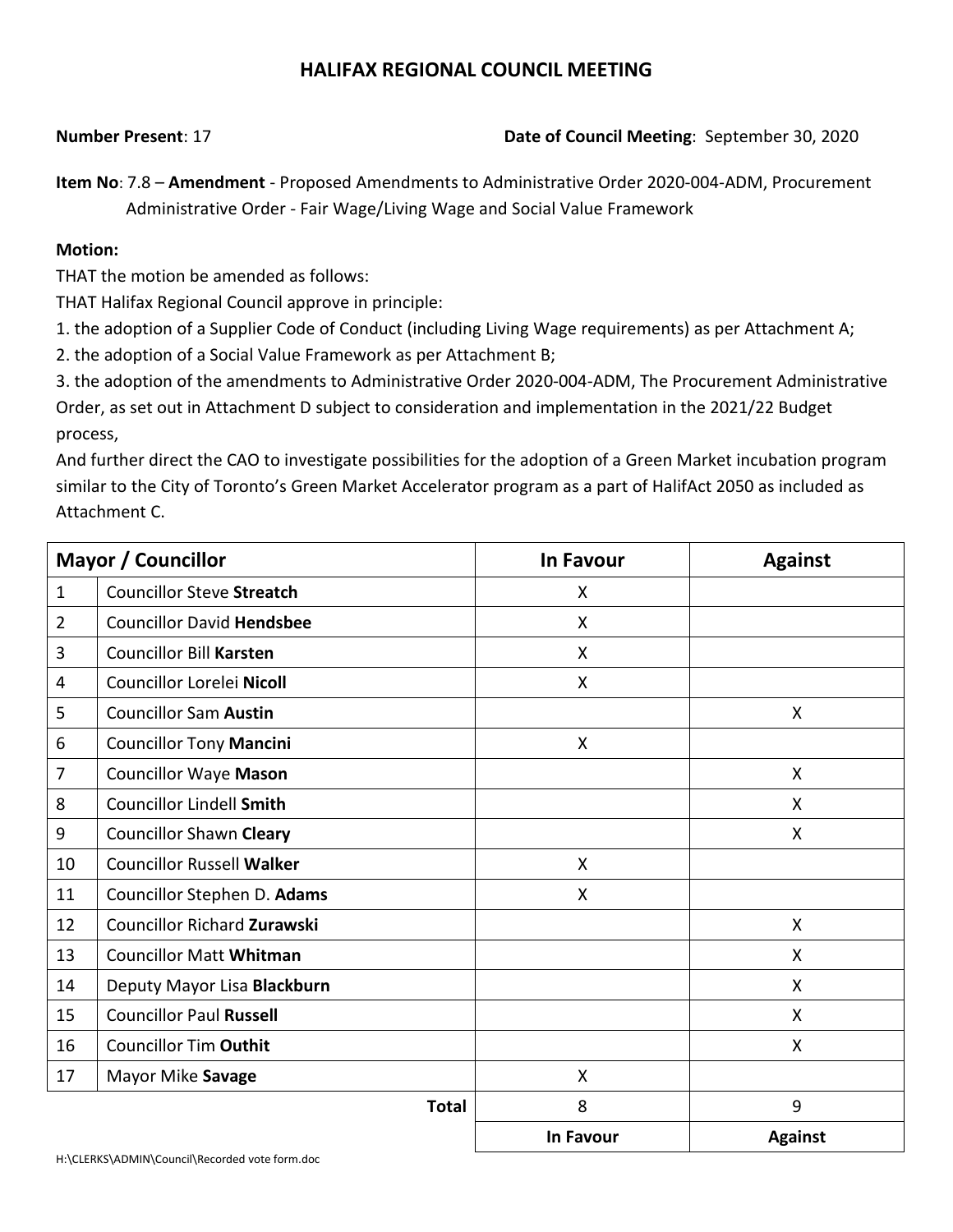**Number Present**: 17 **Date of Council Meeting**: September 30, 2020

**Item No**: 7.8 – **Motion to Table** - Proposed Amendments to Administrative Order 2020-004-ADM, Procurement Administrative Order - Fair Wage/Living Wage and Social Value Framework

### **Motion**:

THAT Regional Council table this motion.

|                | <b>Mayor / Councillor</b>          | <b>In Favour</b> | <b>Against</b> |
|----------------|------------------------------------|------------------|----------------|
| $\mathbf{1}$   | <b>Councillor Steve Streatch</b>   | X                |                |
| $\overline{2}$ | <b>Councillor David Hendsbee</b>   | X                |                |
| 3              | <b>Councillor Bill Karsten</b>     |                  | X              |
| 4              | Councillor Lorelei Nicoll          |                  | X              |
| 5              | <b>Councillor Sam Austin</b>       |                  | $\mathsf{X}$   |
| 6              | <b>Councillor Tony Mancini</b>     |                  | $\mathsf{X}$   |
| 7              | <b>Councillor Waye Mason</b>       |                  | $\mathsf{X}$   |
| 8              | <b>Councillor Lindell Smith</b>    |                  | X              |
| 9              | <b>Councillor Shawn Cleary</b>     |                  | X              |
| 10             | <b>Councillor Russell Walker</b>   |                  | X              |
| 11             | Councillor Stephen D. Adams        |                  | X              |
| 12             | <b>Councillor Richard Zurawski</b> |                  | $\mathsf{X}$   |
| 13             | <b>Councillor Matt Whitman</b>     | $\mathsf{X}$     |                |
| 14             | Deputy Mayor Lisa Blackburn        |                  | X              |
| 15             | <b>Councillor Paul Russell</b>     |                  | X              |
| 16             | <b>Councillor Tim Outhit</b>       |                  | X              |
| 17             | Mayor Mike Savage                  |                  | X              |
|                | <b>Total</b>                       | 3                | 14             |
|                |                                    | In Favour        | <b>Against</b> |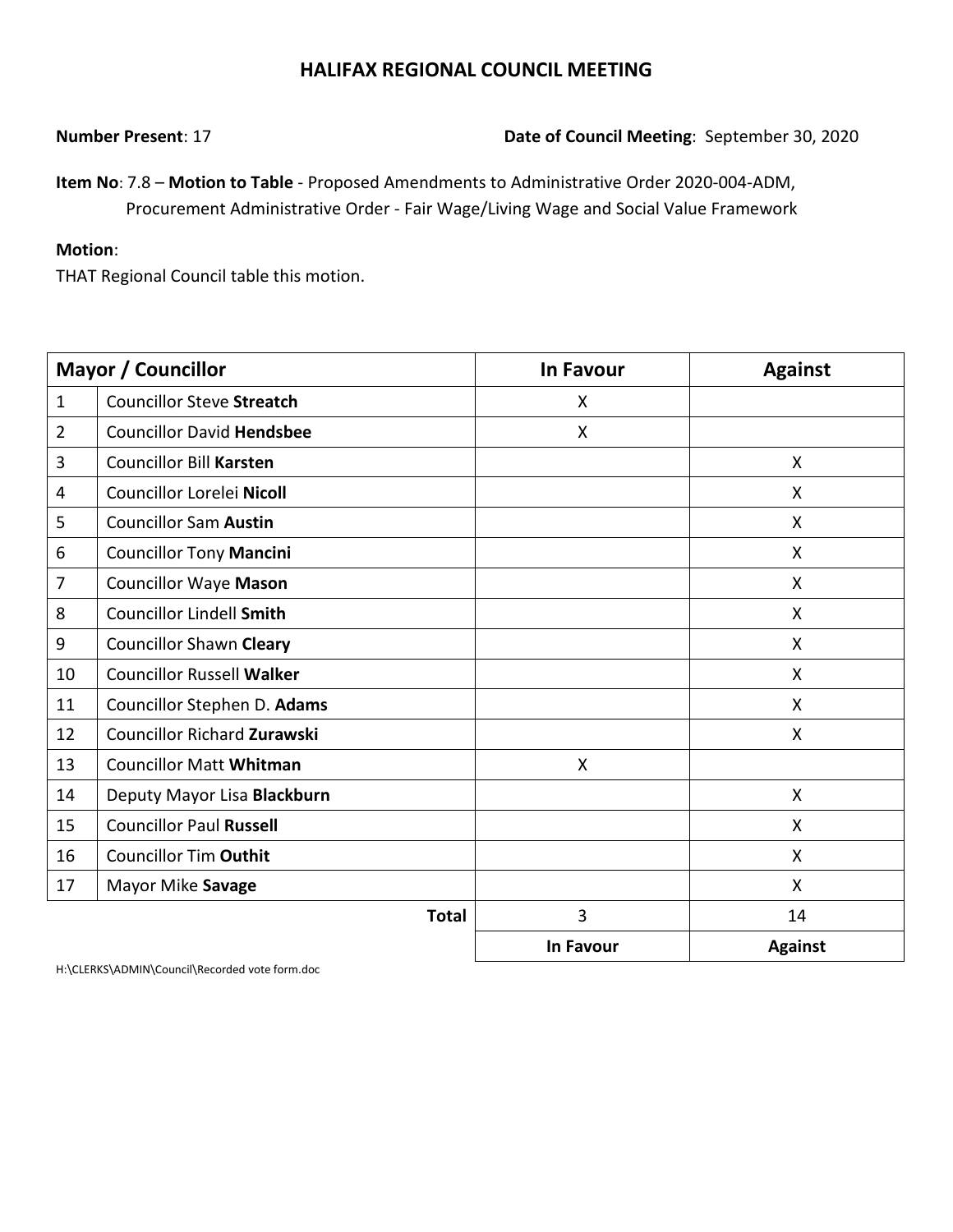**Number Present**: 17 **Date of Council Meeting**: September 30, 2020

**Item No**: 7.8 – **Main Motion** - Proposed Amendments to Administrative Order 2020-004-ADM, Procurement Administrative Order - Fair Wage/Living Wage and Social Value Framework

|                | <b>Mayor / Councillor</b>          | <b>In Favour</b>          | <b>Against</b> |
|----------------|------------------------------------|---------------------------|----------------|
| $\mathbf{1}$   | <b>Councillor Steve Streatch</b>   |                           | X              |
| $\overline{2}$ | <b>Councillor David Hendsbee</b>   |                           | X              |
| 3              | <b>Councillor Bill Karsten</b>     | X                         |                |
| 4              | Councillor Lorelei Nicoll          | $\boldsymbol{\mathsf{X}}$ |                |
| 5              | <b>Councillor Sam Austin</b>       | $\boldsymbol{\mathsf{X}}$ |                |
| 6              | <b>Councillor Tony Mancini</b>     | X                         |                |
| $\overline{7}$ | <b>Councillor Waye Mason</b>       | X                         |                |
| 8              | <b>Councillor Lindell Smith</b>    | $\mathsf{X}$              |                |
| 9              | <b>Councillor Shawn Cleary</b>     | $\boldsymbol{\mathsf{X}}$ |                |
| 10             | <b>Councillor Russell Walker</b>   | X                         |                |
| 11             | Councillor Stephen D. Adams        | X                         |                |
| 12             | <b>Councillor Richard Zurawski</b> | X                         |                |
| 13             | <b>Councillor Matt Whitman</b>     |                           | X              |
| 14             | Deputy Mayor Lisa Blackburn        | X                         |                |
| 15             | <b>Councillor Paul Russell</b>     |                           | X              |
| 16             | <b>Councillor Tim Outhit</b>       | $\boldsymbol{\mathsf{X}}$ |                |
| 17             | Mayor Mike Savage                  | $\mathsf{X}$              |                |
|                | <b>Total</b>                       | 13                        | $\overline{4}$ |
|                |                                    | In Favour                 | <b>Against</b> |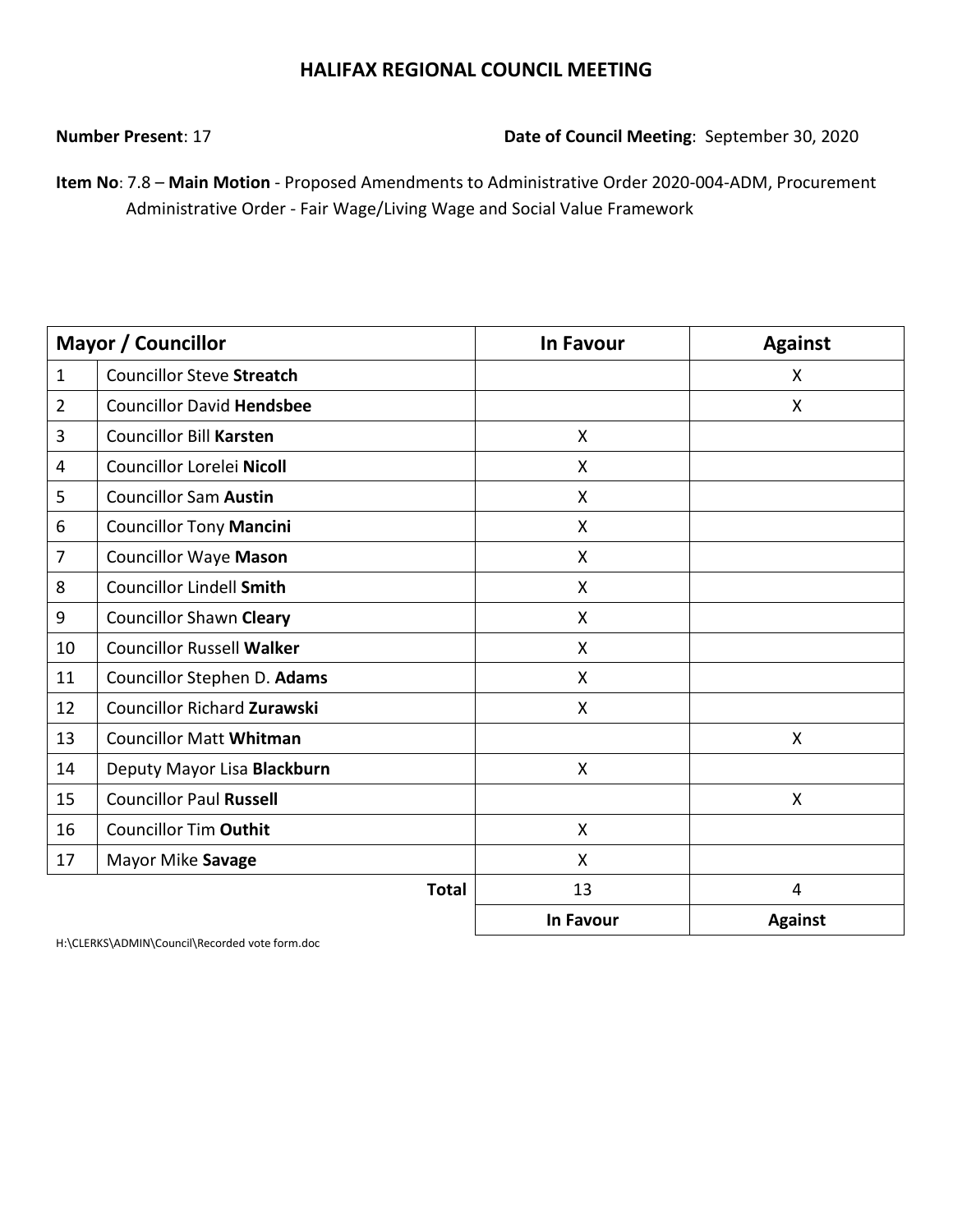**Number Present**: 17 **Date of Council Meeting**: September 30, 2020

**Item No:** 7.9 – **Parts 1 and 2** - Assistance for the Beirut Explosion

### **Motion**:

THAT Halifax Regional Council:

1. Provide a donation of \$100,000 toward Beirut explosion assistance. Funds will be provided through the Lebanese Consulate to the Canadian Red Cross, which is currently supporting humanitarian efforts in Beirut as a result of the explosion. Funds will come from the General Contingency Reserve Q421.

2. Provide in-kind support by allowing registered Canadian charitable organizations currently collecting donations for Beirut, such as the Canadian Red Cross, to set up donation collection sites at HRM owned and operated facilities and use HRM social media channels to promote donation collection sites.

|                | <b>Mayor / Councillor</b>          | <b>In Favour</b>   | <b>Against</b> |
|----------------|------------------------------------|--------------------|----------------|
| $\mathbf{1}$   | <b>Councillor Steve Streatch</b>   | X                  |                |
| $\overline{2}$ | <b>Councillor David Hendsbee</b>   | X                  |                |
| 3              | <b>Councillor Bill Karsten</b>     | X                  |                |
| 4              | Councillor Lorelei Nicoll          | X                  |                |
| 5              | <b>Councillor Sam Austin</b>       | X                  |                |
| 6              | <b>Councillor Tony Mancini</b>     | $\mathsf{X}$       |                |
| $\overline{7}$ | <b>Councillor Waye Mason</b>       | X                  |                |
| 8              | <b>Councillor Lindell Smith</b>    | $\pmb{\mathsf{X}}$ |                |
| 9              | <b>Councillor Shawn Cleary</b>     | X                  |                |
| 10             | <b>Councillor Russell Walker</b>   | X                  |                |
| 11             | Councillor Stephen D. Adams        |                    | X              |
| 12             | <b>Councillor Richard Zurawski</b> | X                  |                |
| 13             | <b>Councillor Matt Whitman</b>     | X                  |                |
| 14             | Deputy Mayor Lisa Blackburn        | X                  |                |
| 15             | <b>Councillor Paul Russell</b>     | X                  |                |
| 16             | <b>Councillor Tim Outhit</b>       | X                  |                |
| 17             | Mayor Mike Savage                  | X                  |                |
|                | <b>Total</b>                       | 16                 | $\mathbf{1}$   |
|                |                                    | <b>In Favour</b>   | <b>Against</b> |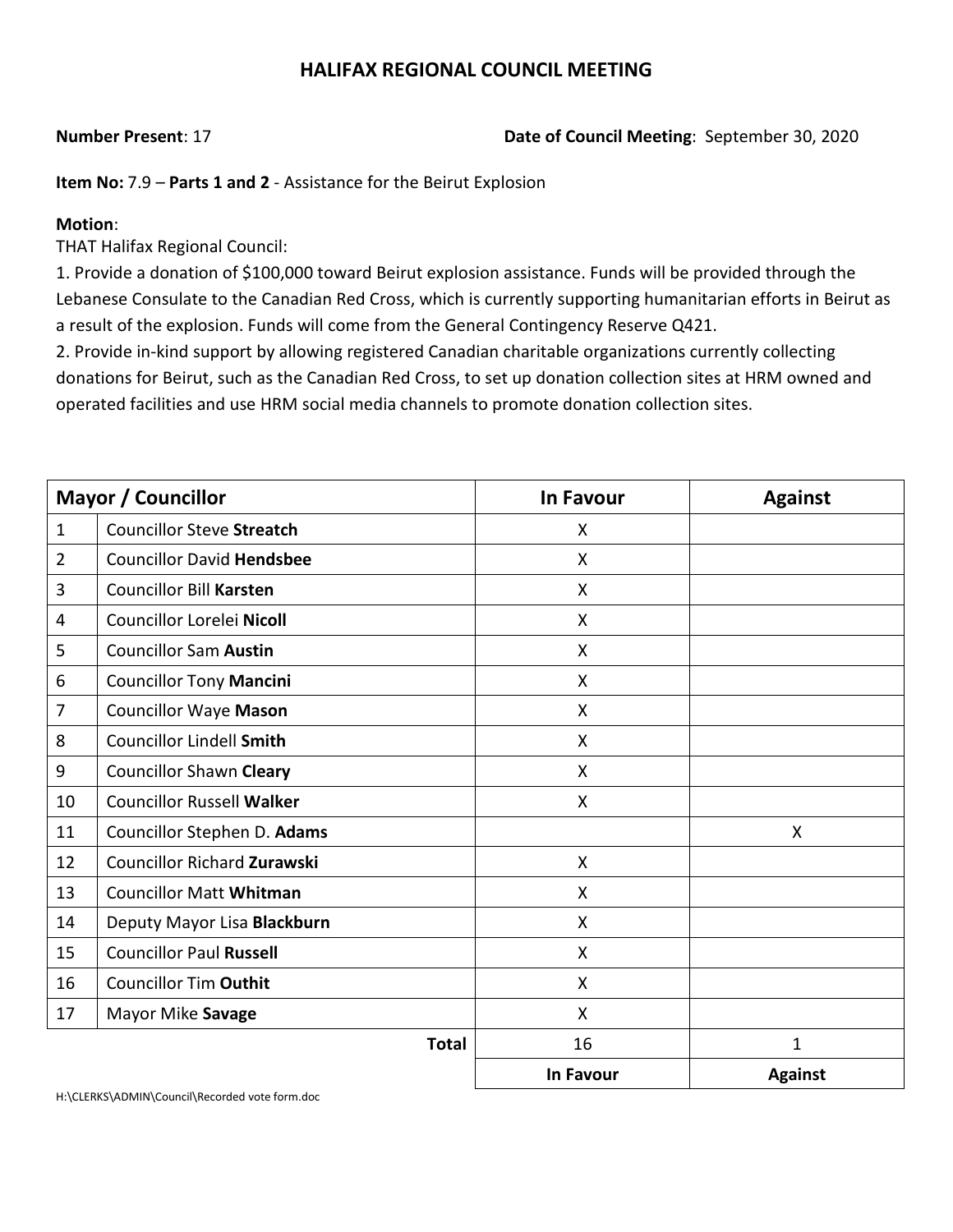**Number Present**: 17 **Date of Council Meeting**: September 30, 2020

**Item No:** 7.9 – **Part 3** - Assistance for the Beirut Explosion

#### **Motion:**

THAT Halifax Regional Council:

3. Direct the Chief Administrative Officer to establish a fair and transparent program to assess and evaluate future financial requests that support national and/or international disaster relief efforts. This program would outline a maximum funding limit, eligibility criteria and a detailed assessment of the proposal submitted, evaluation of the proposal based on linkage to municipal objectives, mandate and priorities, and an exploration of potential funding options.

|                | <b>Mayor / Councillor</b>          | <b>In Favour</b> | <b>Against</b> |
|----------------|------------------------------------|------------------|----------------|
| $\mathbf{1}$   | <b>Councillor Steve Streatch</b>   | X                |                |
| $\overline{2}$ | <b>Councillor David Hendsbee</b>   | X                |                |
| 3              | <b>Councillor Bill Karsten</b>     | X                |                |
| 4              | Councillor Lorelei Nicoll          | X                |                |
| 5              | <b>Councillor Sam Austin</b>       | X                |                |
| 6              | <b>Councillor Tony Mancini</b>     | X                |                |
| $\overline{7}$ | <b>Councillor Waye Mason</b>       | X                |                |
| 8              | <b>Councillor Lindell Smith</b>    | X                |                |
| 9              | <b>Councillor Shawn Cleary</b>     | X                |                |
| 10             | <b>Councillor Russell Walker</b>   | X                |                |
| 11             | Councillor Stephen D. Adams        |                  | X              |
| 12             | <b>Councillor Richard Zurawski</b> | X                |                |
| 13             | <b>Councillor Matt Whitman</b>     | X                |                |
| 14             | Deputy Mayor Lisa Blackburn        | X                |                |
| 15             | <b>Councillor Paul Russell</b>     |                  | X              |
| 16             | <b>Councillor Tim Outhit</b>       | X                |                |
| 17             | Mayor Mike Savage                  | X                |                |
|                | <b>Total</b>                       | 15               | $\overline{2}$ |
|                |                                    | In Favour        | <b>Against</b> |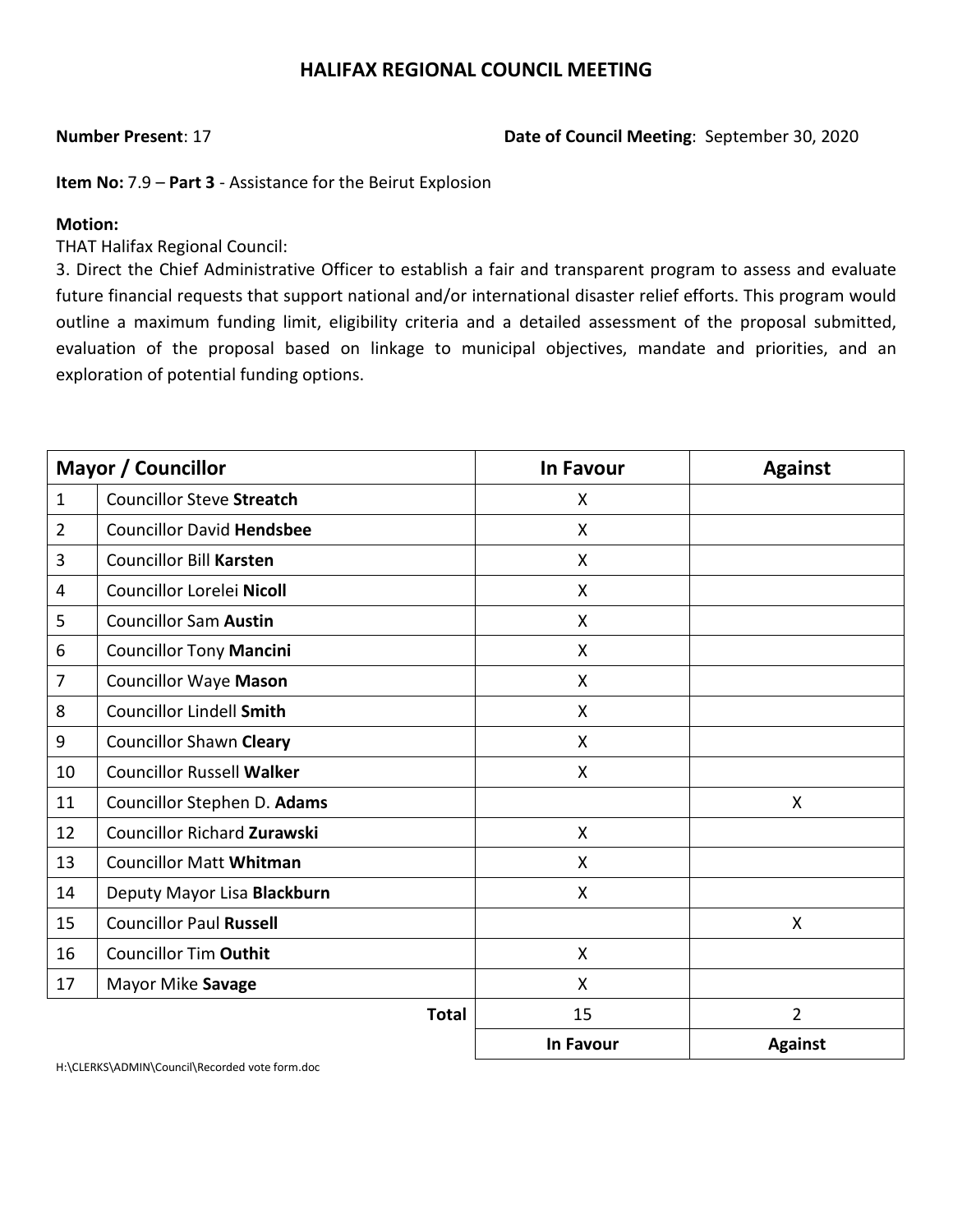**Number Present**: 17 **Date of Council Meeting**: September 30, 2020

**Item No**: 7.10 - Implementation of North End 'AAA' Bikeway Phase One and West End 'AAA' Bikeway (NEWEB)

|                | <b>Mayor / Councillor</b>          | <b>In Favour</b>          | <b>Against</b> |
|----------------|------------------------------------|---------------------------|----------------|
| $\mathbf{1}$   | <b>Councillor Steve Streatch</b>   | X                         |                |
| $\overline{2}$ | <b>Councillor David Hendsbee</b>   | $\boldsymbol{\mathsf{X}}$ |                |
| 3              | <b>Councillor Bill Karsten</b>     | $\mathsf{X}$              |                |
| 4              | Councillor Lorelei Nicoll          | X                         |                |
| 5              | <b>Councillor Sam Austin</b>       | X                         |                |
| 6              | <b>Councillor Tony Mancini</b>     | X                         |                |
| $\overline{7}$ | <b>Councillor Waye Mason</b>       | X                         |                |
| 8              | <b>Councillor Lindell Smith</b>    | X                         |                |
| 9              | <b>Councillor Shawn Cleary</b>     | $\mathsf{X}$              |                |
| 10             | <b>Councillor Russell Walker</b>   | $\boldsymbol{\mathsf{X}}$ |                |
| 11             | Councillor Stephen D. Adams        | $\boldsymbol{\mathsf{X}}$ |                |
| 12             | <b>Councillor Richard Zurawski</b> | $\sf X$                   |                |
| 13             | <b>Councillor Matt Whitman</b>     |                           | X              |
| 14             | Deputy Mayor Lisa Blackburn        | X                         |                |
| 15             | <b>Councillor Paul Russell</b>     | $\mathsf{X}$              |                |
| 16             | <b>Councillor Tim Outhit</b>       | X                         |                |
| 17             | Mayor Mike Savage                  | X                         |                |
|                | <b>Total</b>                       | 16                        | $\mathbf 1$    |
|                |                                    | <b>In Favour</b>          | <b>Against</b> |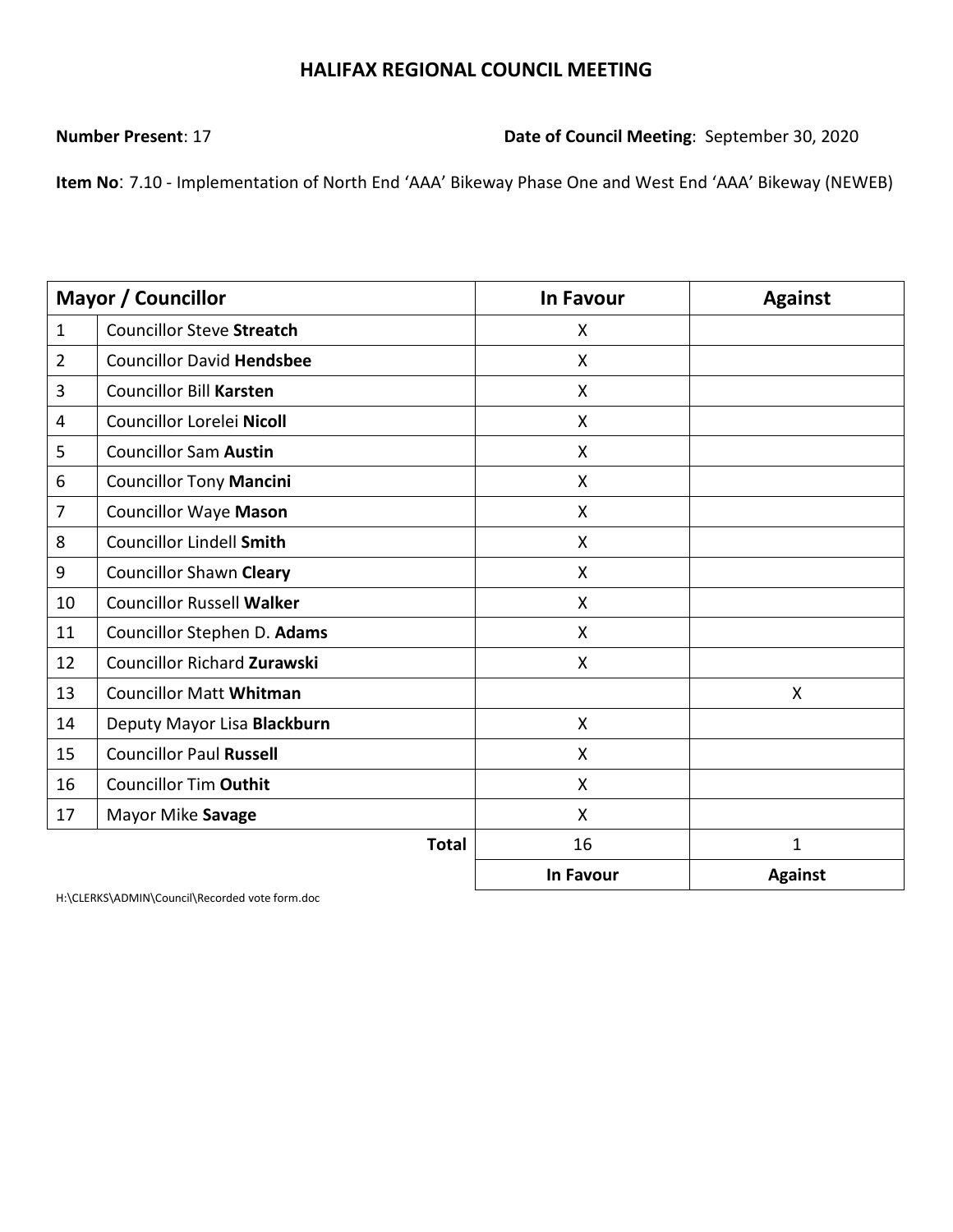**Number Present**: 17 **Date of Council Meeting**: September 29, 2020

**Item No**: 8.1 - Case H00493 – Request to Include 53 Queen Street, Dartmouth in the Registry of Heritage Property for the Halifax Regional Municipality

|                | <b>Mayor / Councillor</b>          | <b>In Favour</b> | <b>Against</b> |
|----------------|------------------------------------|------------------|----------------|
| $\mathbf{1}$   | <b>Councillor Steve Streatch</b>   | X                |                |
| $\overline{2}$ | <b>Councillor David Hendsbee</b>   | X                |                |
| 3              | <b>Councillor Bill Karsten</b>     | X                |                |
| 4              | Councillor Lorelei Nicoll          | X                |                |
| 5              | <b>Councillor Sam Austin</b>       | $\mathsf{X}$     |                |
| 6              | <b>Councillor Tony Mancini</b>     | $\mathsf{X}$     |                |
| 7              | <b>Councillor Waye Mason</b>       | $\mathsf{X}$     |                |
| 8              | <b>Councillor Lindell Smith</b>    | $\mathsf{X}$     |                |
| 9              | <b>Councillor Shawn Cleary</b>     | $\mathsf{X}$     |                |
| 10             | <b>Councillor Russell Walker</b>   | X                |                |
| 11             | Councillor Stephen D. Adams        | X                |                |
| 12             | <b>Councillor Richard Zurawski</b> | X                |                |
| 13             | <b>Councillor Matt Whitman</b>     | $\mathsf{X}$     |                |
| 14             | Deputy Mayor Lisa Blackburn        | X                |                |
| 15             | <b>Councillor Paul Russell</b>     | $\mathsf{X}$     |                |
| 16             | <b>Councillor Tim Outhit</b>       | X                |                |
| 17             | Mayor Mike Savage                  | $\mathsf{X}$     |                |
|                | <b>Total</b>                       | 17               |                |
|                |                                    | <b>In Favour</b> | <b>Against</b> |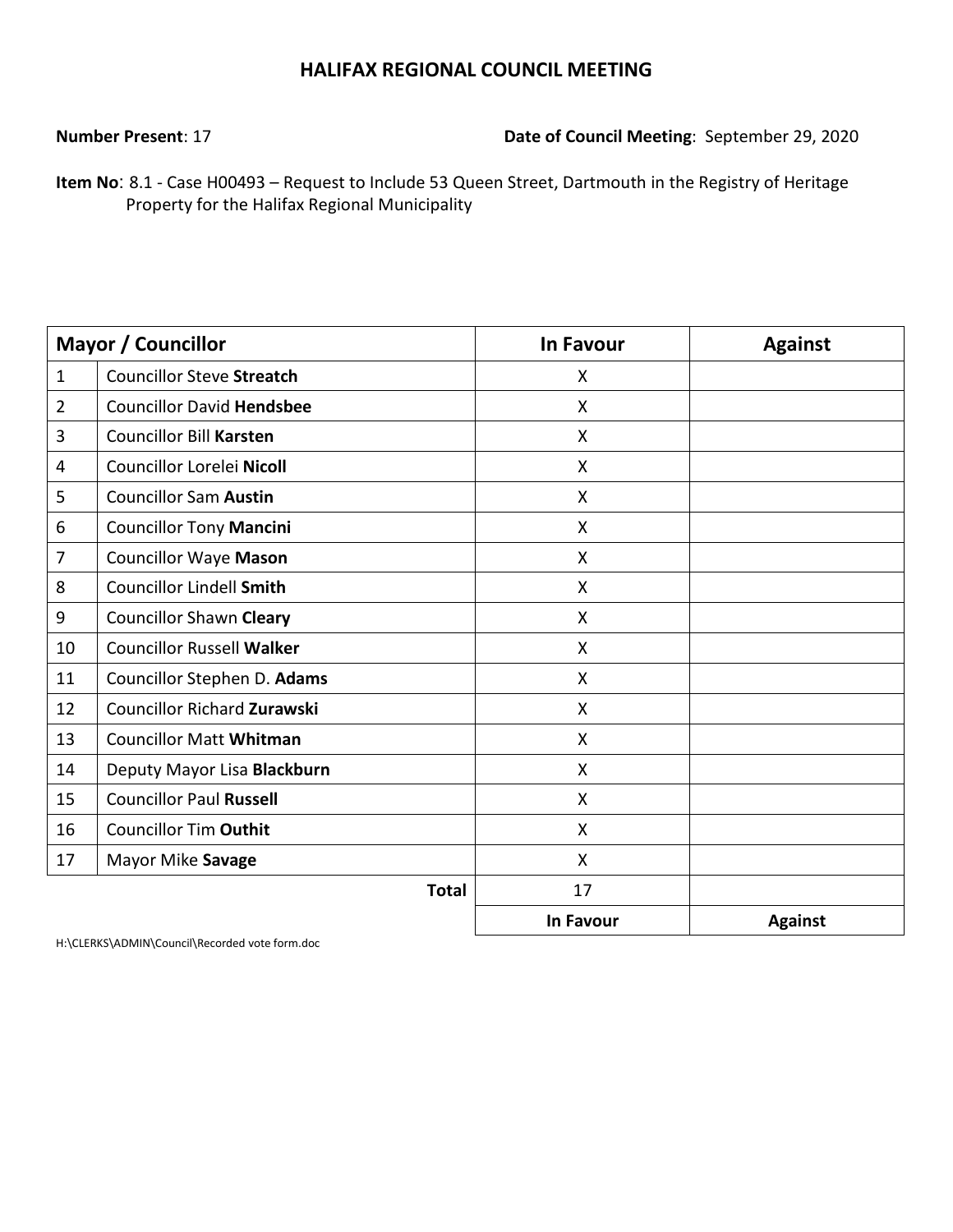**Number Present**: 17 **Date of Council Meeting**: September 29, 2020

**Item No:** 8.2 - Case H00474 – Request to Include 1342 Robie Street, Halifax in the Registry of Heritage Property for the Halifax Regional Municipality

|                | <b>Mayor / Councillor</b>          | <b>In Favour</b>          | <b>Against</b> |
|----------------|------------------------------------|---------------------------|----------------|
| $\mathbf{1}$   | <b>Councillor Steve Streatch</b>   | X                         |                |
| $\overline{2}$ | <b>Councillor David Hendsbee</b>   | $\boldsymbol{\mathsf{X}}$ |                |
| 3              | <b>Councillor Bill Karsten</b>     | X                         |                |
| 4              | Councillor Lorelei Nicoll          | X                         |                |
| 5              | <b>Councillor Sam Austin</b>       | $\boldsymbol{\mathsf{X}}$ |                |
| 6              | <b>Councillor Tony Mancini</b>     | $\boldsymbol{\mathsf{X}}$ |                |
| $\overline{7}$ | <b>Councillor Waye Mason</b>       | $\mathsf{X}$              |                |
| 8              | <b>Councillor Lindell Smith</b>    | $\boldsymbol{\mathsf{X}}$ |                |
| 9              | <b>Councillor Shawn Cleary</b>     | $\mathsf{X}$              |                |
| 10             | <b>Councillor Russell Walker</b>   | X                         |                |
| 11             | Councillor Stephen D. Adams        | X                         |                |
| 12             | <b>Councillor Richard Zurawski</b> | $\boldsymbol{\mathsf{X}}$ |                |
| 13             | <b>Councillor Matt Whitman</b>     | $\boldsymbol{\mathsf{X}}$ |                |
| 14             | Deputy Mayor Lisa Blackburn        | $\boldsymbol{\mathsf{X}}$ |                |
| 15             | <b>Councillor Paul Russell</b>     | $\mathsf{X}$              |                |
| 16             | <b>Councillor Tim Outhit</b>       | $\mathsf{X}$              |                |
| 17             | Mayor Mike Savage                  | $\boldsymbol{\mathsf{X}}$ |                |
|                | <b>Total</b>                       | 17                        |                |
|                |                                    | <b>In Favour</b>          | <b>Against</b> |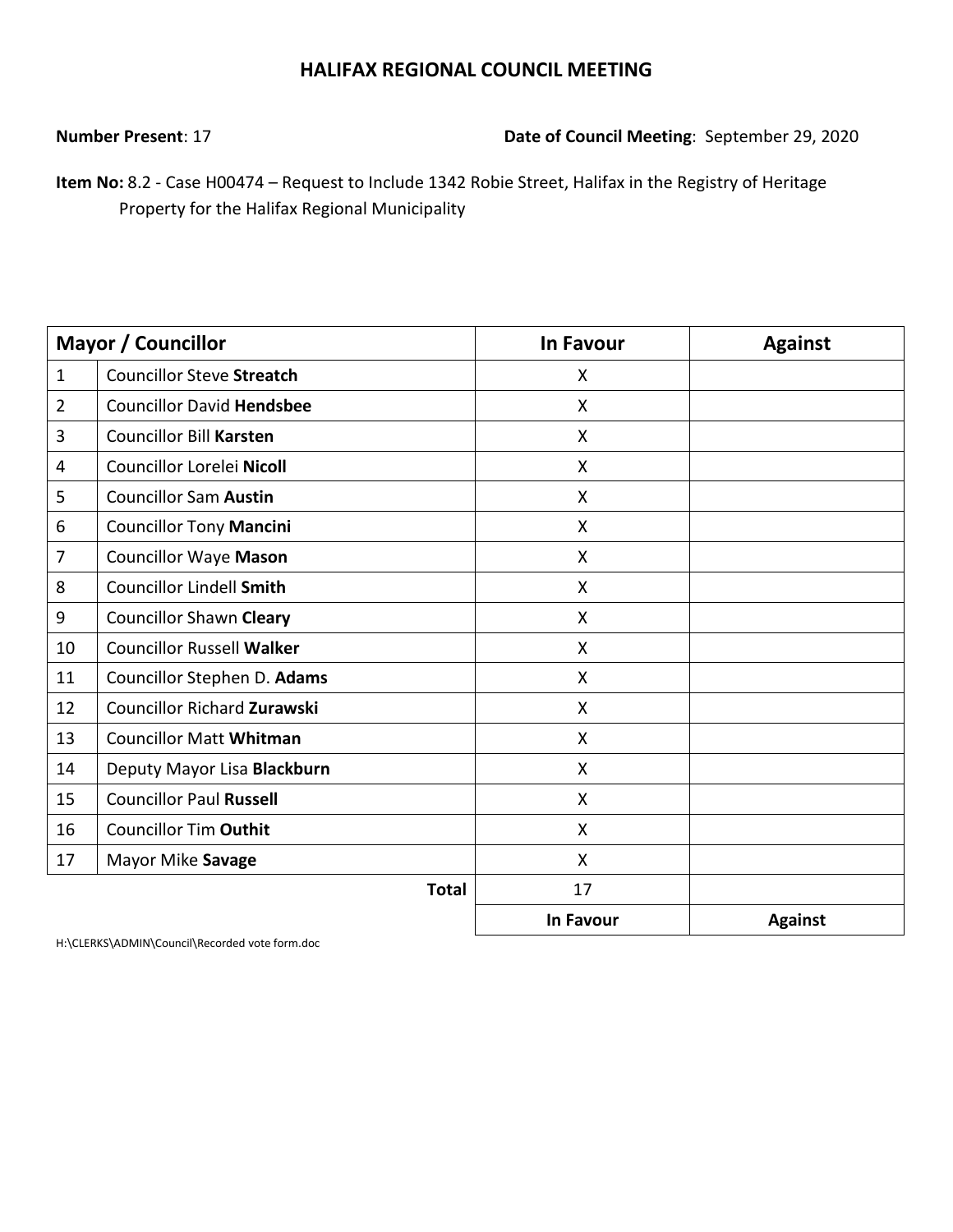**Number Present**: 17 **Date of Council Meeting**: September 29, 2020

**Item No**: 8.3 - Case H00478 - Request to Include 40 and 82 Tall Trees Lane, Halifax in the Registry of Heritage Property for the Halifax Regional Municipality

|                | <b>Mayor / Councillor</b>          | <b>In Favour</b>          | <b>Against</b> |
|----------------|------------------------------------|---------------------------|----------------|
| $\mathbf{1}$   | <b>Councillor Steve Streatch</b>   | X                         |                |
| $\overline{2}$ | <b>Councillor David Hendsbee</b>   | $\boldsymbol{\mathsf{X}}$ |                |
| 3              | <b>Councillor Bill Karsten</b>     | X                         |                |
| 4              | Councillor Lorelei Nicoll          | $\sf X$                   |                |
| 5              | <b>Councillor Sam Austin</b>       | $\boldsymbol{\mathsf{X}}$ |                |
| 6              | <b>Councillor Tony Mancini</b>     | $\boldsymbol{\mathsf{X}}$ |                |
| 7              | <b>Councillor Waye Mason</b>       | X                         |                |
| 8              | <b>Councillor Lindell Smith</b>    | $\mathsf{X}$              |                |
| 9              | <b>Councillor Shawn Cleary</b>     | X                         |                |
| 10             | <b>Councillor Russell Walker</b>   | X                         |                |
| 11             | Councillor Stephen D. Adams        | $\sf X$                   |                |
| 12             | <b>Councillor Richard Zurawski</b> | $\boldsymbol{\mathsf{X}}$ |                |
| 13             | <b>Councillor Matt Whitman</b>     | $\boldsymbol{\mathsf{X}}$ |                |
| 14             | Deputy Mayor Lisa Blackburn        | X                         |                |
| 15             | <b>Councillor Paul Russell</b>     | $\mathsf{X}$              |                |
| 16             | <b>Councillor Tim Outhit</b>       | $\boldsymbol{\mathsf{X}}$ |                |
| 17             | Mayor Mike Savage                  | X                         |                |
|                | <b>Total</b>                       | 17                        |                |
|                |                                    | <b>In Favour</b>          | <b>Against</b> |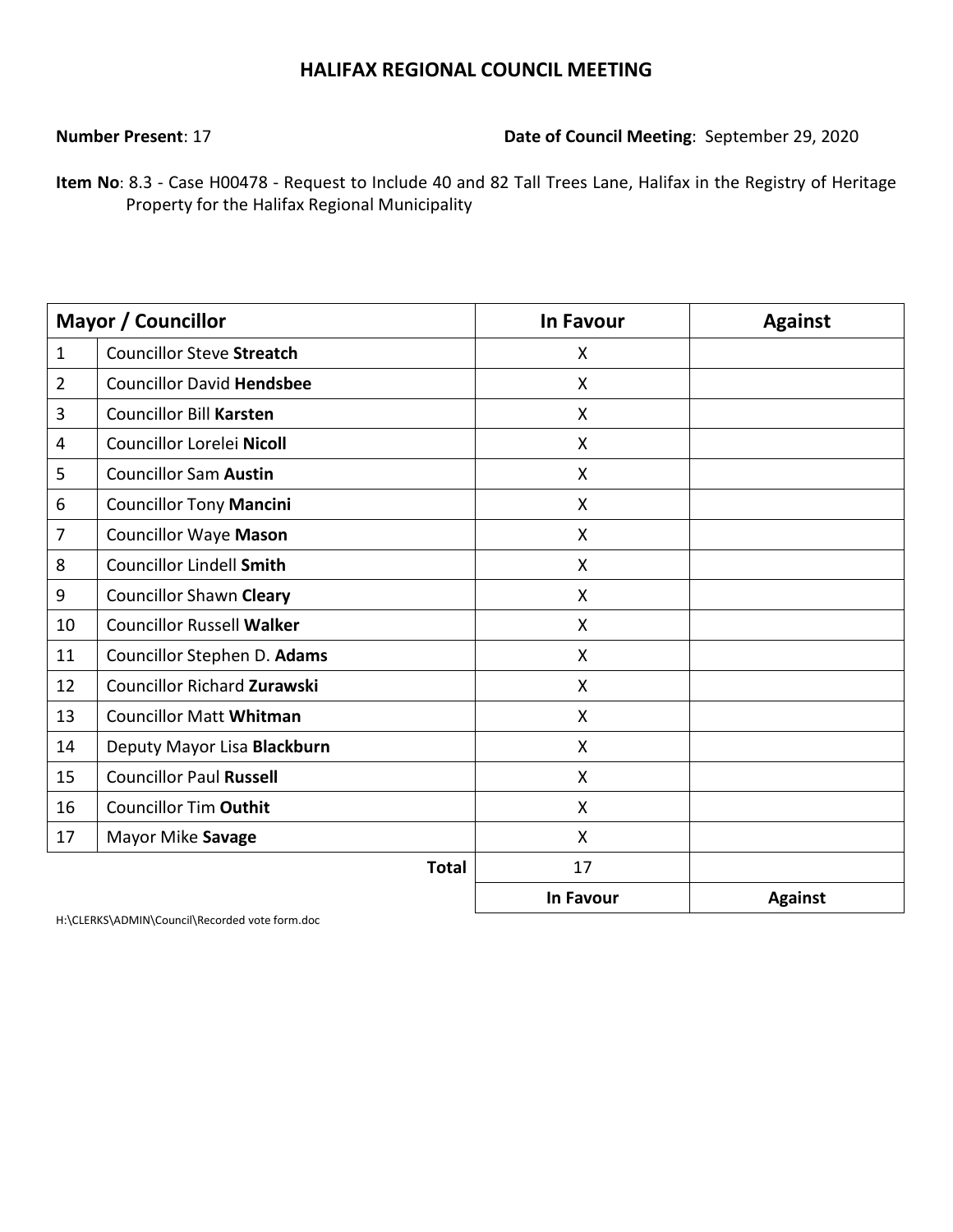**Number Present**: 15 **Date of Council Meeting**: September 29, 2020

**Item No**: 8.4 –Appeal of the Decision of the Design Review Committee for Case 22708 - Substantive Site Plan Approval for 1325 Lower Water Street, Halifax

### **Motion:**

THAT the appeal be allowed.

Not Present: Councillors Cleary and Walker

|                | <b>Mayor / Councillor</b>          | <b>In Favour</b> | <b>Against</b> |
|----------------|------------------------------------|------------------|----------------|
| $\mathbf{1}$   | <b>Councillor Steve Streatch</b>   |                  | X              |
| $\overline{2}$ | <b>Councillor David Hendsbee</b>   |                  | $\mathsf{X}$   |
| 3              | <b>Councillor Bill Karsten</b>     |                  | X              |
| 4              | Councillor Lorelei Nicoll          | $\mathsf{X}$     |                |
| 5              | <b>Councillor Sam Austin</b>       | $\mathsf{X}$     |                |
| 6              | <b>Councillor Tony Mancini</b>     | X                |                |
| 7              | <b>Councillor Waye Mason</b>       | X                |                |
| 8              | <b>Councillor Lindell Smith</b>    | $\mathsf{X}$     |                |
| 9              | <b>Councillor Shawn Cleary</b>     | <b>NP</b>        |                |
| 10             | <b>Councillor Russell Walker</b>   | <b>NP</b>        |                |
| 11             | Councillor Stephen D. Adams        |                  | $\mathsf{X}$   |
| 12             | <b>Councillor Richard Zurawski</b> | X                |                |
| 13             | <b>Councillor Matt Whitman</b>     |                  | X              |
| 14             | Deputy Mayor Lisa Blackburn        | X                |                |
| 15             | <b>Councillor Paul Russell</b>     | X                |                |
| 16             | <b>Councillor Tim Outhit</b>       | X                |                |
| 17             | Mayor Mike Savage                  |                  | X              |
|                | <b>Total</b>                       | 9                | 6              |
|                |                                    | <b>In Favour</b> | <b>Against</b> |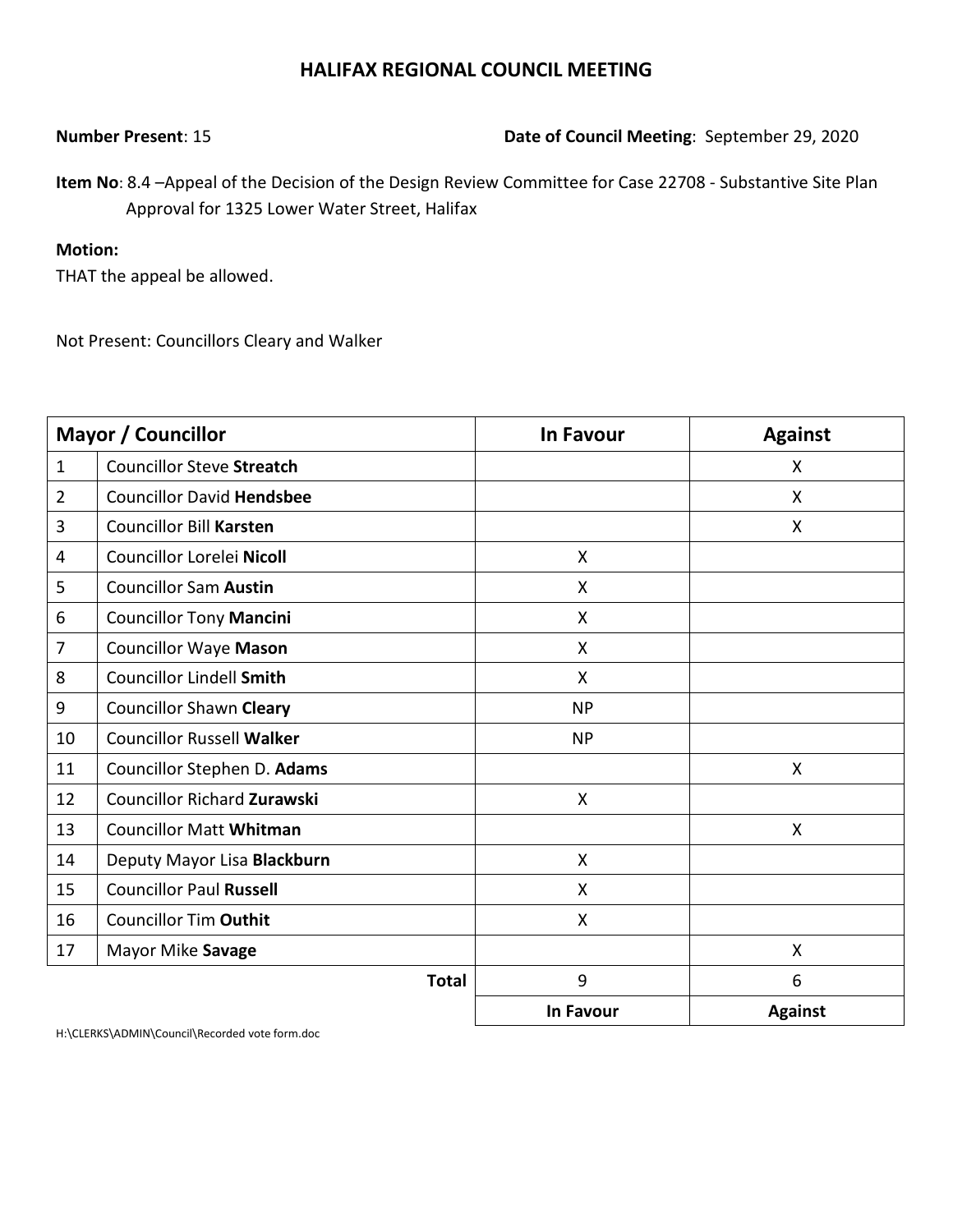**Number Present**: 15 **Date of Council Meeting**: September 29, 2020

**Item No**: 8.4 – Appeal of the Decision of the Design Review Committee for Case 22708 - Substantive Site Plan Approval for 1325 Lower Water Street, Halifax

### **Motion:**

THAT the Site Plan be approved with the following conditions:

a) approve the qualitative elements of the substantive site plan approval application for a 16 storey, with rooftop penthouse, mixed use building, in Downtown Halifax as shown in Attachments A and B of the August 20, 2020 Staff report, with the exception that the western Lower Water Street elevation be augmented on the ground floor through the provision of a combination of increased visual permeability by multiple windows and doors at the sidewalk level and providing more active uses at grade that relate to the sidewalk, stepping with the slope;

b) approve the proposed variances outlined in Attachment C of the August 20, 2020 Staff report, with the exception of variances #3, #4, and #8 related to the Tower Width. For additional clarity, no portion of the "tower" shall exceed dimensions beyond 38 metres. The mass of the remainder of the building shall remain consistent with that found in Attachment A;

c) accept the findings of the quantitative wind assessment included in Attachment D; and

d) recommend the Development Officer accept the public benefit as described in Attachment B.

|                | <b>Mayor / Councillor</b>          | <b>In Favour</b>          | <b>Against</b> |
|----------------|------------------------------------|---------------------------|----------------|
| $\mathbf{1}$   | <b>Councillor Steve Streatch</b>   | X                         |                |
| $\overline{2}$ | <b>Councillor David Hendsbee</b>   | $\boldsymbol{\mathsf{X}}$ |                |
| 3              | <b>Councillor Bill Karsten</b>     | $\boldsymbol{\mathsf{X}}$ |                |
| 4              | Councillor Lorelei Nicoll          | X                         |                |
| 5              | <b>Councillor Sam Austin</b>       |                           | X              |
| 6              | <b>Councillor Tony Mancini</b>     | X                         |                |
| $\overline{7}$ | <b>Councillor Waye Mason</b>       | $\boldsymbol{\mathsf{X}}$ |                |
| 8              | <b>Councillor Lindell Smith</b>    | $\boldsymbol{\mathsf{X}}$ |                |
| 9              | <b>Councillor Shawn Cleary</b>     | <b>NP</b>                 |                |
| 10             | <b>Councillor Russell Walker</b>   | <b>NP</b>                 |                |
| 11             | Councillor Stephen D. Adams        | X                         |                |
| 12             | <b>Councillor Richard Zurawski</b> |                           | X              |
| 13             | <b>Councillor Matt Whitman</b>     | X                         |                |

Not Present: Councillors Cleary and Walker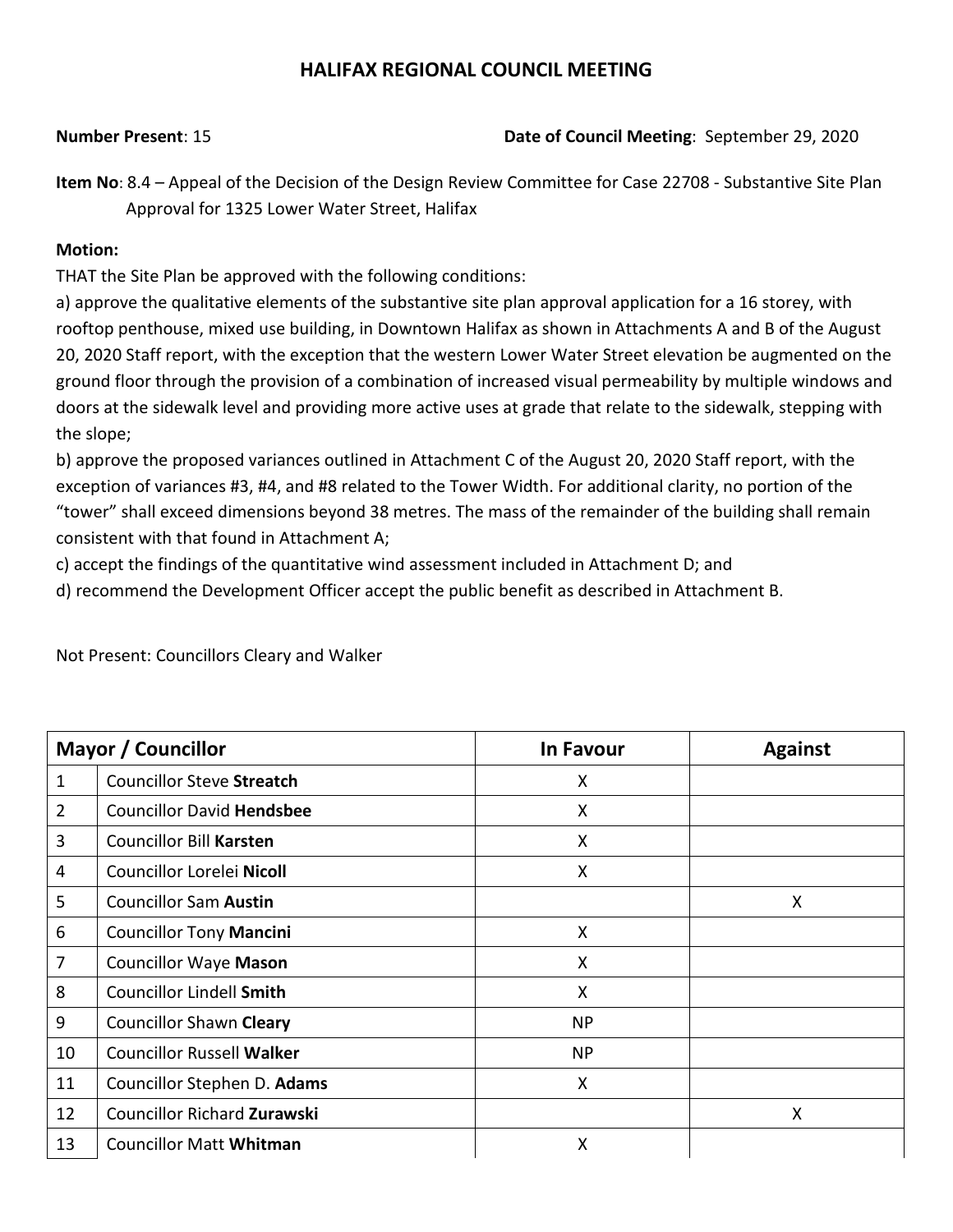|    |                                | In Favour | <b>Against</b> |
|----|--------------------------------|-----------|----------------|
|    | Total                          | 13        |                |
| 17 | Mayor Mike Savage              | χ         |                |
| 16 | <b>Councillor Tim Outhit</b>   | x         |                |
| 15 | <b>Councillor Paul Russell</b> | x         |                |
| 14 | Deputy Mayor Lisa Blackburn    | х         |                |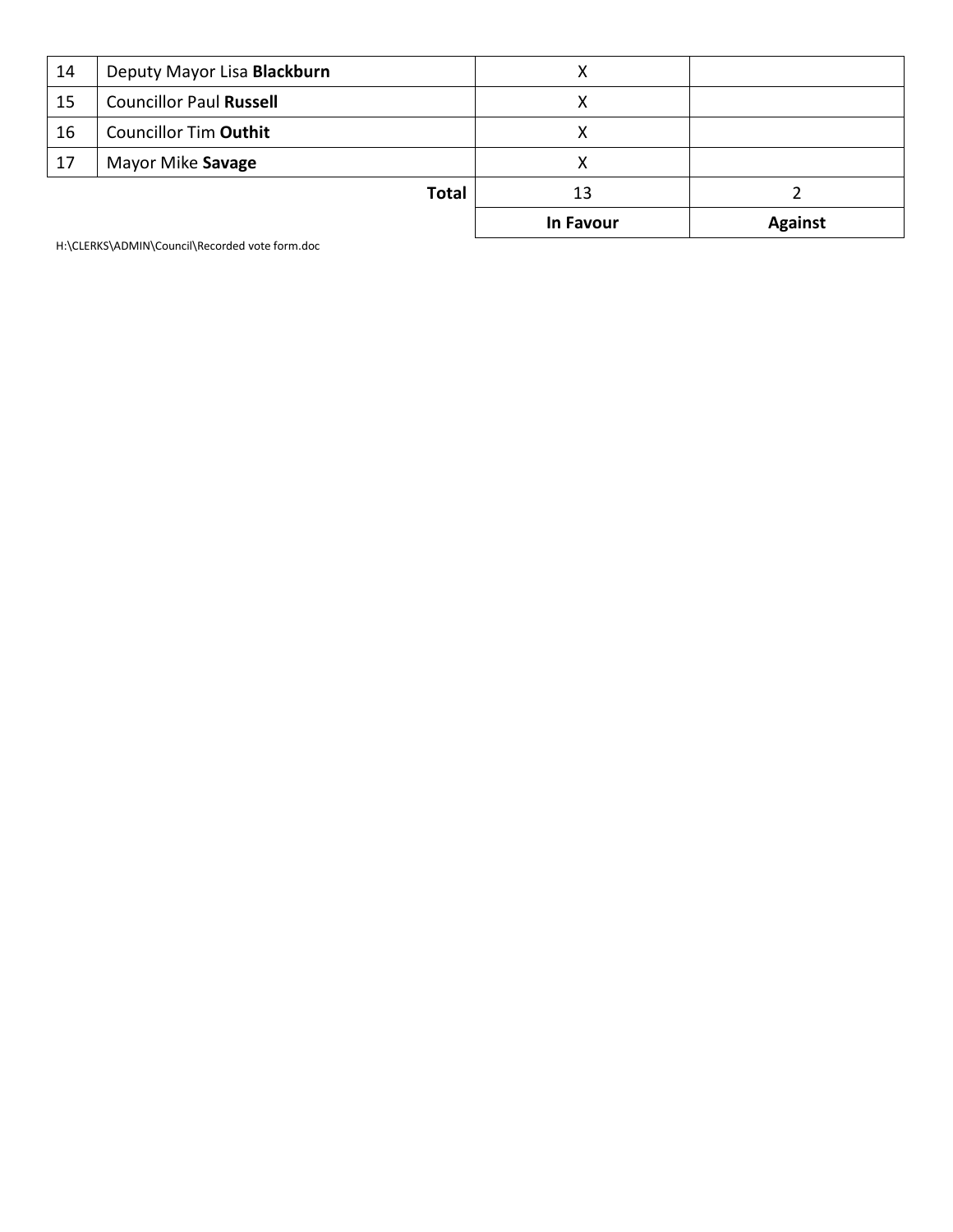**Number Present**: 15 **Date of Council Meeting**: September 29, 2020

**Item No**: 8.5 - Case 22050 - Amendments to the Halifax Municipal Planning Strategy and Halifax Mainland Land Use By-law for Parkmoor Avenue, Hayes Street and Charlton Avenue (PID 00277228), Halifax

Not Present: Councillors Smith and Walker

|                | <b>Mayor / Councillor</b>          | <b>In Favour</b> | <b>Against</b> |
|----------------|------------------------------------|------------------|----------------|
| $\mathbf{1}$   | <b>Councillor Steve Streatch</b>   | X                |                |
| $\overline{2}$ | <b>Councillor David Hendsbee</b>   | X                |                |
| 3              | <b>Councillor Bill Karsten</b>     | X                |                |
| 4              | Councillor Lorelei Nicoll          | X                |                |
| 5              | <b>Councillor Sam Austin</b>       | X                |                |
| 6              | <b>Councillor Tony Mancini</b>     | X                |                |
| 7              | <b>Councillor Waye Mason</b>       | $\mathsf{X}$     |                |
| 8              | <b>Councillor Lindell Smith</b>    | <b>NP</b>        |                |
| 9              | <b>Councillor Shawn Cleary</b>     | X                |                |
| 10             | <b>Councillor Russell Walker</b>   | <b>NP</b>        |                |
| 11             | Councillor Stephen D. Adams        | X                |                |
| 12             | <b>Councillor Richard Zurawski</b> |                  | X              |
| 13             | <b>Councillor Matt Whitman</b>     | $\mathsf{X}$     |                |
| 14             | Deputy Mayor Lisa Blackburn        | X                |                |
| 15             | <b>Councillor Paul Russell</b>     | X                |                |
| 16             | <b>Councillor Tim Outhit</b>       | X                |                |
| 17             | Mayor Mike Savage                  | X                |                |
|                | <b>Total</b>                       | 14               | $\mathbf{1}$   |
|                |                                    | <b>In Favour</b> | <b>Against</b> |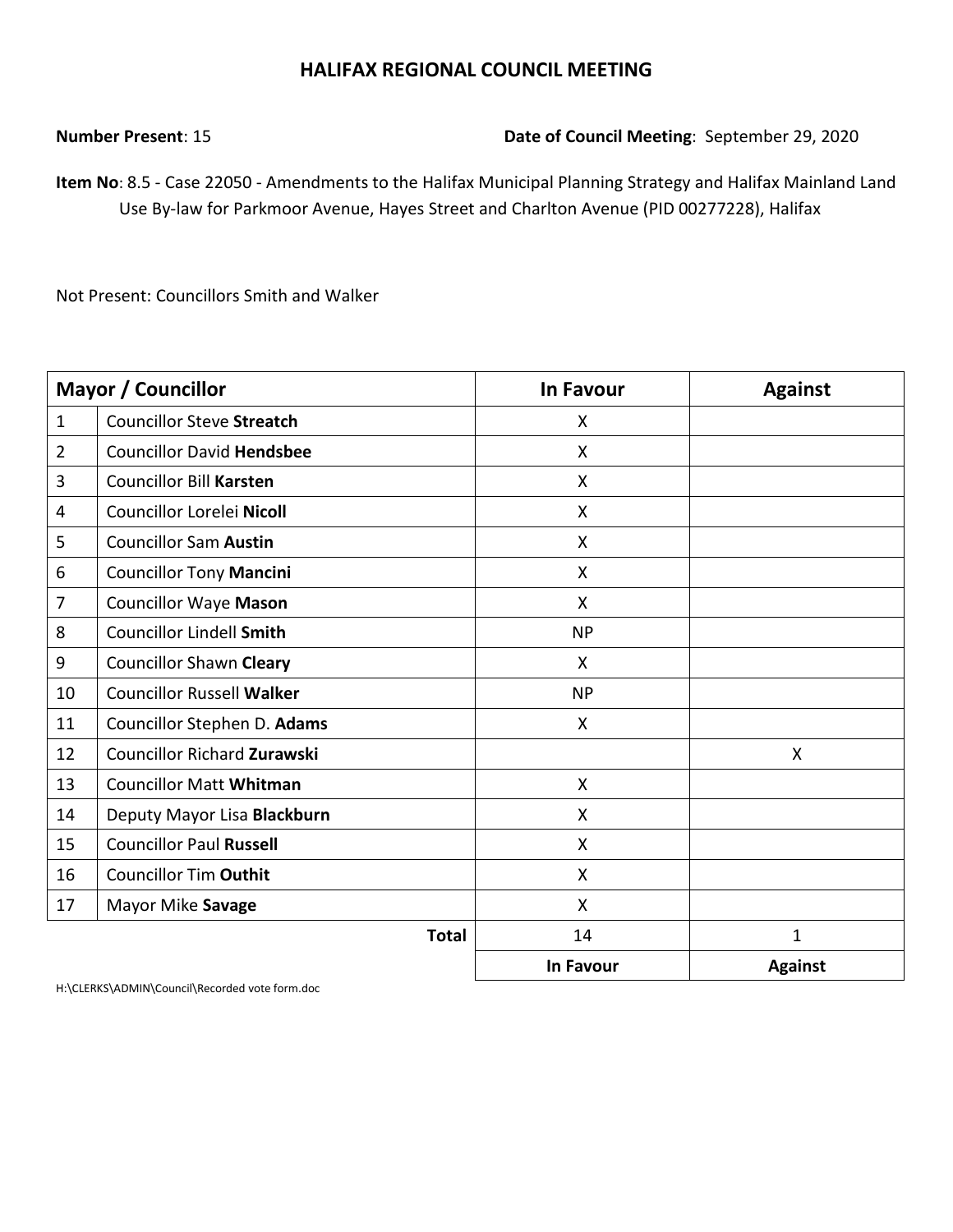**Number Present**: 16 **Date of Council Meeting**: September 29, 2020

**Item No:** 8.6 - Case 21808 - Amendments to the Dartmouth Municipal Planning Strategy and Land Use By-Law for Burnside Industrial Park and City of Lakes Business Park, Dartmouth

Not Present: Councillor Walker

|                | <b>Mayor / Councillor</b>          | In Favour                 | <b>Against</b> |
|----------------|------------------------------------|---------------------------|----------------|
| $\mathbf{1}$   | <b>Councillor Steve Streatch</b>   | X                         |                |
| $\overline{2}$ | <b>Councillor David Hendsbee</b>   | X                         |                |
| $\overline{3}$ | <b>Councillor Bill Karsten</b>     | X                         |                |
| $\overline{4}$ | Councillor Lorelei Nicoll          | X                         |                |
| 5              | <b>Councillor Sam Austin</b>       | X                         |                |
| 6              | <b>Councillor Tony Mancini</b>     | X                         |                |
| $\overline{7}$ | <b>Councillor Waye Mason</b>       | $\boldsymbol{\mathsf{X}}$ |                |
| 8              | <b>Councillor Lindell Smith</b>    | X                         |                |
| 9              | <b>Councillor Shawn Cleary</b>     | $\mathsf{X}$              |                |
| 10             | <b>Councillor Russell Walker</b>   | <b>NP</b>                 |                |
| 11             | Councillor Stephen D. Adams        | X                         |                |
| 12             | <b>Councillor Richard Zurawski</b> | X                         |                |
| 13             | <b>Councillor Matt Whitman</b>     | $\boldsymbol{\mathsf{X}}$ |                |
| 14             | Deputy Mayor Lisa Blackburn        | X                         |                |
| 15             | <b>Councillor Paul Russell</b>     | X                         |                |
| 16             | <b>Councillor Tim Outhit</b>       | X                         |                |
| 17             | Mayor Mike Savage                  | $\boldsymbol{\mathsf{X}}$ |                |
|                | <b>Total</b>                       | 16                        |                |
|                |                                    | <b>In Favour</b>          | <b>Against</b> |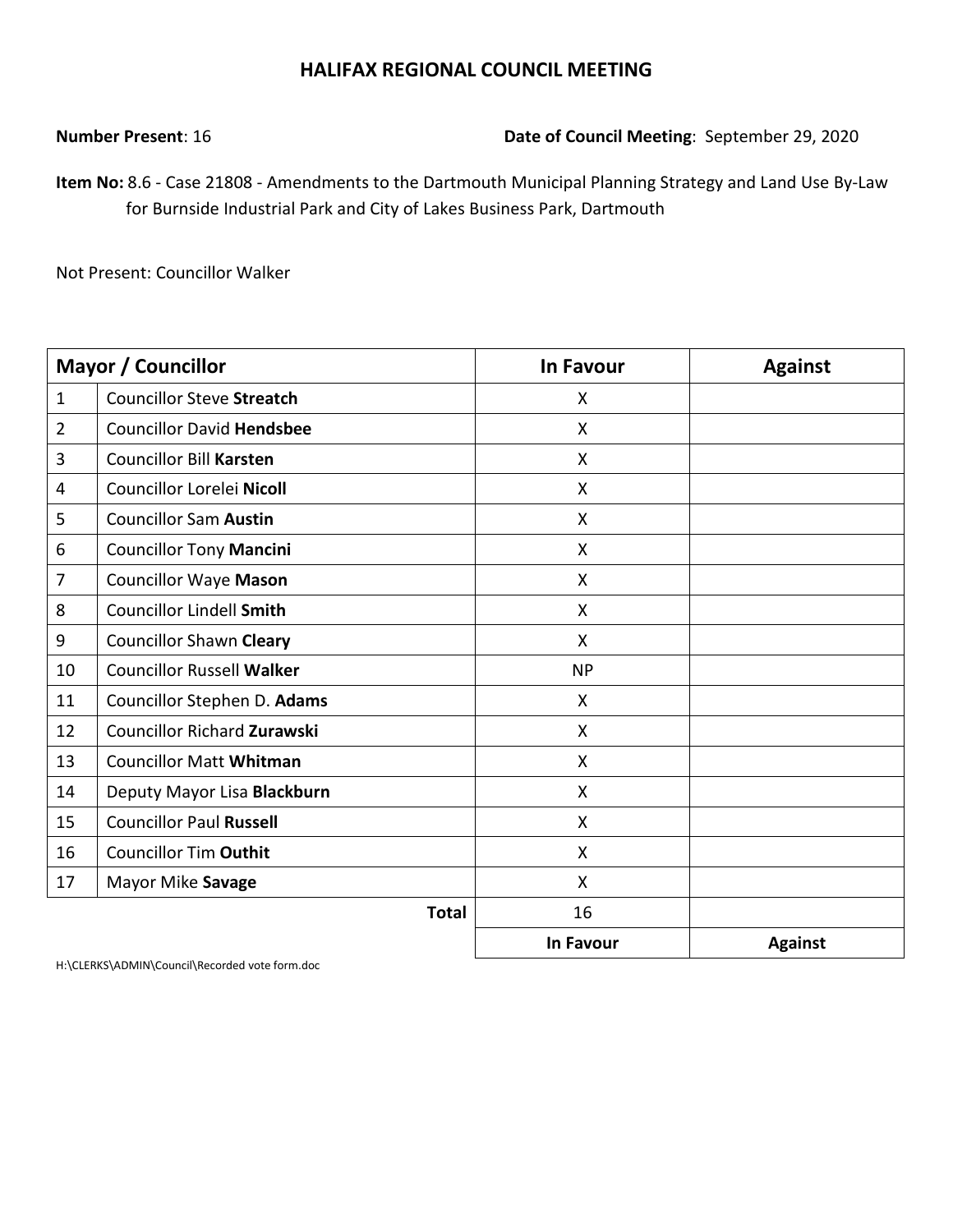**Number Present**: 17 **Date of Council Meeting**: September 30, 2020

**Item No:** 11.1.1 - Fall 2020 Temporary Borrowing Resolution and Debenture

|                | <b>Mayor / Councillor</b>          | <b>In Favour</b>          | <b>Against</b> |
|----------------|------------------------------------|---------------------------|----------------|
| $\mathbf{1}$   | <b>Councillor Steve Streatch</b>   | X                         |                |
| $\overline{2}$ | <b>Councillor David Hendsbee</b>   | X                         |                |
| 3              | <b>Councillor Bill Karsten</b>     | X                         |                |
| 4              | Councillor Lorelei Nicoll          | X                         |                |
| 5              | <b>Councillor Sam Austin</b>       | $\boldsymbol{\mathsf{X}}$ |                |
| 6              | <b>Councillor Tony Mancini</b>     | $\boldsymbol{\mathsf{X}}$ |                |
| 7              | <b>Councillor Waye Mason</b>       | Χ                         |                |
| 8              | Councillor Lindell Smith           | X                         |                |
| 9              | <b>Councillor Shawn Cleary</b>     | $\boldsymbol{\mathsf{X}}$ |                |
| 10             | <b>Councillor Russell Walker</b>   | Χ                         |                |
| 11             | Councillor Stephen D. Adams        | X                         |                |
| 12             | <b>Councillor Richard Zurawski</b> | X                         |                |
| 13             | <b>Councillor Matt Whitman</b>     | $\boldsymbol{\mathsf{X}}$ |                |
| 14             | Deputy Mayor Lisa Blackburn        | $\boldsymbol{\mathsf{X}}$ |                |
| 15             | <b>Councillor Paul Russell</b>     | $\boldsymbol{\mathsf{X}}$ |                |
| 16             | <b>Councillor Tim Outhit</b>       | $\mathsf{X}$              |                |
| 17             | Mayor Mike Savage                  | X                         |                |
|                | <b>Total</b>                       | 17                        |                |
|                |                                    | In Favour                 | <b>Against</b> |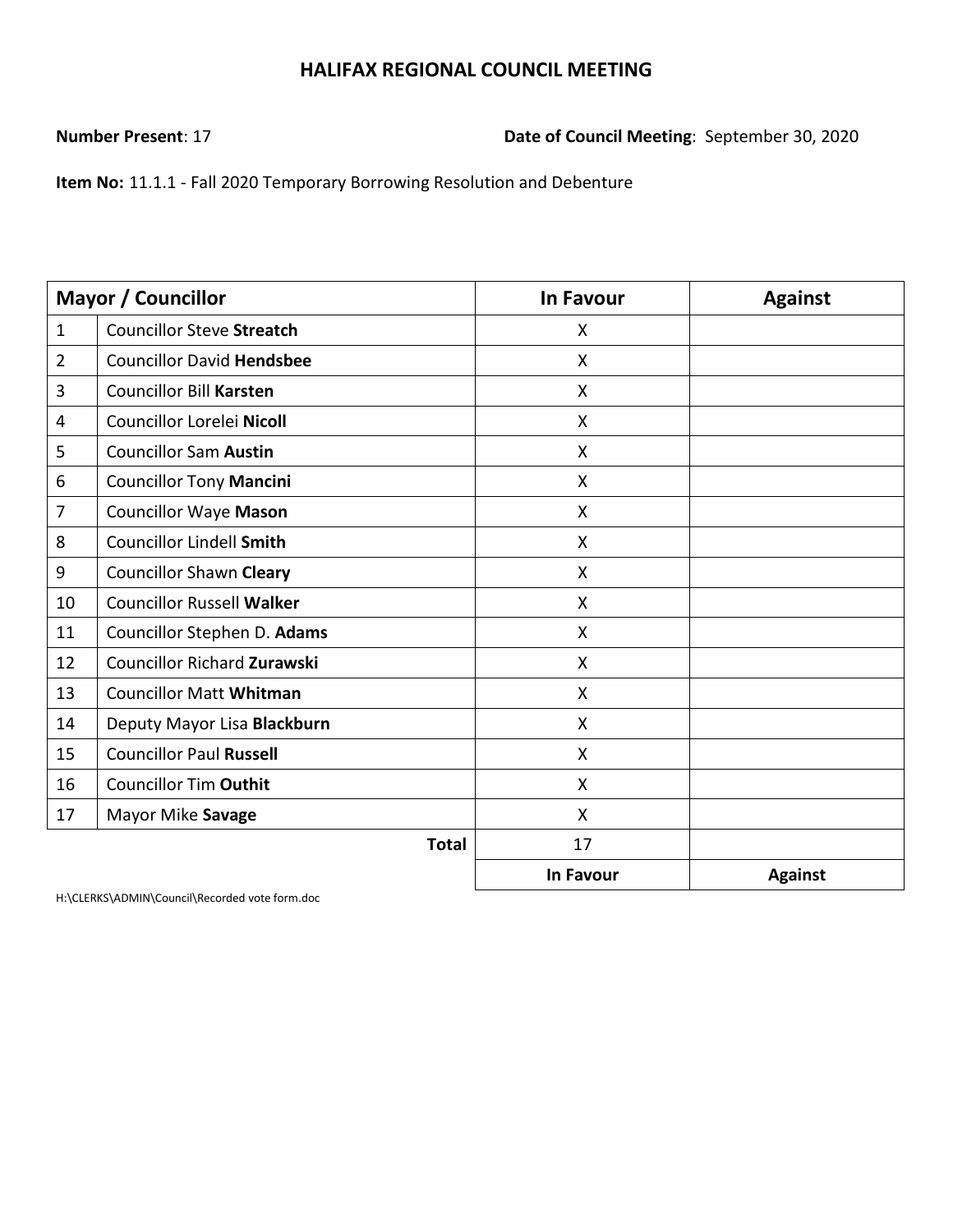### **Number Present**: 17 **Date of Council Meeting**: September 30, 2020

**Item No:** 11.1.2 - Proposed Administrative Order 2020-011-ADM, Respecting HRM's Grant Programs for Active Transportation and Recreational Trails - Support for Community Associations for Active Transportation and Recreational Trails

|                | <b>Mayor / Councillor</b>          | <b>In Favour</b>          | <b>Against</b> |
|----------------|------------------------------------|---------------------------|----------------|
| $\mathbf{1}$   | <b>Councillor Steve Streatch</b>   | X                         |                |
| $\overline{2}$ | <b>Councillor David Hendsbee</b>   | X                         |                |
| 3              | <b>Councillor Bill Karsten</b>     | X                         |                |
| 4              | Councillor Lorelei Nicoll          | X                         |                |
| 5              | <b>Councillor Sam Austin</b>       | $\boldsymbol{\mathsf{X}}$ |                |
| 6              | <b>Councillor Tony Mancini</b>     | $\boldsymbol{\mathsf{X}}$ |                |
| $\overline{7}$ | <b>Councillor Waye Mason</b>       | X                         |                |
| 8              | <b>Councillor Lindell Smith</b>    | X                         |                |
| 9              | <b>Councillor Shawn Cleary</b>     | $\boldsymbol{\mathsf{X}}$ |                |
| 10             | <b>Councillor Russell Walker</b>   | X                         |                |
| 11             | Councillor Stephen D. Adams        | X                         |                |
| 12             | <b>Councillor Richard Zurawski</b> | X                         |                |
| 13             | <b>Councillor Matt Whitman</b>     | $\sf X$                   |                |
| 14             | Deputy Mayor Lisa Blackburn        | $\boldsymbol{\mathsf{X}}$ |                |
| 15             | <b>Councillor Paul Russell</b>     | $\sf X$                   |                |
| 16             | <b>Councillor Tim Outhit</b>       | X                         |                |
| 17             | Mayor Mike Savage                  | $\boldsymbol{\mathsf{X}}$ |                |
|                | <b>Total</b>                       | 17                        |                |
|                |                                    | <b>In Favour</b>          | <b>Against</b> |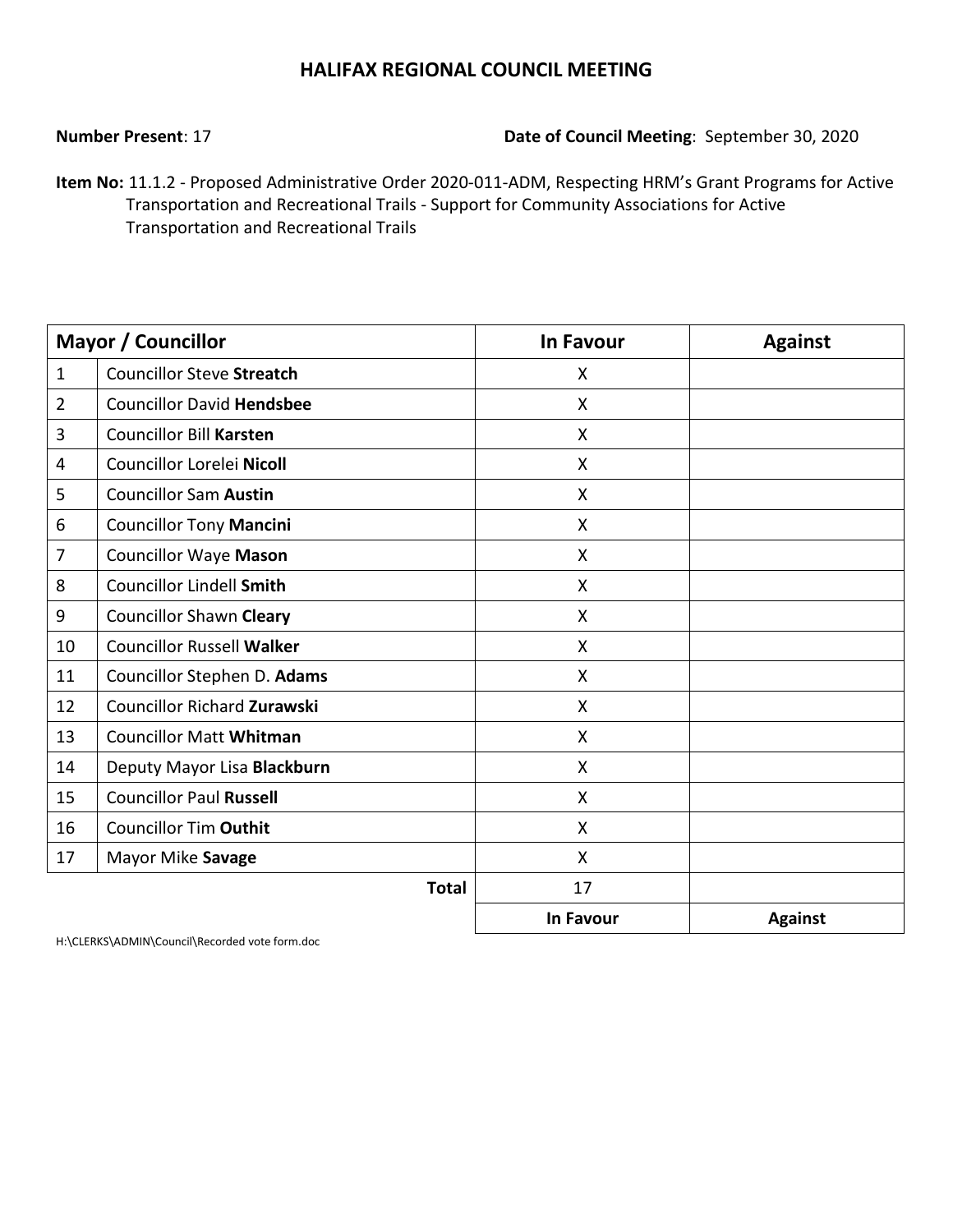**Number Present**: 17 **Date of Council Meeting**: September 30, 2020

**Item No:** 11.1.3 - First Reading Proposed By-law M-201, an Amendment to By-law M-200, Respecting Standards for Residential Occupancies, and Proposed Amendments to Administrative Order 15, Respecting License, Permit and Processing Fees

|                | <b>Mayor / Councillor</b>          | <b>In Favour</b> | <b>Against</b> |
|----------------|------------------------------------|------------------|----------------|
| $\mathbf{1}$   | <b>Councillor Steve Streatch</b>   | X                |                |
| $\overline{2}$ | <b>Councillor David Hendsbee</b>   | X                |                |
| 3              | <b>Councillor Bill Karsten</b>     | X                |                |
| 4              | Councillor Lorelei Nicoll          | X                |                |
| 5              | <b>Councillor Sam Austin</b>       | X                |                |
| 6              | <b>Councillor Tony Mancini</b>     | $\mathsf{X}$     |                |
| 7              | <b>Councillor Waye Mason</b>       | X                |                |
| 8              | <b>Councillor Lindell Smith</b>    | X                |                |
| 9              | <b>Councillor Shawn Cleary</b>     | X                |                |
| 10             | <b>Councillor Russell Walker</b>   | X                |                |
| 11             | Councillor Stephen D. Adams        | $\mathsf{X}$     |                |
| 12             | <b>Councillor Richard Zurawski</b> | $\mathsf{X}$     |                |
| 13             | <b>Councillor Matt Whitman</b>     | $\mathsf{X}$     |                |
| 14             | Deputy Mayor Lisa Blackburn        | X                |                |
| 15             | <b>Councillor Paul Russell</b>     | X                |                |
| 16             | <b>Councillor Tim Outhit</b>       | X                |                |
| 17             | Mayor Mike Savage                  | X                |                |
|                | <b>Total</b>                       | 17               |                |
|                |                                    | In Favour        | <b>Against</b> |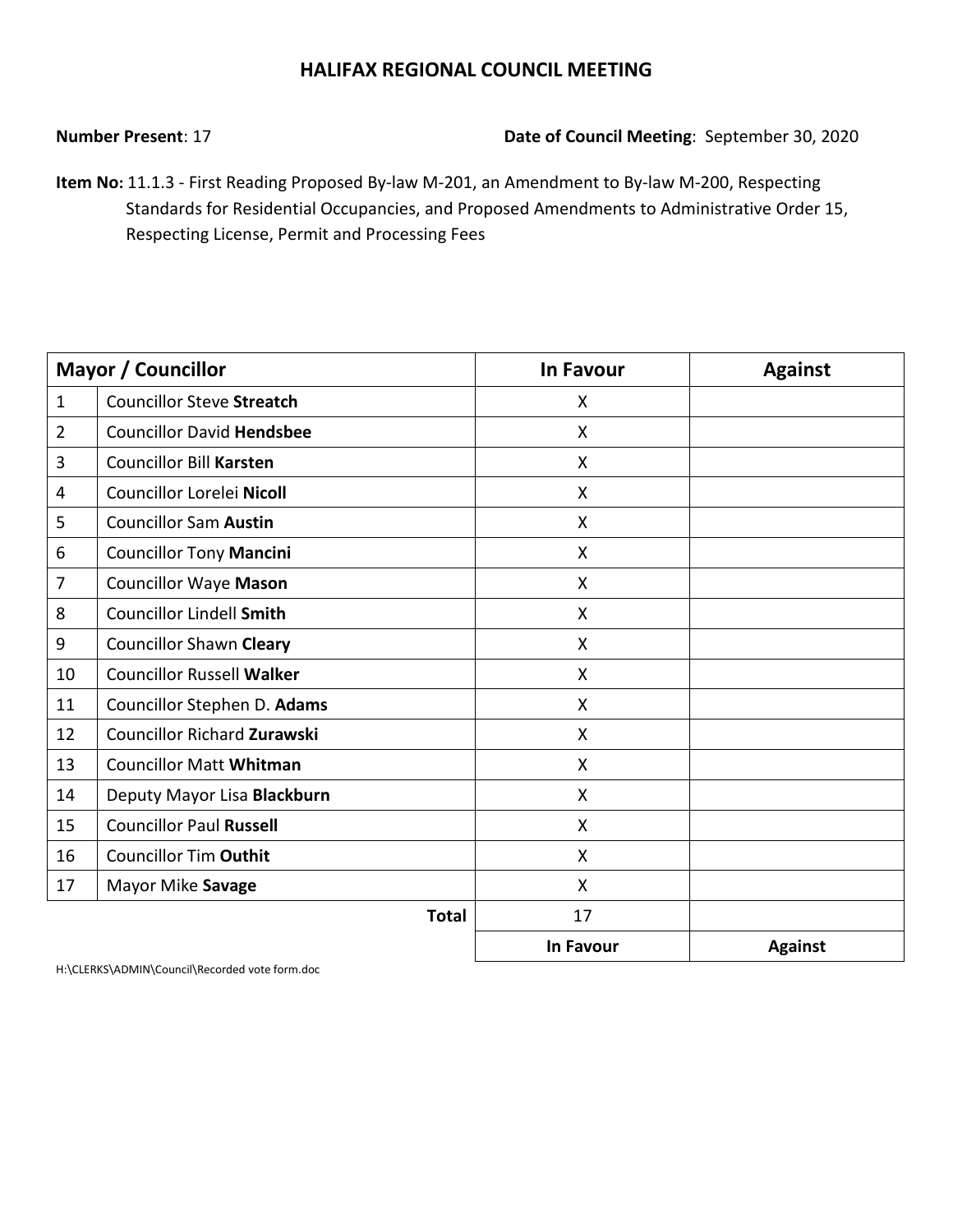### **Number Present**: 17 **Date of Council Meeting**: September 30, 2020

**Item No:** 11.1.4 – **Amendment** - Pollution Control at Lake Banook and Lake Micmac

#### **Motion:**

THAT the motion be amended to include new subsection (c) which reads as follows; review the feasibility through the 2021/22 capital budget process to implement a pilot project to install stormwater best management practice infrastructure at Rixdale Drive as part of the 2021 Prince Albert Road capital tender.

|                | <b>Mayor / Councillor</b>        | <b>In Favour</b> | <b>Against</b> |
|----------------|----------------------------------|------------------|----------------|
| $\mathbf{1}$   | <b>Councillor Steve Streatch</b> | X                |                |
| $\overline{2}$ | <b>Councillor David Hendsbee</b> | $\mathsf{X}$     |                |
| 3              | <b>Councillor Bill Karsten</b>   | X                |                |
| 4              | Councillor Lorelei Nicoll        | X                |                |
| 5              | <b>Councillor Sam Austin</b>     | X                |                |
| 6              | <b>Councillor Tony Mancini</b>   | X                |                |
| $\overline{7}$ | <b>Councillor Waye Mason</b>     | X                |                |
| 8              | <b>Councillor Lindell Smith</b>  | X                |                |
| 9              | <b>Councillor Shawn Cleary</b>   | X                |                |
| 10             | <b>Councillor Russell Walker</b> | X                |                |
| 11             | Councillor Stephen D. Adams      | $\mathsf{X}$     |                |
| 12             | Councillor Richard Zurawski      | $\mathsf{X}$     |                |
| 13             | <b>Councillor Matt Whitman</b>   | X                |                |
| 14             | Deputy Mayor Lisa Blackburn      | $\mathsf{X}$     |                |
| 15             | <b>Councillor Paul Russell</b>   | X                |                |
| 16             | <b>Councillor Tim Outhit</b>     | X                |                |
| 17             | Mayor Mike Savage                | X                |                |
|                | <b>Total</b>                     | 17               |                |
|                |                                  | <b>In Favour</b> | <b>Against</b> |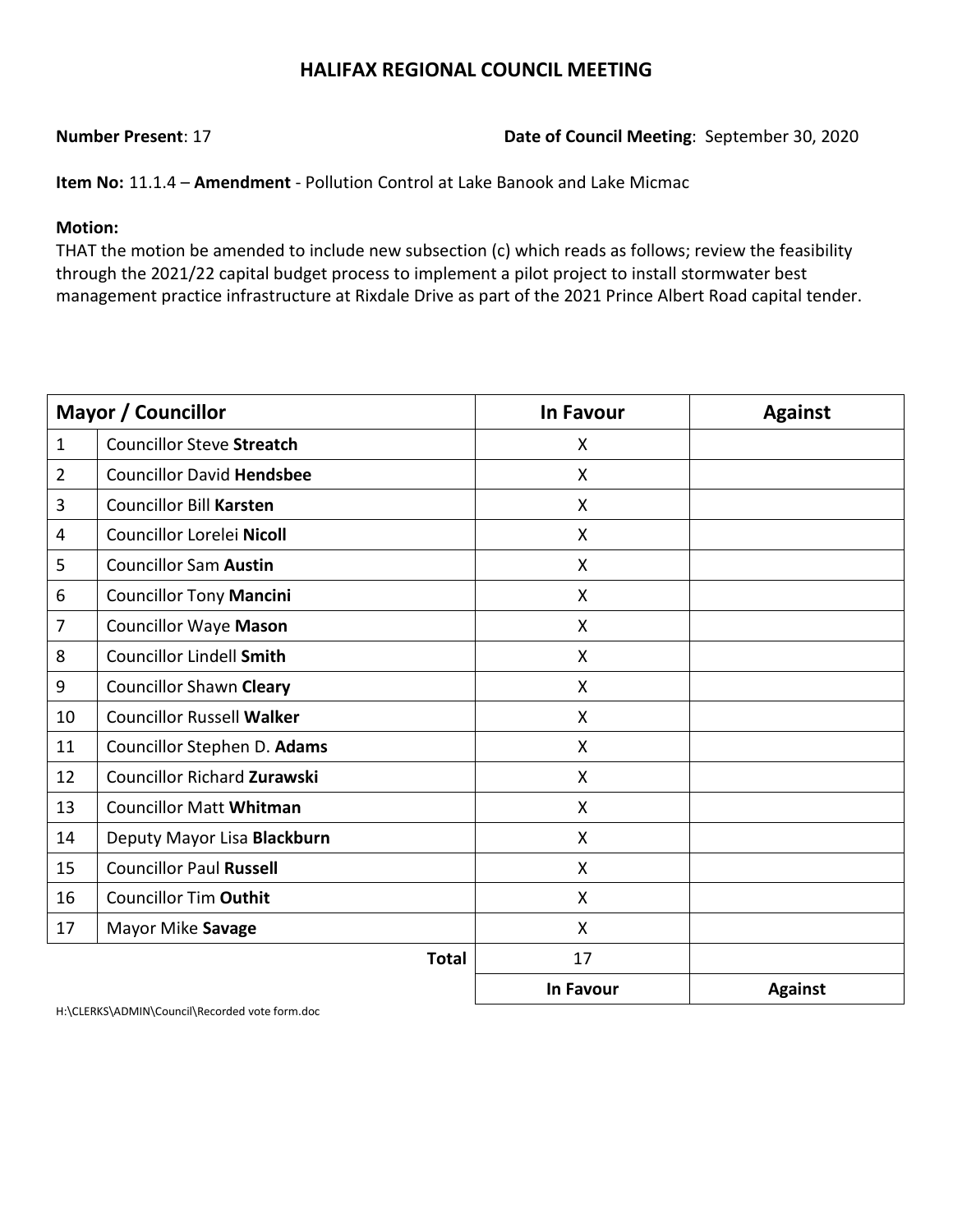### **Number Present**: 17 **Date of Council Meeting**: September 30, 2020

**Item No:** 11.1.4 – **Main Motion as Amended** - Pollution Control at Lake Banook and Lake Micmac

### **Motion**:

THAT Halifax Regional Council:

1. Suspend the rules of procedure under Schedule 5, the Environment and Sustainability Standing Committee Terms of Reference, of Administrative Order One, the Procedures of the Council Administrative Order.

2. Direct the Chief Administrative Officer to:

a. Implement the short-term actions to mitigate phosphorous and bacteria loading into Lake Banook and Lake Micmac as identified within Table 4 of the staff report dated August 6, 2020, and

b. Prepare cost estimates for future actions to mitigate loading of phosphorous, bacteria, and other pollutants to be considered in the 2021-2022 budget cycle, as identified within Table 4 of the staff report dated August 6, 2020.

c. Review the feasibility through the 2021/22 capital budget process to implement a pilot project to install stormwater best management practice infrastructure at Rixdale Drive as part of the 2021 Prince Albert Road capital tender.

|                | <b>Mayor / Councillor</b>          | <b>In Favour</b> | <b>Against</b> |
|----------------|------------------------------------|------------------|----------------|
| $\mathbf{1}$   | <b>Councillor Steve Streatch</b>   | X                |                |
| $\overline{2}$ | <b>Councillor David Hendsbee</b>   | X                |                |
| 3              | <b>Councillor Bill Karsten</b>     | X                |                |
| 4              | Councillor Lorelei Nicoll          | X                |                |
| 5              | <b>Councillor Sam Austin</b>       | X                |                |
| 6              | <b>Councillor Tony Mancini</b>     | X                |                |
| $\overline{7}$ | <b>Councillor Waye Mason</b>       | X                |                |
| 8              | <b>Councillor Lindell Smith</b>    | X                |                |
| 9              | <b>Councillor Shawn Cleary</b>     | X                |                |
| 10             | <b>Councillor Russell Walker</b>   | X                |                |
| 11             | Councillor Stephen D. Adams        | X                |                |
| 12             | <b>Councillor Richard Zurawski</b> | X                |                |
| 13             | <b>Councillor Matt Whitman</b>     | X                |                |
| 14             | Deputy Mayor Lisa Blackburn        | X                |                |
| 15             | <b>Councillor Paul Russell</b>     | X                |                |
| 16             | <b>Councillor Tim Outhit</b>       | X                |                |
| 17             | Mayor Mike Savage                  | X                |                |
|                | <b>Total</b>                       | 17               |                |
|                |                                    | <b>In Favour</b> | <b>Against</b> |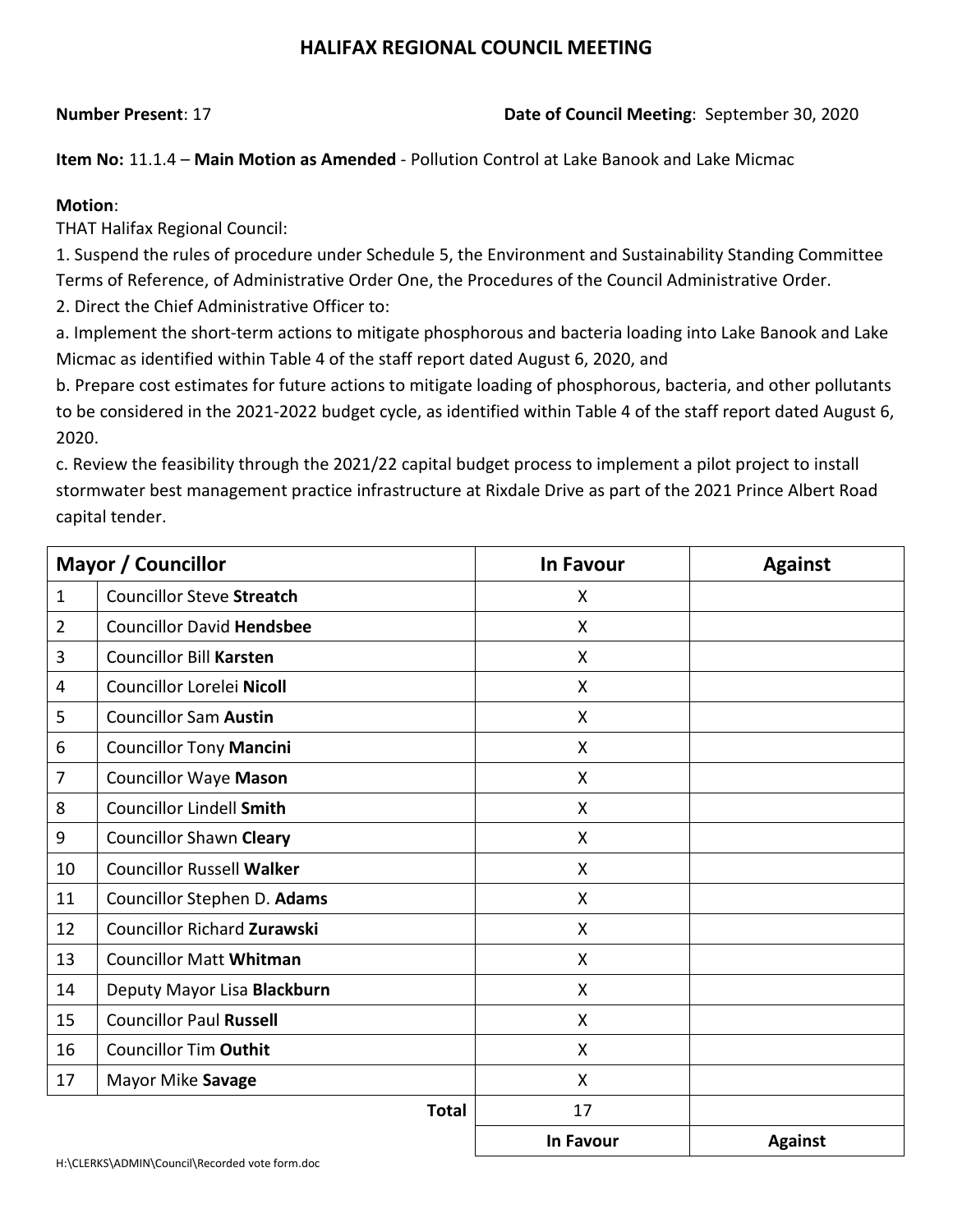#### **Number Present**: 17 **Date of Council Meeting**: September 30, 2020

**Item No:** 11.1.5 - First Reading Proposed By-law F-201, an Amendment to By-law F-200, Respecting Fees for Permits and Licences; First Reading Proposed By-law P-401, an Amendment to By-law P-400, Respecting Regulating the Installation of Plumbing Systems; First Reading Proposed By-law B-204, an Amendment to By-law B-201, Respecting the Building Code; First Reading Proposed By-law C-601, an Amendment to By-law C-600, Respecting Regional Capital Cost Charges; First Reading Proposed Bylaw C-801, an Amendment to By-law C-800, Respecting Regional Capital Cost Charges for Solid Waste Facilities and Proposed Amendments to Administrative Order 15, Respecting License, Permit and Processing Fees - Waiving Municipal Related Construction Fees for Registered Non-Profit and Charitable Housing Developments

|                | <b>Mayor / Councillor</b>        | <b>In Favour</b>          | <b>Against</b> |
|----------------|----------------------------------|---------------------------|----------------|
| $\mathbf{1}$   | <b>Councillor Steve Streatch</b> | X                         |                |
| $\overline{2}$ | <b>Councillor David Hendsbee</b> | X                         |                |
| 3              | <b>Councillor Bill Karsten</b>   | X                         |                |
| 4              | Councillor Lorelei Nicoll        | $\boldsymbol{\mathsf{X}}$ |                |
| 5              | <b>Councillor Sam Austin</b>     | $\boldsymbol{\mathsf{X}}$ |                |
| 6              | <b>Councillor Tony Mancini</b>   | X                         |                |
| $\overline{7}$ | <b>Councillor Waye Mason</b>     | X                         |                |
| 8              | <b>Councillor Lindell Smith</b>  | X                         |                |
| 9              | <b>Councillor Shawn Cleary</b>   | X                         |                |
| 10             | <b>Councillor Russell Walker</b> | X                         |                |
| 11             | Councillor Stephen D. Adams      | $\boldsymbol{\mathsf{X}}$ |                |
| 12             | Councillor Richard Zurawski      | X                         |                |
| 13             | <b>Councillor Matt Whitman</b>   | X                         |                |
| 14             | Deputy Mayor Lisa Blackburn      | X                         |                |
| 15             | <b>Councillor Paul Russell</b>   | $\boldsymbol{\mathsf{X}}$ |                |
| 16             | <b>Councillor Tim Outhit</b>     | X                         |                |
| 17             | Mayor Mike Savage                | X                         |                |
|                | <b>Total</b>                     | 17                        |                |
|                |                                  | <b>In Favour</b>          | <b>Against</b> |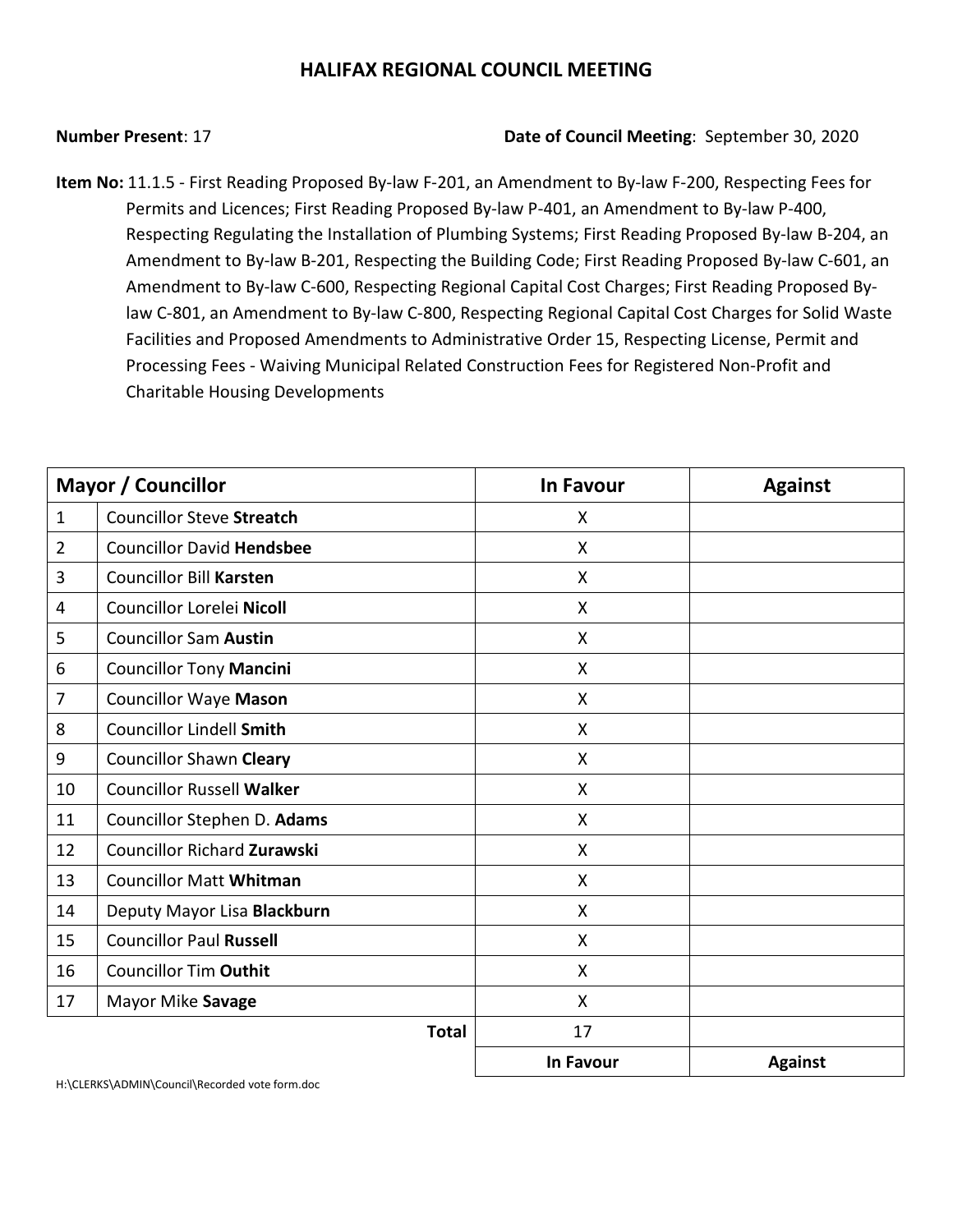**Number Present**: 17 **Date of Council Meeting**: September 30, 2020

**Item No:** 11.1.6 - Case 20226 - Beechville Planning Strategy Review and Community Benefit Action Plan

|                | <b>Mayor / Councillor</b>          | <b>In Favour</b>          | <b>Against</b> |
|----------------|------------------------------------|---------------------------|----------------|
| $\mathbf{1}$   | <b>Councillor Steve Streatch</b>   | X                         |                |
| $\overline{2}$ | <b>Councillor David Hendsbee</b>   | X                         |                |
| 3              | <b>Councillor Bill Karsten</b>     | X                         |                |
| 4              | Councillor Lorelei Nicoll          | $\boldsymbol{\mathsf{X}}$ |                |
| 5              | <b>Councillor Sam Austin</b>       | $\mathsf{X}$              |                |
| 6              | <b>Councillor Tony Mancini</b>     | X                         |                |
| $\overline{7}$ | <b>Councillor Waye Mason</b>       | X                         |                |
| 8              | <b>Councillor Lindell Smith</b>    | X                         |                |
| 9              | <b>Councillor Shawn Cleary</b>     | $\boldsymbol{\mathsf{X}}$ |                |
| 10             | <b>Councillor Russell Walker</b>   | X                         |                |
| 11             | Councillor Stephen D. Adams        | $\boldsymbol{\mathsf{X}}$ |                |
| 12             | <b>Councillor Richard Zurawski</b> | $\mathsf{X}$              |                |
| 13             | <b>Councillor Matt Whitman</b>     | $\boldsymbol{\mathsf{X}}$ |                |
| 14             | Deputy Mayor Lisa Blackburn        | $\mathsf{X}$              |                |
| 15             | <b>Councillor Paul Russell</b>     | X                         |                |
| 16             | <b>Councillor Tim Outhit</b>       | $\boldsymbol{\mathsf{X}}$ |                |
| 17             | Mayor Mike Savage                  | X                         |                |
|                | <b>Total</b>                       | 17                        |                |
|                |                                    | <b>In Favour</b>          | <b>Against</b> |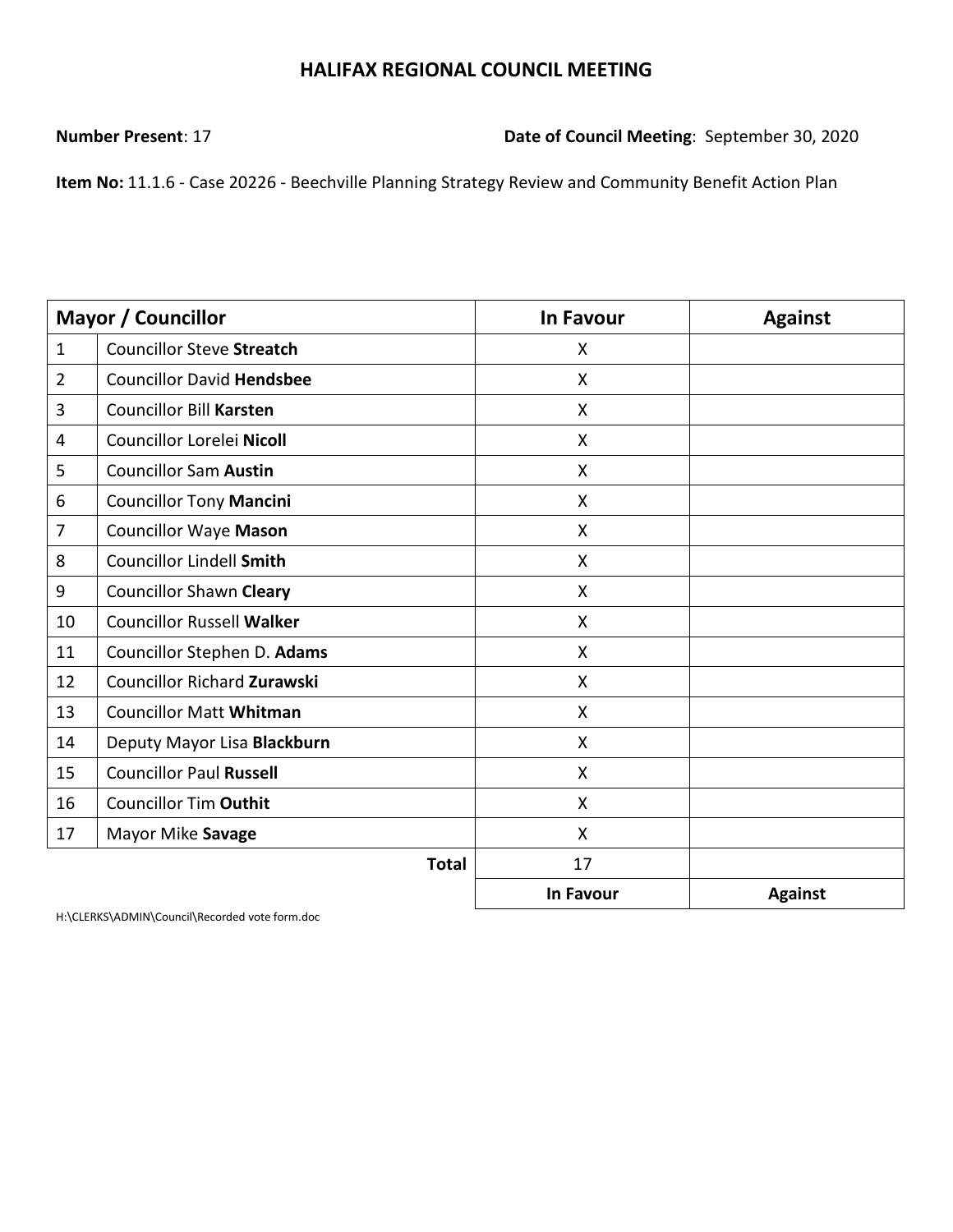**Number Present**: 17 **Date of Council Meeting**: September 30, 2020

**Item No:** 11.1.7 - Proposed Amendments to Administrative Order 2014-001-ADM, Tax Relief to Non-Profit Organizations Administrative Order, to allow a form of Multi-Year Tax Relief for Non-Profit Organizations

|                | <b>Mayor / Councillor</b>          | <b>In Favour</b>          | <b>Against</b> |
|----------------|------------------------------------|---------------------------|----------------|
| $\mathbf{1}$   | <b>Councillor Steve Streatch</b>   | X                         |                |
| $\overline{2}$ | <b>Councillor David Hendsbee</b>   | X                         |                |
| 3              | <b>Councillor Bill Karsten</b>     | $\mathsf{X}$              |                |
| 4              | Councillor Lorelei Nicoll          | $\boldsymbol{\mathsf{X}}$ |                |
| 5              | <b>Councillor Sam Austin</b>       | $\boldsymbol{\mathsf{X}}$ |                |
| 6              | <b>Councillor Tony Mancini</b>     | X                         |                |
| 7              | <b>Councillor Waye Mason</b>       | $\mathsf{X}$              |                |
| 8              | <b>Councillor Lindell Smith</b>    | $\boldsymbol{\mathsf{X}}$ |                |
| 9              | <b>Councillor Shawn Cleary</b>     | X                         |                |
| 10             | <b>Councillor Russell Walker</b>   | X                         |                |
| 11             | Councillor Stephen D. Adams        | $\mathsf{X}$              |                |
| 12             | <b>Councillor Richard Zurawski</b> | X                         |                |
| 13             | <b>Councillor Matt Whitman</b>     | X                         |                |
| 14             | Deputy Mayor Lisa Blackburn        | $\mathsf{X}$              |                |
| 15             | <b>Councillor Paul Russell</b>     | X                         |                |
| 16             | <b>Councillor Tim Outhit</b>       | X                         |                |
| 17             | Mayor Mike Savage                  | X                         |                |
|                | <b>Total</b>                       | 17                        |                |
|                |                                    | <b>In Favour</b>          | <b>Against</b> |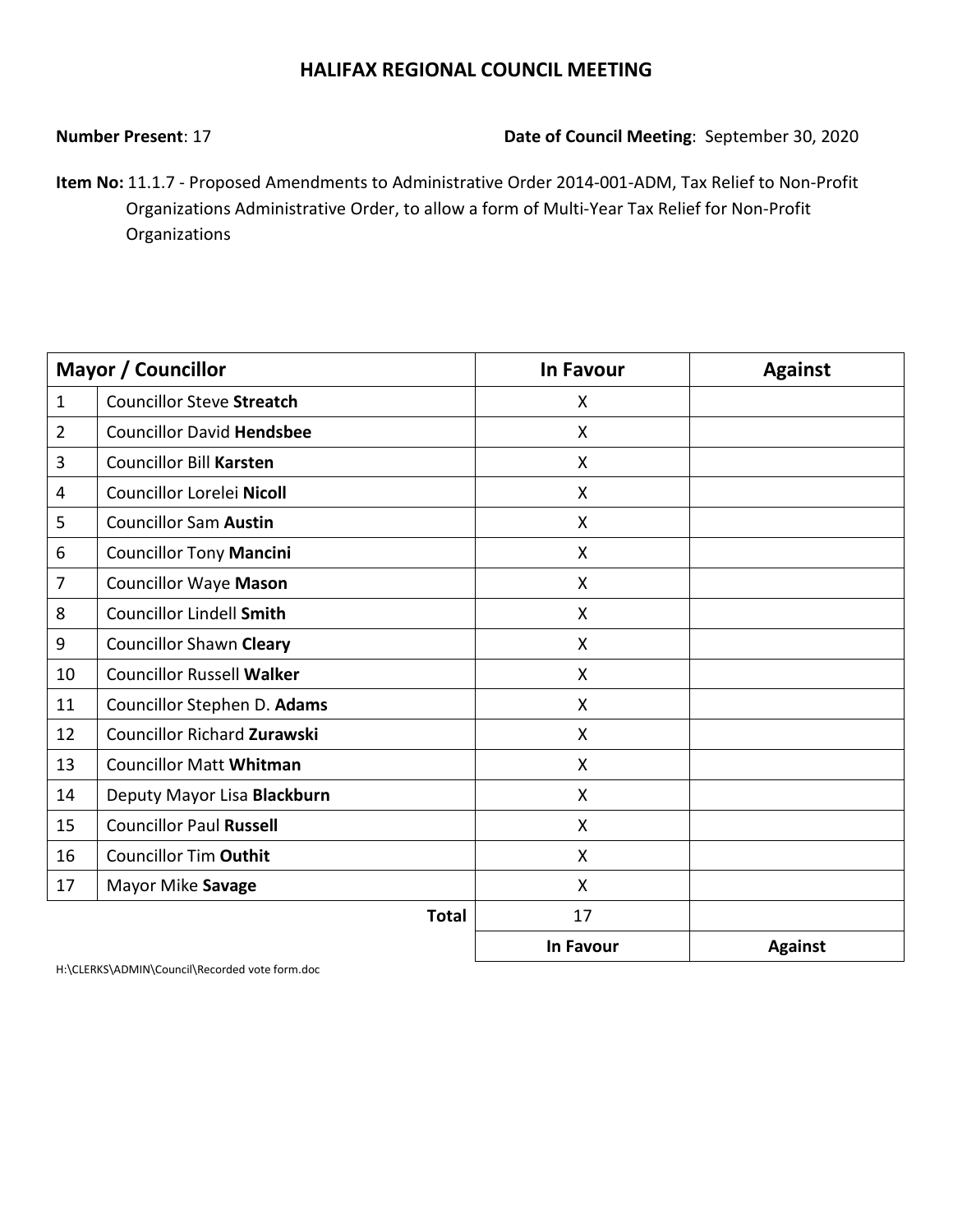**Number Present**: 17 **Date of Council Meeting**: September 30, 2020

**Item No:** 11.1.8 – **Amendment** - Winter Operations Service Standard Review

#### **Motion:**

THAT the motion be amended to include new subsection 6 which reads as follows; request a supplementary report on changing the sidewalk snow clearing standard for Residential Streets and Walkways (currently P3) from 36 hours to 18 hours.

|                | <b>Mayor / Councillor</b>        | <b>In Favour</b>          | <b>Against</b> |
|----------------|----------------------------------|---------------------------|----------------|
| $\mathbf{1}$   | <b>Councillor Steve Streatch</b> | X                         |                |
| $\overline{2}$ | <b>Councillor David Hendsbee</b> | X                         |                |
| 3              | <b>Councillor Bill Karsten</b>   |                           | X              |
| 4              | Councillor Lorelei Nicoll        | $\mathsf{X}$              |                |
| 5              | <b>Councillor Sam Austin</b>     | $\mathsf{X}$              |                |
| 6              | <b>Councillor Tony Mancini</b>   | X                         |                |
| $\overline{7}$ | <b>Councillor Waye Mason</b>     | X                         |                |
| 8              | <b>Councillor Lindell Smith</b>  | X                         |                |
| 9              | <b>Councillor Shawn Cleary</b>   | X                         |                |
| 10             | <b>Councillor Russell Walker</b> | X                         |                |
| 11             | Councillor Stephen D. Adams      | $\mathsf{X}$              |                |
| 12             | Councillor Richard Zurawski      | X                         |                |
| 13             | <b>Councillor Matt Whitman</b>   |                           | X              |
| 14             | Deputy Mayor Lisa Blackburn      | $\boldsymbol{\mathsf{X}}$ |                |
| 15             | <b>Councillor Paul Russell</b>   | X                         |                |
| 16             | <b>Councillor Tim Outhit</b>     | X                         |                |
| 17             | Mayor Mike Savage                | X                         |                |
|                | <b>Total</b>                     | 15                        | $\overline{2}$ |
|                |                                  | <b>In Favour</b>          | <b>Against</b> |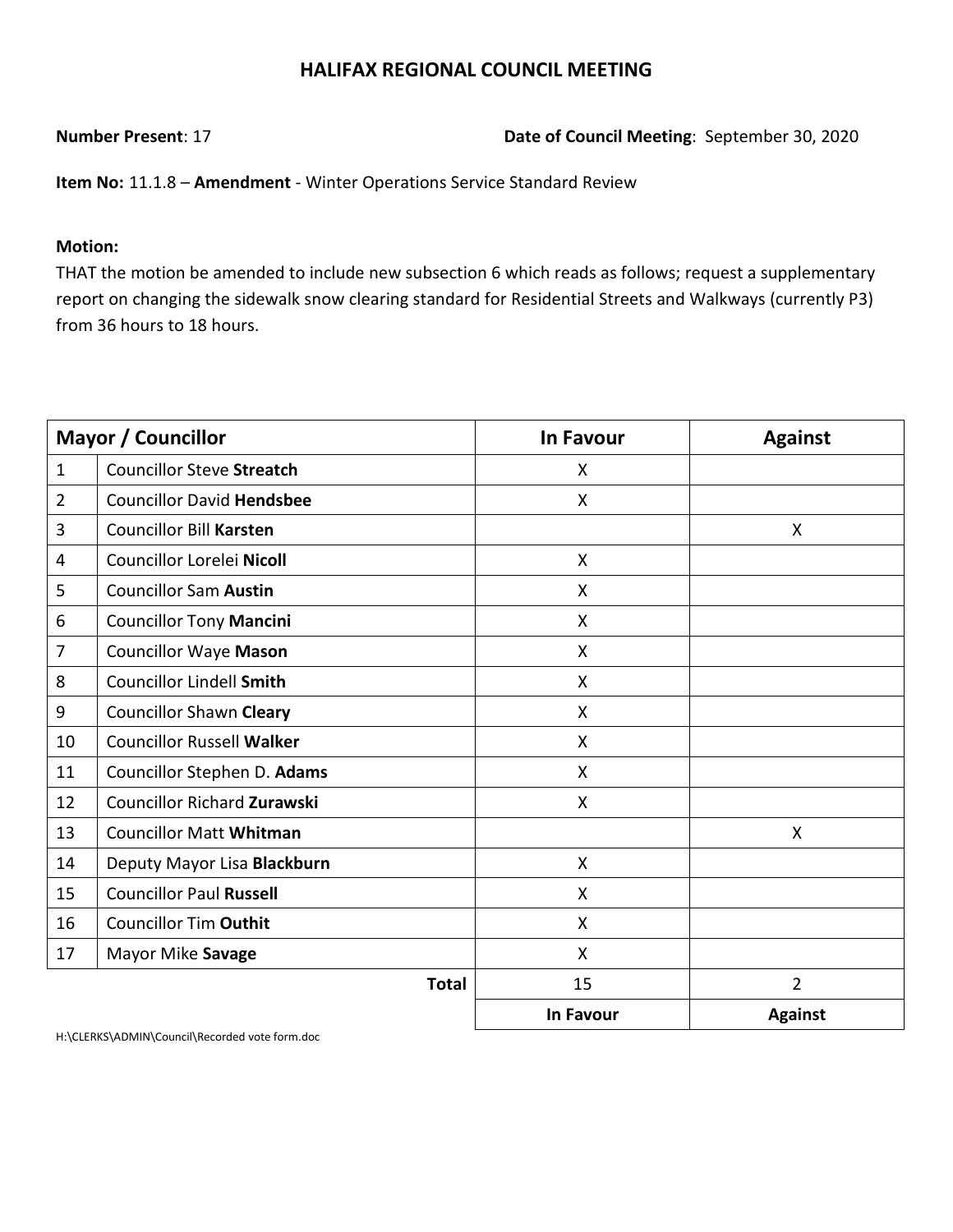**Number Present**: 17 **Date of Council Meeting**: September 30, 2020

**Item No:** 11.1.8 – **Main Motion as Amended - Parts 1, 2, 3, 5 and 6** - Winter Operations Service Standard Review

### **Motion:**

THAT Halifax Regional Council:

1. Suspend the rules of procedure under Schedule 7, the Transportation Standing Committee Terms of Reference, of Administrative Order One, the Procedures of the Council Administrative Order;

2. Adopt the proposed Winter Operations service standards as detailed in attached Appendix C of the staff report dated September 2, 2020;

3. Direct the Chief Administrative Officer to bring forward funding options to improve the service standard for transit stops, from 48 to 24 hours as part of the 2021/22 budget deliberation process;

5. Direct the Chief Administrative Officer to undertake another review of Winter Operations Service Standards within five years to ensure continued alignment with Council priorities, best practices, stakeholder expectations and funding levels.

6. Request a supplementary report on changing the sidewalk snow clearing standard for Residential Streets and Walkways (currently P3) from 36 hours to 18 hours.

|                | <b>Mayor / Councillor</b>          | <b>In Favour</b> | <b>Against</b> |
|----------------|------------------------------------|------------------|----------------|
| $\mathbf{1}$   | <b>Councillor Steve Streatch</b>   | X                |                |
| $\overline{2}$ | <b>Councillor David Hendsbee</b>   | Χ                |                |
| 3              | <b>Councillor Bill Karsten</b>     | X                |                |
| 4              | Councillor Lorelei Nicoll          | X                |                |
| 5              | <b>Councillor Sam Austin</b>       | Χ                |                |
| 6              | <b>Councillor Tony Mancini</b>     | X                |                |
| 7              | <b>Councillor Waye Mason</b>       | X                |                |
| 8              | <b>Councillor Lindell Smith</b>    | X                |                |
| 9              | <b>Councillor Shawn Cleary</b>     | X                |                |
| 10             | <b>Councillor Russell Walker</b>   | X                |                |
| 11             | Councillor Stephen D. Adams        | X                |                |
| 12             | <b>Councillor Richard Zurawski</b> | Χ                |                |
| 13             | <b>Councillor Matt Whitman</b>     |                  | X              |
| 14             | Deputy Mayor Lisa Blackburn        | Χ                |                |
| 15             | <b>Councillor Paul Russell</b>     | Χ                |                |
| 16             | <b>Councillor Tim Outhit</b>       | $\mathsf{X}$     |                |
| 17             | Mayor Mike Savage                  | Χ                |                |
|                | <b>Total</b>                       | 16               | $\mathbf{1}$   |
|                |                                    | In Favour        | <b>Against</b> |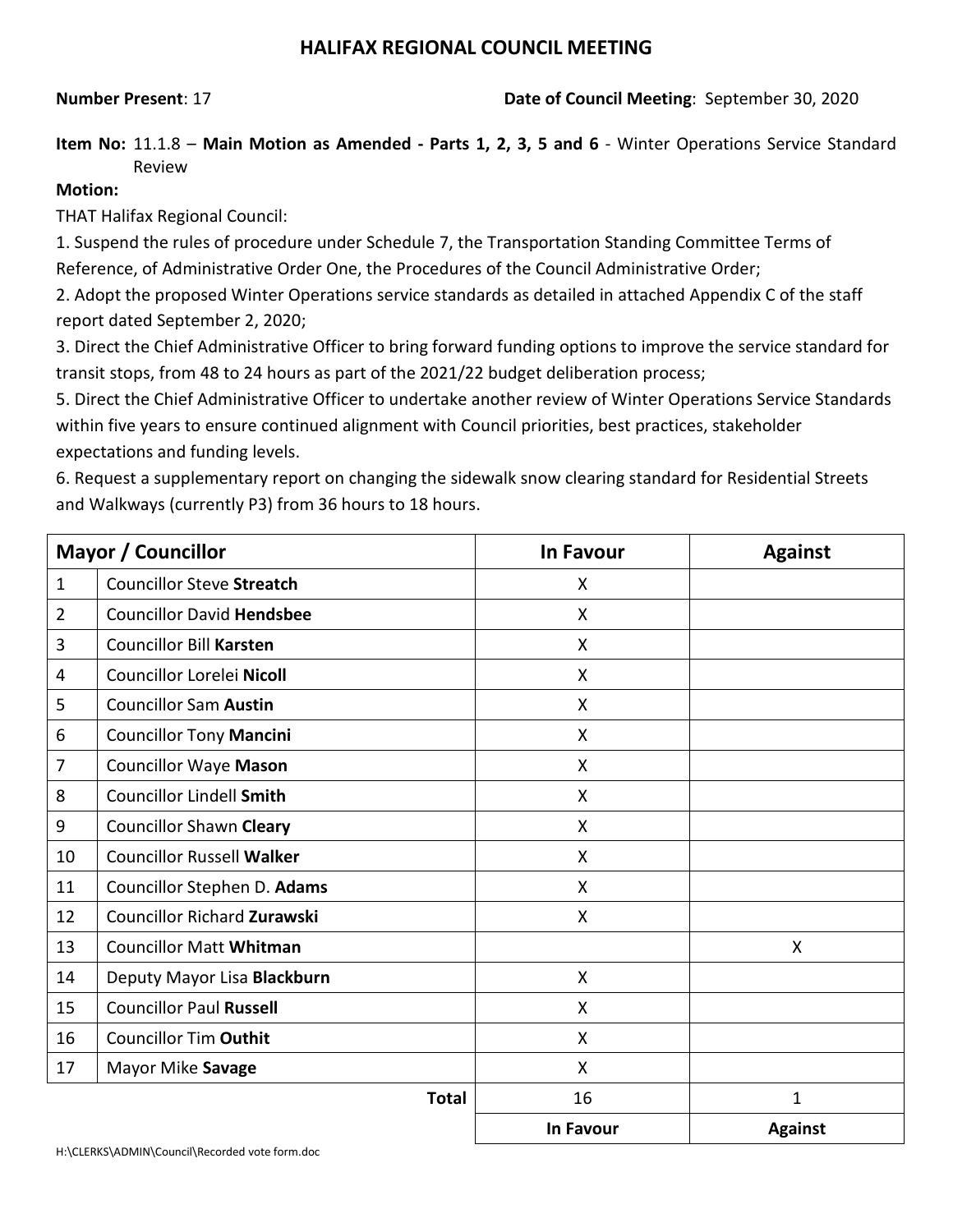**Number Present**: 17 **Date of Council Meeting**: September 30, 2020

**Item No:** 11.1.8 – **Main Motion as Amended - Part 4** - Winter Operations Service Standard Review

#### **Motion**:

THAT Halifax Regional Council:

4. Direct the Chief Administrative Officer to provide a supplementary report that evaluates the business case for in-house towing operations to support the proposed winter operations service standards; and,

|                | <b>Mayor / Councillor</b>          | <b>In Favour</b> | <b>Against</b> |
|----------------|------------------------------------|------------------|----------------|
| $\mathbf{1}$   | <b>Councillor Steve Streatch</b>   | X                |                |
| $\overline{2}$ | <b>Councillor David Hendsbee</b>   | X                |                |
| 3              | <b>Councillor Bill Karsten</b>     | X                |                |
| 4              | Councillor Lorelei Nicoll          | X                |                |
| 5              | <b>Councillor Sam Austin</b>       | X                |                |
| 6              | <b>Councillor Tony Mancini</b>     | X                |                |
| $\overline{7}$ | <b>Councillor Waye Mason</b>       | X                |                |
| 8              | <b>Councillor Lindell Smith</b>    | X                |                |
| 9              | <b>Councillor Shawn Cleary</b>     | X                |                |
| 10             | <b>Councillor Russell Walker</b>   | X                |                |
| 11             | Councillor Stephen D. Adams        | X                |                |
| 12             | <b>Councillor Richard Zurawski</b> | X                |                |
| 13             | <b>Councillor Matt Whitman</b>     |                  | X              |
| 14             | Deputy Mayor Lisa Blackburn        | $\mathsf{X}$     |                |
| 15             | <b>Councillor Paul Russell</b>     |                  | X              |
| 16             | <b>Councillor Tim Outhit</b>       | X                |                |
| 17             | Mayor Mike Savage                  | X                |                |
|                | <b>Total</b>                       | 15               | $\overline{2}$ |
|                |                                    | <b>In Favour</b> | <b>Against</b> |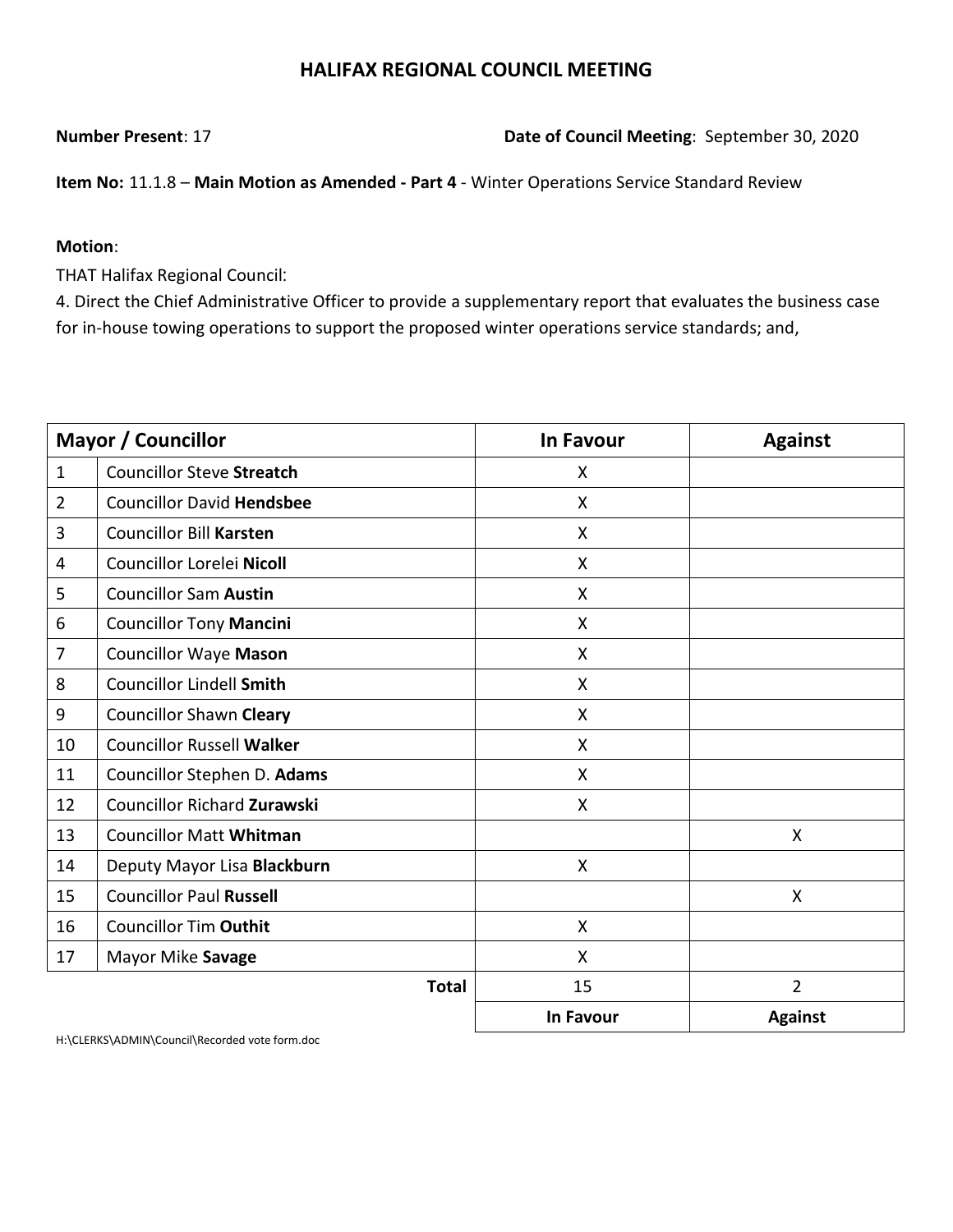**Number Present**: 17 **Date of Council Meeting**: September 30, 2020

**Item No:** 11.2.1 - Councillor Smith - Secondary Suites

|                | <b>Mayor / Councillor</b>          | <b>In Favour</b>          | <b>Against</b> |
|----------------|------------------------------------|---------------------------|----------------|
| $\mathbf{1}$   | <b>Councillor Steve Streatch</b>   | X                         |                |
| $\overline{2}$ | <b>Councillor David Hendsbee</b>   | $\boldsymbol{\mathsf{X}}$ |                |
| 3              | <b>Councillor Bill Karsten</b>     | X                         |                |
| 4              | Councillor Lorelei Nicoll          | X                         |                |
| 5              | <b>Councillor Sam Austin</b>       | $\mathsf{X}$              |                |
| 6              | <b>Councillor Tony Mancini</b>     | $\boldsymbol{\mathsf{X}}$ |                |
| 7              | <b>Councillor Waye Mason</b>       | $\mathsf{X}$              |                |
| 8              | <b>Councillor Lindell Smith</b>    | $\mathsf{X}$              |                |
| 9              | <b>Councillor Shawn Cleary</b>     | $\boldsymbol{\mathsf{X}}$ |                |
| 10             | <b>Councillor Russell Walker</b>   | $\boldsymbol{\mathsf{X}}$ |                |
| 11             | Councillor Stephen D. Adams        | X                         |                |
| 12             | <b>Councillor Richard Zurawski</b> | $\boldsymbol{\mathsf{X}}$ |                |
| 13             | <b>Councillor Matt Whitman</b>     | $\mathsf{X}$              |                |
| 14             | Deputy Mayor Lisa Blackburn        | X                         |                |
| 15             | <b>Councillor Paul Russell</b>     |                           | X              |
| 16             | <b>Councillor Tim Outhit</b>       | $\boldsymbol{\mathsf{X}}$ |                |
| 17             | Mayor Mike Savage                  | X                         |                |
|                | <b>Total</b>                       | 16                        | $\mathbf{1}$   |
|                |                                    | <b>In Favour</b>          | <b>Against</b> |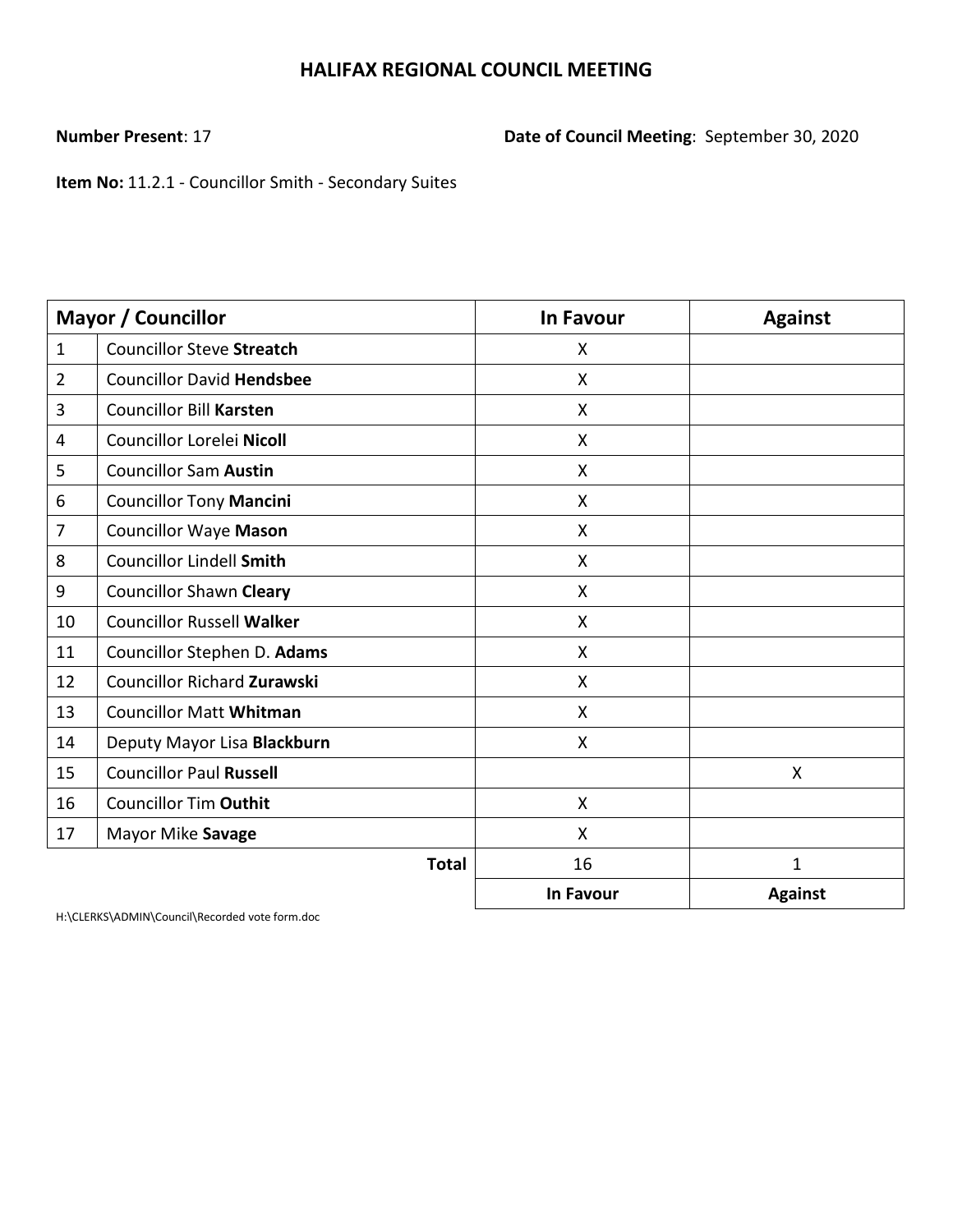**Number Present**: 17 **Date of Council Meeting**: September 30, 2020

**Item No:** 12.1 - Councillor Outhit – Fire Hydrant Service on Shore Drive, Bedford

|                | Mayor / Councillor                 | <b>In Favour</b>          | <b>Against</b> |
|----------------|------------------------------------|---------------------------|----------------|
| $\mathbf{1}$   | <b>Councillor Steve Streatch</b>   | X                         |                |
| $\overline{2}$ | <b>Councillor David Hendsbee</b>   | X                         |                |
| 3              | <b>Councillor Bill Karsten</b>     | X                         |                |
| 4              | Councillor Lorelei Nicoll          | X                         |                |
| 5              | <b>Councillor Sam Austin</b>       | X                         |                |
| 6              | <b>Councillor Tony Mancini</b>     | $\boldsymbol{\mathsf{X}}$ |                |
| $\overline{7}$ | <b>Councillor Waye Mason</b>       | X                         |                |
| 8              | <b>Councillor Lindell Smith</b>    | $\mathsf{X}$              |                |
| 9              | <b>Councillor Shawn Cleary</b>     | X                         |                |
| 10             | <b>Councillor Russell Walker</b>   | X                         |                |
| 11             | Councillor Stephen D. Adams        | X                         |                |
| 12             | <b>Councillor Richard Zurawski</b> | X                         |                |
| 13             | <b>Councillor Matt Whitman</b>     | $\mathsf{X}$              |                |
| 14             | Deputy Mayor Lisa Blackburn        | $\boldsymbol{\mathsf{X}}$ |                |
| 15             | <b>Councillor Paul Russell</b>     | $\mathsf{X}$              |                |
| 16             | <b>Councillor Tim Outhit</b>       | $\mathsf{X}$              |                |
| 17             | Mayor Mike Savage                  | $\boldsymbol{\mathsf{X}}$ |                |
|                | <b>Total</b>                       | 17                        |                |
|                |                                    | <b>In Favour</b>          | <b>Against</b> |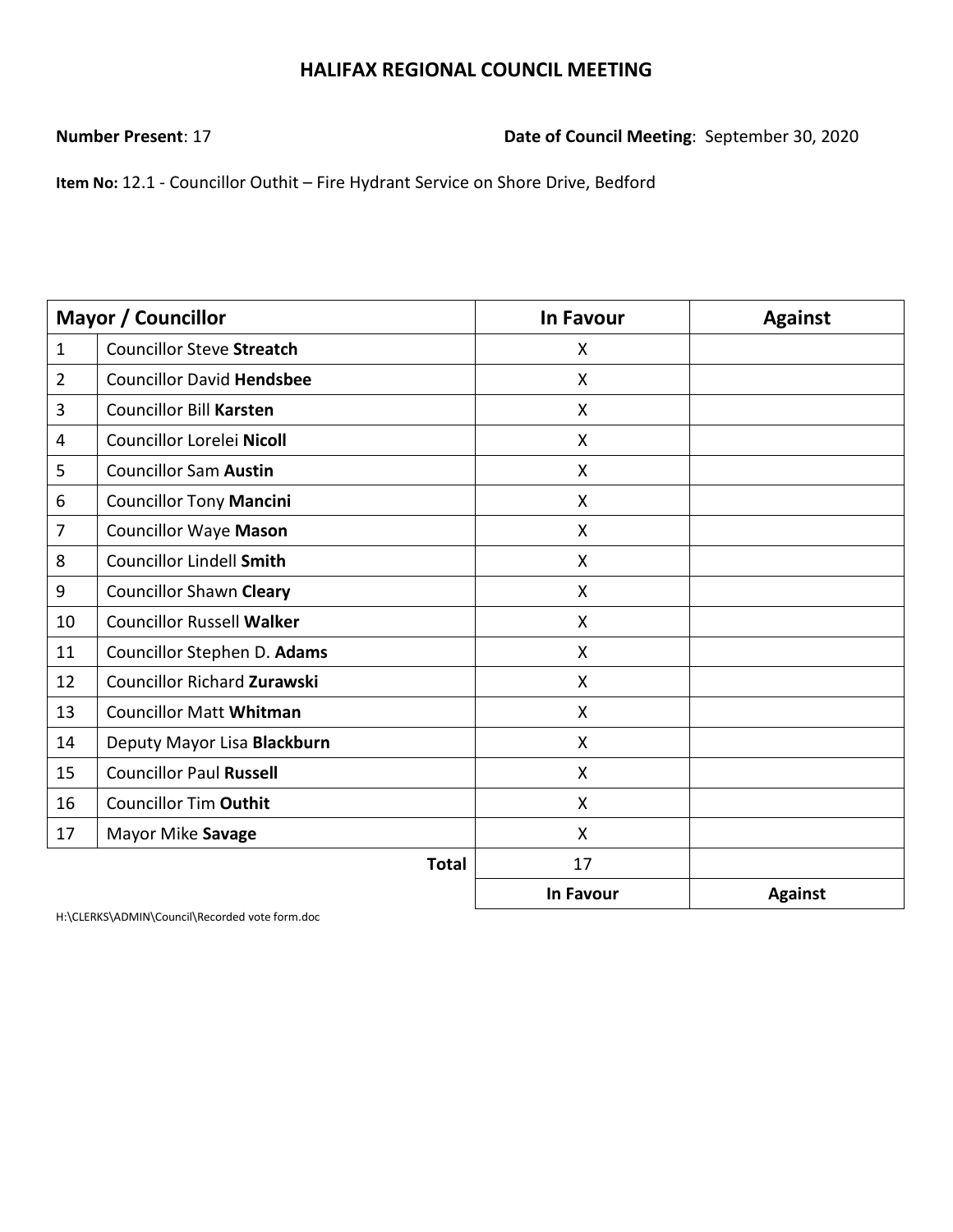### **Number Present**: 17 **Date of Council Meeting**: September 30, 2020

**Item No:** 12.2 - Councillor Adams – Herring Cove Sewer and Water Project Phase 2B and 4

#### **Motion:**

THAT Halifax Regional Council:

1. Direct staff to explore additional funding options for Phase 2b, for the Herring Cove Sewer and Water Project. These sources could include, but not be limited to federal, provincial, municipal, Halifax Water funding or cost allocation to undeveloped lands with future; and,

2. Re-affirm Phase 4 as a Council priority regarding infrastructure funding; and

3. Direct staff to consider funding for the detailed design for both Phase 2b and 4 in the draft 2021-22 Capital Budget.

| <b>Mayor / Councillor</b> |                                    | <b>In Favour</b>          | <b>Against</b> |
|---------------------------|------------------------------------|---------------------------|----------------|
| $\mathbf{1}$              | <b>Councillor Steve Streatch</b>   | X                         |                |
| $\overline{2}$            | <b>Councillor David Hendsbee</b>   | X                         |                |
| 3                         | <b>Councillor Bill Karsten</b>     | X                         |                |
| 4                         | Councillor Lorelei Nicoll          | X                         |                |
| 5                         | <b>Councillor Sam Austin</b>       | X                         |                |
| 6                         | <b>Councillor Tony Mancini</b>     | $\boldsymbol{\mathsf{X}}$ |                |
| $\overline{7}$            | <b>Councillor Waye Mason</b>       | $\mathsf{X}$              |                |
| 8                         | <b>Councillor Lindell Smith</b>    | X                         |                |
| 9                         | <b>Councillor Shawn Cleary</b>     | $\mathsf{X}$              |                |
| 10                        | <b>Councillor Russell Walker</b>   | X                         |                |
| 11                        | Councillor Stephen D. Adams        | X                         |                |
| 12                        | <b>Councillor Richard Zurawski</b> | $\boldsymbol{\mathsf{X}}$ |                |
| 13                        | <b>Councillor Matt Whitman</b>     | $\mathsf{X}$              |                |
| 14                        | Deputy Mayor Lisa Blackburn        | $\boldsymbol{\mathsf{X}}$ |                |
| 15                        | <b>Councillor Paul Russell</b>     | X                         |                |
| 16                        | <b>Councillor Tim Outhit</b>       | X                         |                |
| 17                        | Mayor Mike Savage                  | $\mathsf{X}$              |                |
|                           | <b>Total</b>                       | 17                        |                |
|                           |                                    | <b>In Favour</b>          | <b>Against</b> |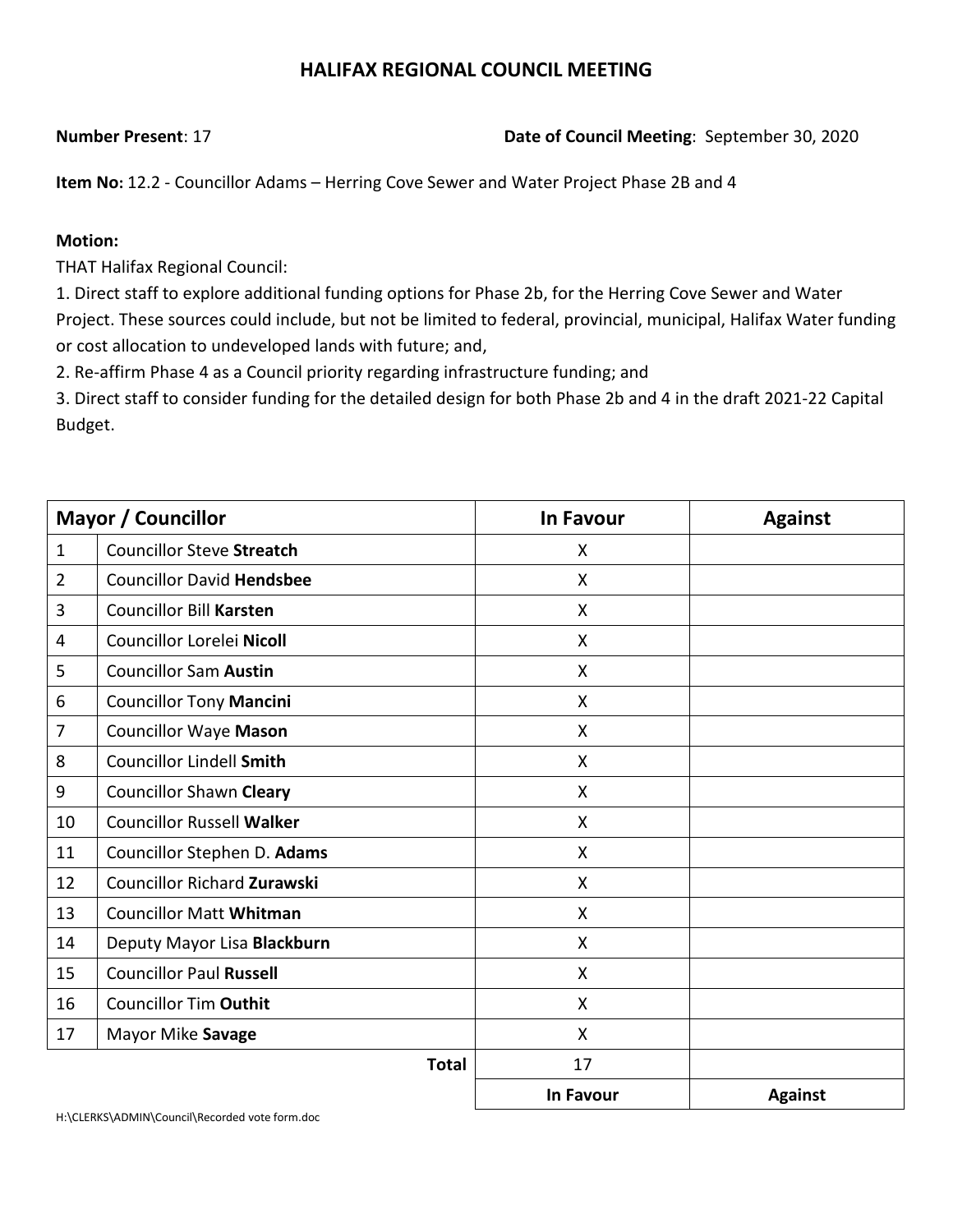**Number Present**: 17 **Date of Council Meeting**: September 30, 2020

**Item No:** 13.1 – Property Matter - Ratification

| <b>Mayor / Councillor</b> |                                    | <b>In Favour</b>          | <b>Against</b> |
|---------------------------|------------------------------------|---------------------------|----------------|
| $\mathbf{1}$              | <b>Councillor Steve Streatch</b>   | X                         |                |
| $\overline{2}$            | <b>Councillor David Hendsbee</b>   | $\boldsymbol{\mathsf{X}}$ |                |
| 3                         | <b>Councillor Bill Karsten</b>     |                           | X              |
| 4                         | Councillor Lorelei Nicoll          |                           | X              |
| 5                         | <b>Councillor Sam Austin</b>       |                           | X              |
| 6                         | <b>Councillor Tony Mancini</b>     |                           | X              |
| $\overline{7}$            | <b>Councillor Waye Mason</b>       |                           | X              |
| 8                         | <b>Councillor Lindell Smith</b>    | X                         |                |
| 9                         | <b>Councillor Shawn Cleary</b>     |                           | X              |
| 10                        | <b>Councillor Russell Walker</b>   |                           | X              |
| 11                        | Councillor Stephen D. Adams        | X                         |                |
| 12                        | <b>Councillor Richard Zurawski</b> |                           | X              |
| 13                        | <b>Councillor Matt Whitman</b>     | $\mathsf{X}$              |                |
| 14                        | Deputy Mayor Lisa Blackburn        | $\boldsymbol{\mathsf{X}}$ |                |
| 15                        | <b>Councillor Paul Russell</b>     | $\mathsf{X}$              |                |
| 16                        | <b>Councillor Tim Outhit</b>       | X                         |                |
| 17                        | Mayor Mike Savage                  | $\mathsf{X}$              |                |
|                           | <b>Total</b>                       | 9                         | 8              |
|                           |                                    | <b>In Favour</b>          | <b>Against</b> |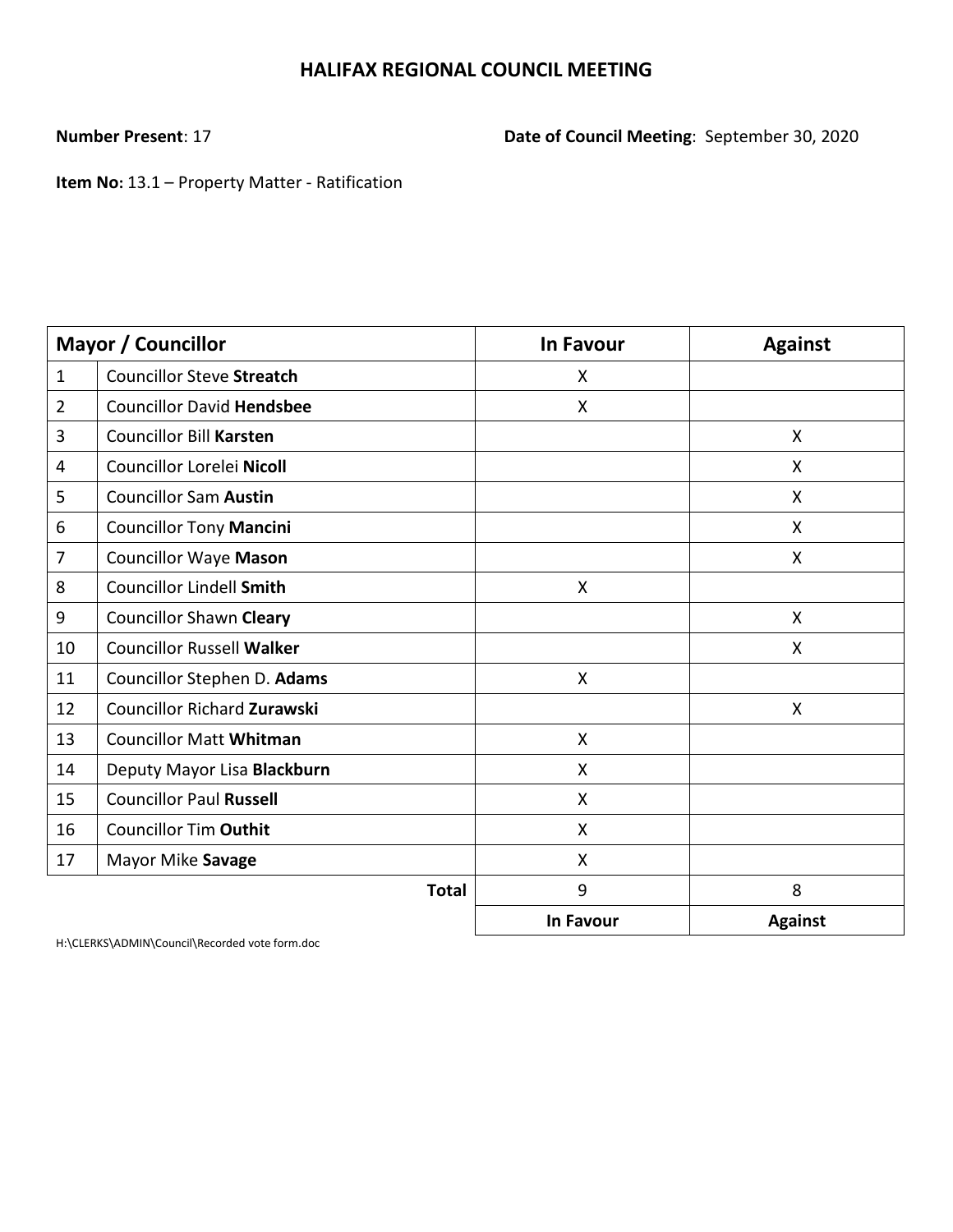**Number Present**: 17 **Date of Council Meeting**: September 30, 2020

**Item No:** 13.2 – Property Matter - Ratification

|                | Mayor / Councillor                 | <b>In Favour</b>          | <b>Against</b> |
|----------------|------------------------------------|---------------------------|----------------|
| $\mathbf{1}$   | <b>Councillor Steve Streatch</b>   | X                         |                |
| $\overline{2}$ | <b>Councillor David Hendsbee</b>   | X                         |                |
| 3              | <b>Councillor Bill Karsten</b>     | X                         |                |
| 4              | Councillor Lorelei Nicoll          | X                         |                |
| 5              | <b>Councillor Sam Austin</b>       | $\boldsymbol{\mathsf{X}}$ |                |
| 6              | <b>Councillor Tony Mancini</b>     | X                         |                |
| $\overline{7}$ | <b>Councillor Waye Mason</b>       | $\mathsf{X}$              |                |
| 8              | <b>Councillor Lindell Smith</b>    | $\mathsf{X}$              |                |
| 9              | <b>Councillor Shawn Cleary</b>     | $\mathsf{X}$              |                |
| 10             | <b>Councillor Russell Walker</b>   | X                         |                |
| 11             | Councillor Stephen D. Adams        | X                         |                |
| 12             | <b>Councillor Richard Zurawski</b> | X                         |                |
| 13             | <b>Councillor Matt Whitman</b>     | X                         |                |
| 14             | Deputy Mayor Lisa Blackburn        | $\boldsymbol{\mathsf{X}}$ |                |
| 15             | <b>Councillor Paul Russell</b>     | $\mathsf{X}$              |                |
| 16             | <b>Councillor Tim Outhit</b>       | $\mathsf{X}$              |                |
| 17             | Mayor Mike Savage                  | $\boldsymbol{\mathsf{X}}$ |                |
|                | <b>Total</b>                       | 17                        |                |
|                |                                    | <b>In Favour</b>          | <b>Against</b> |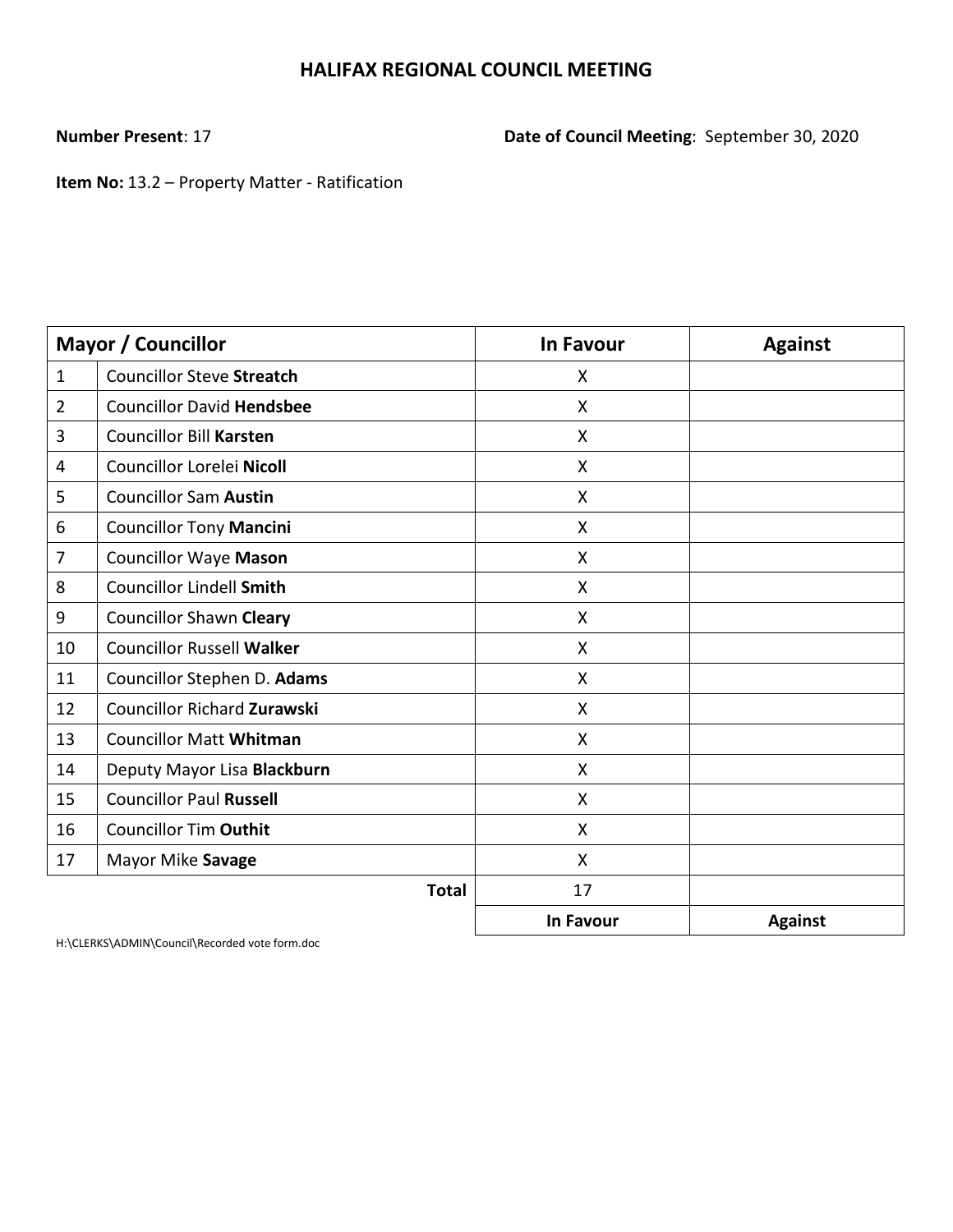**Number Present**: 17 **Date of Council Meeting**: September 30, 2020

**Item No:** 13.3 – Labour Relations - Ratification

| Mayor / Councillor |                                    | <b>In Favour</b>          | <b>Against</b> |
|--------------------|------------------------------------|---------------------------|----------------|
| $\mathbf{1}$       | <b>Councillor Steve Streatch</b>   | X                         |                |
| $\overline{2}$     | <b>Councillor David Hendsbee</b>   | X                         |                |
| 3                  | <b>Councillor Bill Karsten</b>     | X                         |                |
| 4                  | Councillor Lorelei Nicoll          | X                         |                |
| 5                  | <b>Councillor Sam Austin</b>       | $\boldsymbol{\mathsf{X}}$ |                |
| 6                  | <b>Councillor Tony Mancini</b>     | X                         |                |
| 7                  | <b>Councillor Waye Mason</b>       | X                         |                |
| 8                  | <b>Councillor Lindell Smith</b>    | $\mathsf{X}$              |                |
| 9                  | <b>Councillor Shawn Cleary</b>     | X                         |                |
| 10                 | <b>Councillor Russell Walker</b>   | X                         |                |
| 11                 | Councillor Stephen D. Adams        | $\mathsf{X}$              |                |
| 12                 | <b>Councillor Richard Zurawski</b> | $\boldsymbol{\mathsf{X}}$ |                |
| 13                 | <b>Councillor Matt Whitman</b>     | $\mathsf{X}$              |                |
| 14                 | Deputy Mayor Lisa Blackburn        | $\mathsf{X}$              |                |
| 15                 | <b>Councillor Paul Russell</b>     | $\boldsymbol{\mathsf{X}}$ |                |
| 16                 | <b>Councillor Tim Outhit</b>       | X                         |                |
| 17                 | Mayor Mike Savage                  | $\mathsf{X}$              |                |
|                    | <b>Total</b>                       | 17                        |                |
|                    |                                    | <b>In Favour</b>          | <b>Against</b> |